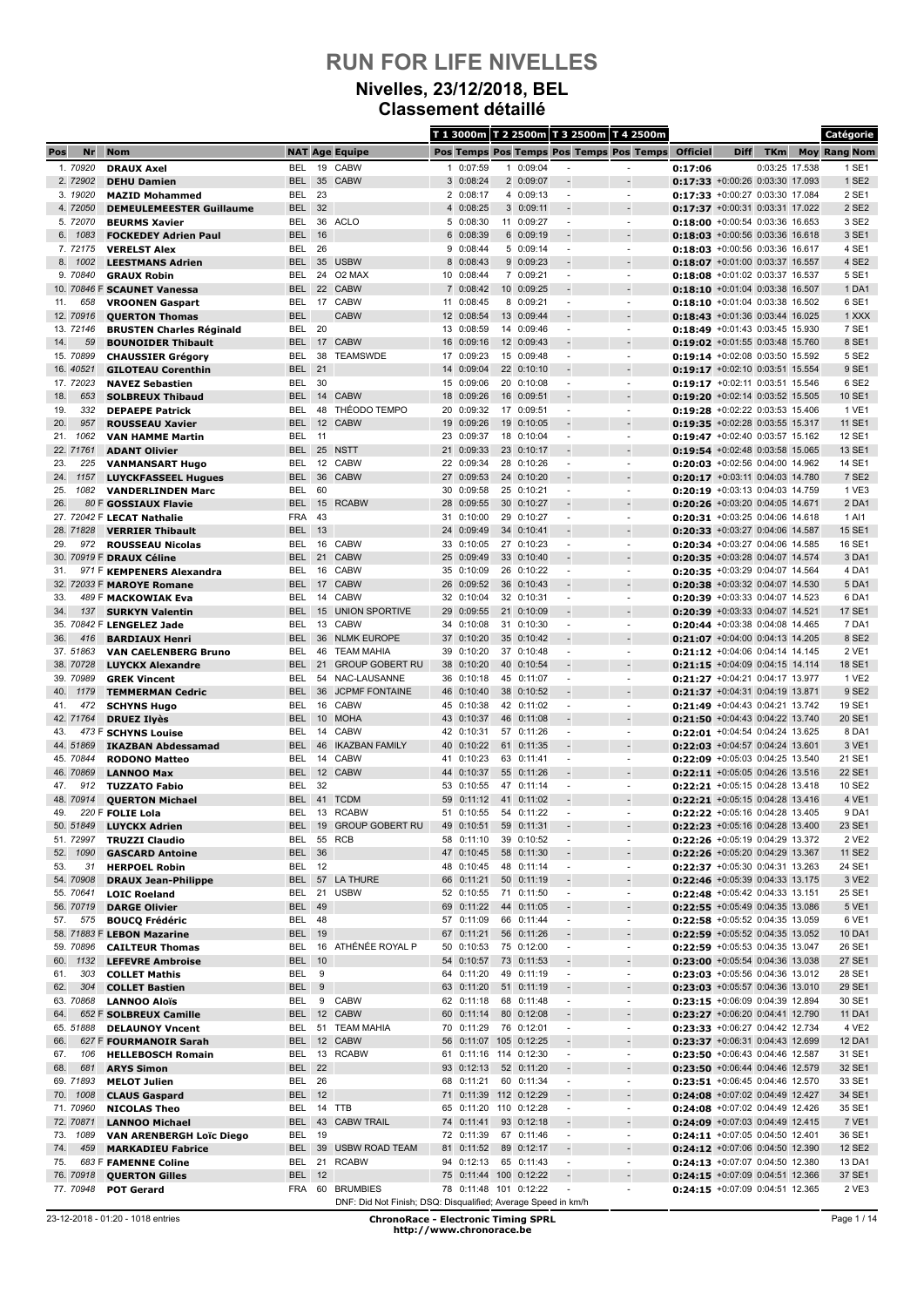### **Nivelles, 23/12/2018, BEL Classement détaillé**

|              |                          |                                                            |                                |          |                                                               |     |                                                    |     |             |                          | T 1 3000m T 2 2500m T 3 2500m T 4 2500m |                                                                      |             |            | Catégorie           |
|--------------|--------------------------|------------------------------------------------------------|--------------------------------|----------|---------------------------------------------------------------|-----|----------------------------------------------------|-----|-------------|--------------------------|-----------------------------------------|----------------------------------------------------------------------|-------------|------------|---------------------|
| Pos          | Nr                       | <b>Nom</b>                                                 |                                |          | <b>NAT Age Equipe</b>                                         |     |                                                    |     |             |                          | Pos Temps Pos Temps Pos Temps Pos Temps | <b>Officiel</b>                                                      | <b>Diff</b> | <b>TKm</b> | <b>Moy Rang Nom</b> |
| 78.          | 268                      | <b>DESCAMPS Adrien</b>                                     | <b>BEL</b>                     | 9        |                                                               |     | 73 0:11:41                                         |     | 84 0:12:13  |                          |                                         | 0:24:18 +0:07:12 0:04:51 12.341                                      |             |            | 38 SE1              |
| 79.          | 1109                     | <b>DEBRUYN Thierry</b>                                     | <b>BEL</b>                     | 56       | <b>JAMES</b>                                                  |     | 85 0:11:55                                         |     | 87 0:12:15  |                          |                                         | $0:24:18$ +0:07:12 0:04:51 12.340                                    |             |            | 5 VE2               |
|              | 80. 72904                | <b>THONNART Simon</b>                                      | BEL                            | 13       |                                                               | 86  | 0:11:56                                            |     | 94 0:12:18  |                          | $\overline{\phantom{a}}$                | $0:24:19$ +0:07:12 0:04:51 12.336                                    |             |            | 39 SE1              |
| 81.          | 656                      | <b>VROONEN Adrien</b><br>82. 70915 F VANSIGHEN Anne-Sophie | <b>BEL</b><br>BEL              | 38       | 15 RCABW<br><b>ZATAC CHARLEROI</b>                            | 79  | 0:11:51 103 0:12:23<br>80 0:11:51 102 0:12:23      |     |             | $\overline{a}$           | $\blacksquare$                          | 0:24:23 +0:07:17 0:04:52 12.296<br>0:24:28 +0:07:21 0:04:53 12.259   |             |            | 40 SE1<br>1 DA2     |
| 83.          |                          | 1108 F MACKONIENÉ Inga                                     | <b>LTU</b>                     | 45       | <b>JAMES</b>                                                  |     | 84 0:11:54 108                                     |     | 0:12:28     |                          |                                         | 0:24:30 +0:07:24 0:04:54 12.239                                      |             |            | 2 AI1               |
|              | 84.51808                 | <b>CLARA Christophe</b>                                    | BEL                            | 35       |                                                               | 91  | 0:12:11                                            |     | 92 0:12:17  |                          | $\blacksquare$                          | 0:24:33 +0:07:26 0:04:54 12.218                                      |             |            | 13 SE2              |
|              | 85. 72028                | <b>POLET Gaspard</b>                                       | <b>BEL</b>                     | 10       |                                                               |     | 115 0:12:42                                        |     | 69 0:11:49  |                          |                                         | 0:24:44 +0:07:37 0:04:56 12.129                                      |             |            | 41 SE1              |
|              | 86.40513                 | <b>BATTARD Vincent</b>                                     | BEL                            | 54       |                                                               |     | 83 0:11:54                                         |     | 79 0:12:08  | ٠                        | $\overline{\phantom{a}}$                | 0:24:44 +0:07:37 0:04:56 12.127                                      |             |            | 6 VE2               |
| 87.          | 868                      | <b>BARIAUX Eric</b>                                        | <b>BEL</b>                     | 47       |                                                               |     | 82 0:11:53 116 0:12:34                             |     |             |                          |                                         | 0:24:53 +0:07:46 0:04:58 12.056                                      |             |            | 8 VE1               |
| 88.          | 1058                     | <b>GALLUCCIO Antonio Michele</b>                           | BEL                            | 61       |                                                               |     | 98 0:12:15 129                                     |     | 0:12:42     |                          |                                         | 0:25:02 +0:07:55 0:05:00 11.984                                      |             |            | 3 VE3               |
|              | 90. 71835                | 89. 72975 F VAN LAEKEN Lauryne                             | <b>BEL</b><br>BEL              | 56       | 15 CABW<br>J.E.T.                                             | 76  | 88 0:12:01 149 0:12:58<br>0:11:46                  |     | 164 0:13:12 | $\overline{\phantom{a}}$ | $\blacksquare$                          | $0:25:03$ +0:07:56 0:05:00 11.973<br>0:25:04 +0:07:58 0:05:00 11.963 |             |            | 14 DA1<br>7 VE2     |
|              | 91.71798                 | <b>ALVAREZ BLANCO Manuel</b><br><b>BASTIEN Philippe</b>    | <b>BEL</b>                     |          | 63 RCB                                                        |     | 109 0:12:39                                        |     | 95 0:12:18  |                          |                                         | 0:25:05 +0:07:59 0:05:01 11.955                                      |             |            | 4 VE3               |
| 92.          |                          | 471 F VANDERBECQ Joséphine                                 | BEL                            |          | 12 CABW                                                       |     | 77 0:11:47 172 0:13:16                             |     |             | $\blacksquare$           | $\blacksquare$                          | 0:25:08 +0:08:02 0:05:01 11.933                                      |             |            | 15 DA1              |
| 93.          | 799                      | <b>DELHAYE Thibaut</b>                                     | <b>BEL</b>                     | 11       |                                                               | 97  | 0:12:14                                            |     | 136 0:12:49 |                          |                                         | $0:25:10$ +0:08:04 0:05:02 11.914                                    |             |            | 42 SE1              |
| 94.          | 417                      | <b>PERGOLA Loic</b>                                        | BEL                            |          | 24 NLMK EUROPE                                                |     | 125 0:12:49                                        |     | 85 0:12:15  | $\blacksquare$           | $\blacksquare$                          | 0:25:17 +0:08:11 0:05:03 11.861                                      |             |            | 43 SE1              |
|              | 95. 72029                | <b>DE HARLEZ Augustin</b>                                  | <b>BEL</b>                     | 10       |                                                               |     | 121 0:12:49                                        |     | 90 0:12:17  |                          |                                         | 0:25:18 +0:08:12 0:05:03 11.851                                      |             |            | 44 SE1              |
|              | 96. 70907                | <b>BARANY Loic</b>                                         | BEL                            | 16       | AVBC CHAUFFAGE                                                |     | 90 0:12:09 143 0:12:53                             |     |             | $\overline{a}$           | $\blacksquare$                          | 0:25:27 +0:08:21 0:05:05 11.785                                      |             |            | 45 SE1              |
| 97.<br>98.   | 700<br>1122              | <b>HOUGARDY Loïc</b><br><b>DE MARIO SARTOR Luna</b>        | <b>BEL</b><br>BEL              | 10<br>13 | CABW                                                          |     | 114 0:12:42<br>92 0:12:11 159 0:13:08              | 72  | 0:11:51     | $\overline{a}$           | $\overline{\phantom{a}}$                | 0:25:28 +0:08:22 0:05:05 11.777<br>0:25:29 +0:08:23 0:05:05 11.769   |             |            | 46 SE1<br>47 SE1    |
|              | 99. 72058                | <b>JONCKHEERE Damien</b>                                   | <b>BEL</b>                     | 34       |                                                               | 100 | 0:12:21 126 0:12:41                                |     |             |                          |                                         | 0:25:31 +0:08:24 0:05:06 11.756                                      |             |            | 14 SE2              |
| 100.         | 505                      | <b>BOURGEOIS Pierre</b>                                    | BEL                            | 50       | LE GRAND FRÊNE                                                |     | 96 0:12:14 134 0:12:47                             |     |             | $\overline{a}$           | $\blacksquare$                          | 0:25:37 +0:08:30 0:05:07 11.710                                      |             |            | 8 VE2               |
| 101.         |                          | 778 F MAYENS Caroline                                      | <b>BEL</b>                     | 37       | CPAS/COMMUNE                                                  | 99  | 0:12:17                                            |     | 166 0:13:13 |                          |                                         | 0:25:37 +0:08:31 0:05:07 11.705                                      |             |            | 2 DA2               |
| 102.         |                          | 495 F BAUDSON Caroline                                     | BEL                            | 39       |                                                               |     | 102 0:12:24                                        |     | 154 0:12:59 |                          | $\blacksquare$                          | 0:25:37 +0:08:31 0:05:07 11.704                                      |             |            | 3 DA2               |
| 103.         | 449                      | <b>VUYE Thierry</b>                                        | <b>BEL</b>                     |          | 56 RCB                                                        |     | 107 0:12:33                                        |     | 145 0:12:54 |                          |                                         | 0:25:49 +0:08:43 0:05:09 11.614                                      |             |            | 9 VE2               |
| 104.         | 1069                     | <b>GRAUWELS Arnaud</b>                                     | BEL                            | 11       |                                                               |     | 111 0:12:40                                        |     | 99 0:12:22  | ٠                        | $\overline{\phantom{a}}$                | 0:25:51 +0:08:45 0:05:10 11.602                                      |             |            | 48 SE1              |
| 106.         | 105. 71875<br>998        | <b>GODEFROID Nathan</b>                                    | <b>BEL</b><br>BEL              | 9<br>12  | RCSN U14                                                      | 89  | 103 0:12:24 160 0:13:08<br>0:12:06                 |     | 202 0:13:40 |                          |                                         | 0:25:51 +0:08:45 0:05:10 11.601<br>0:25:52 +0:08:45 0:05:10 11.597   |             |            | 49 SE1<br>50 SE1    |
|              |                          | <b>RAVIART Hugo</b><br>107. 72022 F SMAL Aurore            | <b>BEL</b>                     | 38       |                                                               |     | 122 0:12:49                                        |     | 150 0:12:58 |                          |                                         | $0:25:55$ +0:08:48 0:05:11 11.573                                    |             |            | 4 DA2               |
|              | 108. 72027               | <b>POLET Jules</b>                                         | BEL                            | 9        |                                                               |     | 120 0:12:49                                        |     | 146 0:12:54 | $\overline{\phantom{a}}$ | $\blacksquare$                          | 0:25:56 +0:08:50 0:05:11 11.564                                      |             |            | 51 SE1              |
|              |                          | 109. 70677 F PETE Elisabeth                                | <b>BEL</b>                     |          | 45 FORMYFIT                                                   |     | 108 0:12:36                                        |     | 81 0:12:09  |                          |                                         | 0:25:57 +0:08:50 0:05:11 11.559                                      |             |            | 3 AI1               |
|              | 110. 71824               | <b>TINCK Daniel</b>                                        | BEL                            | 70       | NAC.NIVELLES                                                  | 132 | 0:12:59                                            |     | 133 0:12:47 | $\overline{a}$           | $\overline{\phantom{a}}$                | 0:25:57 +0:08:50 0:05:11 11.559                                      |             |            | 5 VE3               |
|              | 111. 72095               | <b>BARÉ Quentin Michel</b>                                 | <b>BEL</b>                     | 30       |                                                               |     | 101 0:12:22 158 0:13:08                            |     |             |                          |                                         | 0:25:58 +0:08:52 0:05:11 11.550                                      |             |            | 15 SE2              |
| 112.         | 1118                     | <b>LOUIS Hadrien</b>                                       | BEL                            | - 13     |                                                               | 87  | 0:11:58 225 0:13:56                                |     |             | $\blacksquare$           | $\blacksquare$                          | 0:26:00 +0:08:54 0:05:12 11.535                                      |             |            | 52 SE1              |
|              | 113. 71876               | <b>GODEFROID Romain</b>                                    | <b>BEL</b><br><b>BEL</b>       | 13       |                                                               |     | 104 0:12:26 179 0:13:21                            |     |             |                          | $\tilde{\phantom{a}}$                   | 0:26:05 +0:08:58 0:05:13 11.500                                      |             |            | 53 SE1<br>6 VE3     |
| 114.         | 1115<br>115. 70887       | <b>DEMARETS Joël</b><br><b>PAGE Thibault</b>               | <b>BEL</b>                     | 37       | 67 NAC / H.T.T.<br>JE COURS À INCO                            |     | 117 0:12:43 169 0:13:15<br>205 0:14:25             | 43  | 0:11:03     | $\overline{a}$           |                                         | 0:26:06 +0:09:00 0:05:13 11.492<br>0:26:07 +0:09:01 0:05:13 11.484   |             |            | 16 SE2              |
| 116.         | 844                      | <b>LEVEAU Maël</b>                                         | BEL                            | 10       |                                                               |     | 113 0:12:40                                        |     | 96 0:12:19  | $\overline{a}$           | $\overline{\phantom{a}}$                | 0:26:08 +0:09:01 0:05:13 11.478                                      |             |            | 54 SE1              |
|              | 117. 72169               | <b>ROTTIER Martin</b>                                      | <b>BEL 16</b>                  |          |                                                               |     | 126 0:12:51 139 0:12:52                            |     |             |                          |                                         | 0:26:12 +0:09:06 0:05:14 11.447                                      |             |            | 55 SE1              |
| 118.         | 462                      | <b>MASSART Emilien</b>                                     | BEL                            | 12       |                                                               | 146 | $0:13:22$ 111                                      |     | 0:12:28     |                          | $\blacksquare$                          | 0:26:14 +0:09:07 0:05:14 11.436                                      |             |            | 56 SE1              |
| 119.         | 964                      | <b>DOYEN Sameul</b>                                        | <b>BEL</b>                     | 10       |                                                               | 128 | 0:12:53                                            | 109 | 0:12:28     |                          |                                         | 0:26:23 +0:09:17 0:05:16 11.365                                      |             |            | 57 SE1              |
|              | 120. 73000               | <b>DARAS Théo</b>                                          | BEL                            | 11       |                                                               |     | 116 0:12:42 189                                    |     | 0:13:28     | ٠                        | $\blacksquare$                          | 0:26:26 +0:09:19 0:05:17 11.348                                      |             |            | 58 SE1              |
|              |                          | 121. 72157 F DECELLE Marie-Justine                         | <b>BEL</b><br><b>BEL</b>       | 32<br>12 | <b>COACHING ZONE T</b>                                        |     | 106 0:12:31 203 0:13:42<br>118 0:12:44 192 0:13:30 |     |             | $\overline{a}$<br>٠      | $\blacksquare$                          | 0:26:27 +0:09:20 0:05:17 11.342<br>0:26:31 +0:09:24 0:05:18 11.312   |             |            | 5 DA2<br>59 SE1     |
| 123.         | 122. 71796               | <b>HSIA Hugo</b><br>1131 F DE PAEPE Céline                 | <b>BEL</b>                     | 35       |                                                               |     | 123 0:12:49                                        |     | 196 0:13:33 |                          |                                         | 0:26:32 +0:09:26 0:05:18 11.304                                      |             |            | 6 DA2               |
|              | 124. 71785               | <b>TILLY Jean-Francois</b>                                 | BEL                            | 40       |                                                               | 129 | 0:12:53                                            | 137 | 0:12:51     |                          |                                         | 0:26:37 +0:09:30 0:05:19 11.271                                      |             |            | 9 VE1               |
|              |                          | 125. 71886 F BOSMANS Christelle                            | <b>BEL 48</b>                  |          |                                                               |     | 131 0:12:55 208 0:13:44                            |     |             |                          |                                         | 0:26:43 +0:09:37 0:05:20 11.222                                      |             |            | 4 AI1               |
|              | 126. 72116               | <b>LEMAGNE Henri Bruno</b>                                 | BEL                            | 12       |                                                               |     | 127 0:12:53 220 0:13:48                            |     |             | ٠                        |                                         | 0:26:45 +0:09:39 0:05:21 11.210                                      |             |            | 60 SE1              |
|              | 127. 72121               | <b>JOSEPHY Vincent</b>                                     | <b>BEL 45</b>                  |          |                                                               |     | 136 0:13:06 180 0:13:23                            |     |             |                          |                                         | 0:26:48 +0:09:42 0:05:21 11.187                                      |             |            | 10 VE1              |
|              | 128. 52661               | <b>CLAES Jean-François</b>                                 | BEL 28                         |          |                                                               |     | 150 0:13:28                                        |     | 88 0:12:16  | $\overline{a}$           | $\overline{\phantom{a}}$                | 0:26:49 +0:09:43 0:05:21 11.184                                      |             |            | 61 SE1              |
| 129.<br>130. | 659<br>5095              | <b>BERTIN Arthur</b><br><b>FABIEN BAUWENS Fabien</b>       | <b>BEL 19</b><br><b>BEL 19</b> |          |                                                               |     | 164 0:13:43 106 0:12:25<br>163 0:13:43 107 0:12:25 |     |             | $\overline{\phantom{a}}$ |                                         | 0:26:49 +0:09:43 0:05:21 11.183<br>0:26:49 +0:09:43 0:05:21 11.182   |             |            | 62 SE1<br>63 SE1    |
| 131.         |                          | 798 F PIEMAN Catherine                                     | <b>BEL 39</b>                  |          |                                                               |     | 133 0:12:59 210 0:13:44                            |     |             |                          | $\sim$<br>$\overline{\phantom{a}}$      | 0:26:50 +0:09:44 0:05:22 11.174                                      |             |            | 7 DA2               |
| 132.         |                          | 897 F DEMEY Sara                                           | <b>BEL 21</b>                  |          |                                                               |     | 148 0:13:26 78 0:12:07                             |     |             | $\overline{\phantom{a}}$ | $\blacksquare$                          | 0:26:51 +0:09:45 0:05:22 11.170                                      |             |            | 16 DA1              |
| 133.         | 1007                     | <b>CLAUS Arthur</b>                                        | <b>BEL</b> 16                  |          |                                                               |     | 170 0:13:48 122 0:12:39                            |     |             |                          |                                         | 0:26:52 +0:09:46 0:05:22 11.162                                      |             |            | 64 SE1              |
|              | 134. 1009                | <b>CLAUS Frédéric</b>                                      | BEL 43                         |          |                                                               |     | 168 0:13:46 123 0:12:39                            |     |             | $\overline{\phantom{a}}$ | $\overline{\phantom{a}}$                | 0:26:52 +0:09:46 0:05:22 11.161                                      |             |            | 11 VE1              |
| 135.         | 879                      | <b>DEVREUX Sacha</b>                                       | BEL 9 TTB                      |          |                                                               |     | 143 0:13:18                                        |     | 64 0:11:42  |                          |                                         | 0:26:55 +0:09:48 0:05:23 11.145                                      |             |            | 65 SE1              |
|              |                          | 136. 72155 F COLLEAU Sandra                                | BEL 47                         |          |                                                               |     | 142 0:13:17 178 0:13:21                            |     |             | $\blacksquare$           | $\overline{\phantom{a}}$                | 0:26:55 +0:09:48 0:05:23 11.144                                      |             |            | 5 AI1               |
|              | 137. 70910<br>138. 72066 | <b>PEDROSA HENRIQUES Jose</b>                              | <b>PRT 48</b><br>BEL 36        |          |                                                               |     | 130 0:12:54 223 0:13:56<br>138 0:13:11 113 0:12:30 |     |             | $\overline{\phantom{a}}$ | $\overline{\phantom{a}}$                | 0:26:55 +0:09:49 0:05:23 11.140                                      |             |            | 12 VE1<br>17 SE2    |
| 139.         | 918                      | <b>VANHOUCHE Steve</b><br><b>VANCASTER Louis</b>           | <b>BEL 16</b>                  |          |                                                               |     | 105 0:12:31 275 0:14:32                            |     |             | ÷                        | $\overline{\phantom{a}}$                | 0:26:58 +0:09:52 0:05:23 11.121<br>0:27:10 +0:10:04 0:05:26 11.037   |             |            | 66 SE1              |
|              | 140. 72918               | <b>VANNEROM Julien</b>                                     |                                |          | BEL 12 TEAM COU'S                                             |     | 155 0:13:37 193 0:13:31                            |     |             | $\overline{\phantom{a}}$ | $\overline{\phantom{a}}$                | 0:27:11 +0:10:05 0:05:26 11.032                                      |             |            | 67 SE1              |
| 141.         | 1065                     | <b>RIGAUX Benoit</b>                                       | <b>BEL 13</b>                  |          |                                                               |     | 157 0:13:38 144 0:12:54                            |     |             |                          | $\overline{\phantom{a}}$                | 0:27:21 +0:10:15 0:05:28 10.965                                      |             |            | 68 SE1              |
| 142.         | 845                      | <b>MARICHAL Joaquim</b>                                    | <b>BEL 15</b>                  |          |                                                               |     | 169 0:13:47 104 0:12:23                            |     |             | $\overline{\phantom{a}}$ | $\overline{\phantom{a}}$                | 0:27:21 +0:10:15 0:05:28 10.964                                      |             |            | 69 SE1              |
|              | 143. 70984               | <b>CEUPPENS Patrick</b>                                    | <b>BEL</b>                     |          | 62 BEERSELSE VRIJE                                            |     | 161 0:13:41 147 0:12:56                            |     |             |                          |                                         | 0:27:21 +0:10:15 0:05:28 10.963                                      |             |            | 7 VE3               |
|              |                          | 144. 69248 F HAULAIT Sandra                                | BEL                            | 17       |                                                               |     | 171 0:13:49 132 0:12:44                            |     |             | ٠                        | $\overline{\phantom{a}}$                | 0:27:22 +0:10:16 0:05:28 10.958                                      |             |            | 17 DA1              |
| 145.         | 293<br>146. 51884        | <b>DEWILDE Maxime</b>                                      | BEL<br>BEL                     | - 33     | 9 TTB                                                         |     | 139 0:13:16<br>135 0:13:00 177 0:13:21             |     | 83 0:12:13  | $\overline{\phantom{a}}$ | $\overline{\phantom{a}}$                | 0:27:23 +0:10:17 0:05:28 10.953<br>0:27:26 +0:10:19 0:05:29 10.935   |             |            | 70 SE1<br>18 SE2    |
|              | 147. 1004                | <b>DENAYST Rafael</b><br><b>FERNANDEZ Daniel</b>           | ESP 46                         |          |                                                               |     | 162 0:13:42 168 0:13:14                            |     |             |                          |                                         | 0:27:26 +0:10:20 0:05:29 10.931                                      |             |            | 13 VE1              |
| 148.         | 592                      | <b>VDS Killian</b>                                         |                                |          | BEL 18 YAN'RUNNERS                                            |     | 110 0:12:39                                        |     | 98 0:12:19  | ٠                        | $\overline{\phantom{a}}$                | 0:27:28 +0:10:21 0:05:29 10.921                                      |             |            | 71 SE1              |
| 149.         | 397                      | <b>DE PAEPE Valentin</b>                                   | <b>BEL</b>                     | 26       |                                                               |     | 112 0:12:40 121 0:12:37                            |     |             |                          | $\overline{\phantom{a}}$                | 0:27:29 +0:10:23 0:05:29 10.910                                      |             |            | 72 SE1              |
|              | 150. 51803               | <b>FOURNAUX Emmanuel</b>                                   |                                |          | BEL 45 FC GENAPPE U15                                         |     | 141 0:13:16 70 0:11:49                             |     |             | ٠                        | ٠                                       | 0:27:32 +0:10:26 0:05:30 10.892                                      |             |            | 14 VE1              |
| 151.         | 797                      | <b>DELHAYE Philippe</b>                                    | BEL 44                         |          |                                                               |     | 140 0:13:16 252 0:14:13                            |     |             |                          |                                         | 0:27:37 +0:10:31 0:05:31 10.860                                      |             |            | 15 VE1              |
| 152.         | 676                      | <b>UITTEBROEK Nolan</b>                                    | BEL                            |          | 19 TEAM UITTE                                                 |     | 159 0:13:38 194 0:13:33                            |     |             | $\overline{\phantom{a}}$ | $\overline{\phantom{a}}$                | 0:27:42 +0:10:36 0:05:32 10.827                                      |             |            | 73 SE1              |
| 153.         | 678<br>154.70685         | <b>UITTEBROEK Norman</b><br><b>LEFEVRE Lael</b>            | <b>BEL</b>                     |          | 30 TEAM UITTE<br>BEL 11 FORMYFIT                              |     | 156 0:13:38 195 0:13:33<br>178 0:13:57 118 0:12:35 |     |             |                          | $\overline{\phantom{a}}$                | 0:27:42 +0:10:36 0:05:32 10.827<br>0:27:45 +0:10:39 0:05:33 10.809   |             |            | 19 SE2<br>74 SE1    |
|              |                          |                                                            |                                |          | DNF: Did Not Finish; DSQ: Disqualified; Average Speed in km/h |     |                                                    |     |             |                          |                                         |                                                                      |             |            |                     |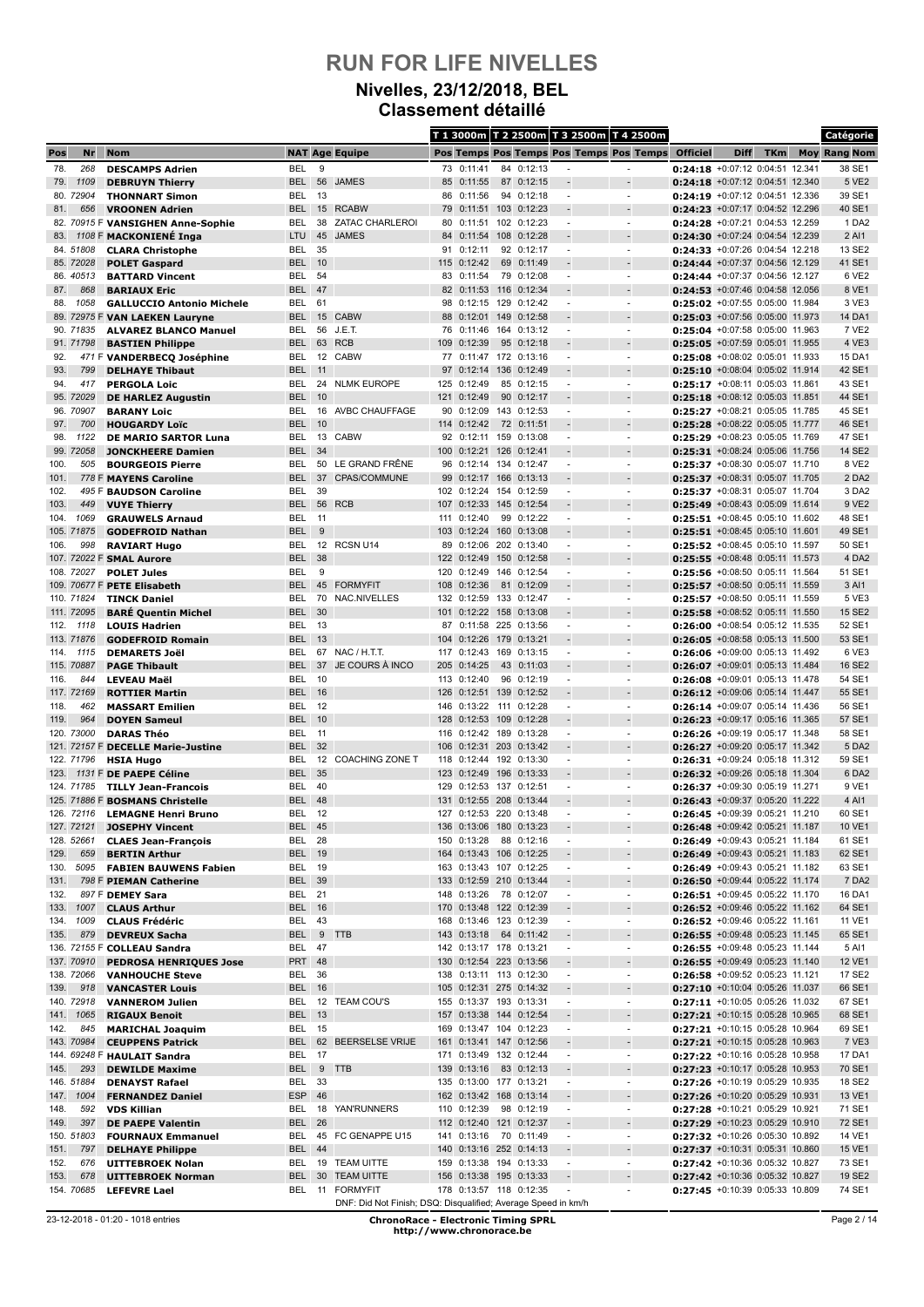### **Nivelles, 23/12/2018, BEL Classement détaillé**

|              |                          |                                                         |                             |          |                                                               |            |                                                    |     |             |                          | T 1 3000m T 2 2500m T 3 2500m T 4 2500m    |                                                                      |             |            |                | Catégorie           |
|--------------|--------------------------|---------------------------------------------------------|-----------------------------|----------|---------------------------------------------------------------|------------|----------------------------------------------------|-----|-------------|--------------------------|--------------------------------------------|----------------------------------------------------------------------|-------------|------------|----------------|---------------------|
| Pos          | Nr                       | <b>Nom</b>                                              |                             |          | <b>NAT Age Equipe</b>                                         |            |                                                    |     |             |                          | Pos Temps Pos Temps Pos Temps Pos Temps    | <b>Officiel</b>                                                      | <b>Diff</b> | <b>TKm</b> |                | <b>Moy Rang Nom</b> |
|              | 155. 70955               | <b>DUFROMONT Berenger</b>                               | BEL                         |          | 42 MOHA                                                       |            | 149 0:13:27 249                                    |     | 0:14:11     |                          |                                            | 0:27:50 +0:10:44 0:05:34 10.774                                      |             |            |                | 16 VE1              |
|              | 156. 70832               | <b>LHEUREUX Jacques</b>                                 | BEL                         | 55       |                                                               |            | 158 0:13:38 227                                    |     | 0:13:58     |                          |                                            | 0:27:52 +0:10:46 0:05:34 10.763                                      |             |            |                | 10 VE2              |
|              | 157. 70912<br>158. 70675 | <b>TRICOT Sébastien</b>                                 | BEL<br><b>BEL</b>           | 14       | 41 ZATAC CHARLEROI<br><b>FORMYFIT</b>                         |            | 172 0:13:50 142 0:12:53<br>137 0:13:08 197 0:13:34 |     |             |                          | $\overline{\phantom{a}}$                   | 0:27:52 +0:10:46 0:05:34 10.762<br>0:27:54 +0:10:48 0:05:34 10.747   |             |            |                | 17 VE1<br>75 SE1    |
| 159.         | 1027                     | <b>LEFEVRE Virgile</b><br><b>HENRY Stéphane</b>         | BEL                         | 35       |                                                               |            | 270 0:15:35                                        |     | 74 0:11:54  | $\overline{\phantom{a}}$ | $\blacksquare$                             | 0:27:55 +0:10:49 0:05:35 10.740                                      |             |            |                | 20 SE2              |
| 160.         | 1059                     | <b>BERTIEAUX Pascal</b>                                 | <b>BEL</b>                  | 53       |                                                               |            | 151 0:13:33 263 0:14:20                            |     |             |                          |                                            | 0:27:57 +0:10:51 0:05:35 10.730                                      |             |            |                | <b>11 VE2</b>       |
| 161.         | 517                      | <b>MONDEREN Dimitri</b>                                 | BEL                         | 37       |                                                               | 200        | 0:14:20                                            |     | 140 0:12:52 |                          |                                            | 0:27:58 +0:10:52 0:05:35 10.723                                      |             |            |                | 21 SE2              |
|              |                          | 162. 71789 F MOULIN Brigitte                            | <b>BEL</b>                  | 49       |                                                               |            | 124 0:12:49 117 0:12:34                            |     |             | $\overline{\phantom{a}}$ |                                            | 0:27:58 +0:10:52 0:05:35 10.721                                      |             |            |                | 6 AI1               |
| 163.         | 835                      | <b>LACOMBLEZ Douglas</b>                                | BEL                         | 23       |                                                               |            | 175 0:13:54                                        |     | 86 0:12:15  | ٠                        | $\blacksquare$                             | 0:28:00 +0:10:53 0:05:36 10.714                                      |             |            |                | 76 SE1              |
| 164.<br>165. | 965<br>440               | <b>DOYEN Gérald</b><br><b>VIJGHEN Francois</b>          | <b>BEL</b><br>BEL           | 40<br>21 | <b>JCPMF TUBIZE</b>                                           |            | 167 0:13:45 175 0:13:20<br>145 0:13:21             | 91  | 0:12:17     |                          | $\overline{\phantom{m}}$                   | 0:28:07 +0:11:00 0:05:37 10.668<br>0:28:10 +0:11:03 0:05:38 10.649   |             |            |                | 18 VE1<br>77 SE1    |
| 166.         |                          | 696 F GONCALVES CONSTANCIO Tiffany                      | BEL                         | 31       |                                                               |            | 185 0:14:06 228 0:13:58                            |     |             |                          |                                            | $0:28:10$ +0:11:04 0:05:38 10.646                                    |             |            |                | 8 DA2               |
|              |                          | 167. 70913 F MICHEL Madison                             | BEL                         | 13       | <b>CABW</b>                                                   | 180        | 0:13:58 167 0:13:14                                |     |             | $\overline{\phantom{a}}$ | $\overline{\phantom{a}}$                   | 0:28:13 +0:11:07 0:05:38 10.629                                      |             |            |                | 18 DA1              |
|              | 168. 72094               | <b>DURIEU Christopher Lucien</b>                        | <b>BEL</b>                  | 34       |                                                               |            | 160 0:13:39 245 0:14:08                            |     |             |                          |                                            | 0:28:17 +0:11:10 0:05:39 10.605                                      |             |            |                | 22 SE2              |
| 169.         | 843                      | <b>LEVEAU Jean-Philippe</b>                             | BEL                         | -41      |                                                               |            | 182 0:14:02 156 0:13:02                            |     |             | $\overline{\phantom{a}}$ | $\blacksquare$                             | 0:28:19 +0:11:12 0:05:39 10.594                                      |             |            |                | 19 VE1              |
|              | 170. 40435               | <b>KOWALCZYK Vincent</b>                                | <b>BEL</b>                  | 52       |                                                               |            | 147 0:13:24 236 0:14:04                            |     |             |                          |                                            | 0:28:19 +0:11:13 0:05:39 10.591                                      |             |            |                | 12 VE2              |
| 172.         | 171.40512                | <b>LEMY STORME Tim</b><br>474 F BUSQUIN Caroline        | BEL<br>BEL                  | 10<br>48 |                                                               |            | 195 0:14:16 135 0:12:47<br>153 0:13:36 289 0:14:41 |     |             | $\overline{\phantom{a}}$ | $\overline{\phantom{a}}$                   | 0:28:19 +0:11:13 0:05:39 10.591<br>0:28:23 +0:11:17 0:05:40 10.564   |             |            |                | 78 SE1<br>7 AI1     |
| 173.         | 425                      | <b>PERGOLA Marco</b>                                    | BEL                         |          | 25 NLMK EUROPE                                                |            | 166 0:13:45 268 0:14:27                            |     |             | ٠                        | ÷                                          | 0:28:26 +0:11:19 0:05:41 10.550                                      |             |            |                | 79 SE1              |
| 174.         | 1134                     | <b>HUMÉ Noah</b>                                        | <b>BEL</b>                  | 14       | <b>FC GENAPPE</b>                                             | 206        | 0:14:25                                            | 62  | 0:11:35     |                          |                                            | $0:28:28$ +0:11:22 0:05:41 10.533                                    |             |            |                | 80 SE1              |
| 175.         | 853                      | <b>VDS Loïc</b>                                         | BEL                         |          | 15 YAN'RUNNERS                                                | 134        | 0:13:00 155 0:12:59                                |     |             | $\overline{\phantom{a}}$ | $\overline{\phantom{a}}$                   | 0:28:31 +0:11:25 0:05:42 10.518                                      |             |            |                | 81 SE1              |
| 176.         | 224                      | <b>VANMANSART Mathieu</b>                               | <b>BEL</b>                  | 38       |                                                               | 174        | $0:13:53$ 207                                      |     | 0:13:44     |                          |                                            | 0:28:32 +0:11:26 0:05:42 10.511                                      |             |            |                | 23 SE2              |
|              |                          | 177. 72133 F DERASSE Raphaëlle                          | BEL                         |          |                                                               | 165        | 0:13:45 182 0:13:24                                |     |             | ٠                        | $\blacksquare$                             | 0:28:37 +0:11:30 0:05:43 10.482                                      |             |            |                | 19 DA1              |
|              | 178. 40518               | <b>ATATY Kevin</b>                                      | BEL                         | 38       |                                                               | 235        | 0:14:59 152 0:12:59                                |     |             |                          |                                            | 0:28:39 +0:11:32 0:05:43 10.470                                      |             |            |                | 24 SE2              |
|              | 179. 69217               | <b>BINET Cyril</b>                                      | BEL                         | 14       | <b>RFC GENAPPE</b>                                            |            | 144 0:13:20                                        |     | 151 0:12:58 |                          |                                            | 0:28:42 +0:11:35 0:05:44 10.451                                      |             |            |                | 82 SE1              |
| 181.         | 180. 72003               | <b>BELLOTTO Alexandre</b><br>1063 F PATER Jocelyne      | <b>BEL</b><br>BEL           | 14<br>64 |                                                               | 187        | 0:14:10 240 0:14:05<br>177 0:13:57 281 0:14:36     |     |             | $\blacksquare$           | $\overline{\phantom{a}}$                   | 0:28:43 +0:11:36 0:05:44 10.445<br>0:28:47 +0:11:40 0:05:45 10.421   |             |            |                | 83 SE1<br>1 AI3     |
|              |                          | 182. 72004 F VILAIN Laurence                            | <b>BEL</b>                  | 48       |                                                               |            | 188 0:14:10                                        |     | 248 0:14:11 |                          |                                            | 0:28:49 +0:11:43 0:05:45 10.407                                      |             |            |                | 8 AI1               |
| 183.         | 1015                     | <b>GRILLO Valentin</b>                                  | BEL                         | 15       |                                                               | 154        | 0:13:36                                            | 337 | 0:15:14     |                          | $\overline{\phantom{m}}$                   | 0:28:57 +0:11:51 0:05:47 10.360                                      |             |            |                | 84 SE1              |
|              | 184. 72005               | <b>NEIRYNCK Lenny</b>                                   | <b>BEL</b>                  | 14       |                                                               | 189        | 0:14:11                                            | 261 | 0:14:19     |                          |                                            | 0:28:58 +0:11:51 0:05:47 10.357                                      |             |            |                | 85 SE1              |
| 185.         | 1096                     | <b>DEFER Mathis</b>                                     | BEL                         | 13       |                                                               | 209        | 0:14:28 176                                        |     | 0:13:20     | $\blacksquare$           | $\blacksquare$                             | 0:28:59 +0:11:52 0:05:47 10.350                                      |             |            |                | 86 SE1              |
|              | 186. 71882               | <b>CASSART Justin</b>                                   | <b>BEL</b>                  | 21       |                                                               |            | 152 0:13:35 334 0:15:13                            |     |             |                          |                                            | 0:28:59 +0:11:53 0:05:47 10.348                                      |             |            |                | 87 SE1              |
| 187.         |                          | 5126 F GILLARD Noémie                                   | BEL                         | 21       |                                                               | 221        | 0:14:43                                            |     | 53 0:11:21  | $\overline{a}$           | $\overline{\phantom{a}}$                   | $0:29:00$ +0:11:54 0:05:48 10.343                                    |             |            |                | 20 DA1              |
| 188.         | 1032                     | <b>PLUYMAKERS Dorian</b><br>189. 72983 F SOPHIE Van Oye | BEL<br>BEL                  | 16<br>50 |                                                               |            | 181 0:13:59<br>298 0:15:53 130 0:12:43             |     | 77 0:12:06  | $\overline{\phantom{a}}$ | $\overline{\phantom{a}}$                   | $0:29:01$ +0:11:55 0:05:48 10.334<br>0:29:03 +0:11:57 0:05:48 10.324 |             |            |                | 88 SE1<br>1 AI2     |
| 190.         | 1097                     | <b>DEFER Jean-Claude</b>                                | BEL                         | 38       |                                                               |            | 210 0:14:28 184 0:13:25                            |     |             |                          |                                            | 0:29:04 +0:11:58 0:05:48 10.317                                      |             |            |                | 25 SE2              |
| 191.         | 920                      | <b>VANCASTER Martin</b>                                 | <b>BEL 13</b>               |          |                                                               |            | 196 0:14:17 291 0:14:43                            |     |             | $\overline{\phantom{a}}$ | $\blacksquare$                             | 0:29:07 +0:12:01 0:05:49 10.300                                      |             |            |                | 89 SE1              |
| 192.         | 48                       | <b>BANIER Thomas</b>                                    | BEL                         | 14       |                                                               | 301        | 0:15:56                                            | 124 | 0:12:40     |                          |                                            | 0:29:09 +0:12:03 0:05:49 10.289                                      |             |            |                | 90 SE1              |
| 193.         |                          | 520 F MASSAUX Julie                                     | BEL                         | 37       |                                                               |            | 173 0:13:52 191 0:13:29                            |     |             | $\overline{\phantom{a}}$ | $\overline{\phantom{a}}$                   | 0:29:11 +0:12:05 0:05:50 10.276                                      |             |            |                | 9 DA2               |
|              | 194. 70708               | <b>ROSAR Thiou</b>                                      | <b>BEL</b>                  | 11       | <b>RCABW</b>                                                  |            | 192 0:14:15 170                                    |     | 0:13:15     |                          |                                            | 0:29:12 +0:12:05 0:05:50 10.273                                      |             |            |                | 91 SE1              |
|              |                          | 195. 71786 F GENICOT Stéphanie                          | BEL                         | 42       |                                                               |            | 214 0:14:32 287 0:14:41                            |     |             |                          | $\overline{\phantom{a}}$                   | 0:29:16 +0:12:10 0:05:51 10.247                                      |             |            |                | 9 AI1               |
|              | 196. 69259<br>197. 69118 | <b>ERROYAUX Luis</b><br><b>FOUARGE Clément</b>          | <b>BEL</b><br>BEL           | 9<br>10  |                                                               | 176<br>190 | 0:13:56<br>0:14:13 119 0:12:35                     | 141 | 0:12:52     | ٠                        | $\blacksquare$                             | 0:29:25 +0:12:19 0:05:53 10.194<br>0:29:25 +0:12:19 0:05:53 10.194   |             |            |                | 92 SE1<br>93 SE1    |
|              |                          | 198. 70867 F BAUD'HUIN Cécile                           | <b>BEL</b>                  |          | 53 JCPMF WANFERCEE                                            |            | 213 0:14:32 246 0:14:09                            |     |             | $\overline{a}$           | $\overline{\phantom{a}}$                   | $0:29:26$ +0:12:19 0:05:53 10.191                                    |             |            |                | 2 AI2               |
| 199.         | 428                      | <b>IDRISSI Elhoussein</b>                               | BEL                         | 38       | <b>NLMK EUROPE</b>                                            |            | 203 0:14:23 266 0:14:23                            |     |             | ٠                        | $\blacksquare$                             | 0:29:26 +0:12:20 0:05:53 10.188                                      |             |            |                | 26 SE2              |
| 200.         |                          | 81 F JORDENS Sasha                                      | BEL                         | 17       | <b>JORDENS</b>                                                |            | 212 0:14:32 296 0:14:45                            |     |             |                          |                                            | 0:29:31 +0:12:25 0:05:54 10.160                                      |             |            |                | 21 DA1              |
|              | 201. 40479               | <b>VAN DER MAREN Guillaume</b>                          | BEL                         | 16       |                                                               |            | 201 0:14:20 174 0:13:19                            |     |             |                          | $\overline{\phantom{a}}$                   | 0:29:34 +0:12:27 0:05:54 10.145                                      |             |            |                | 94 SE1              |
|              | 202.72986                | <b>BREYER Tom</b>                                       | <b>BEL</b>                  | - 13     |                                                               |            | 273 0:15:38 115 0:12:34                            |     |             |                          |                                            | 0:29:34 +0:12:28 0:05:54 10.142                                      |             |            |                | 95 SE1              |
| 203.         | 717                      | <b>LERICHE Dominiqueguillaume</b>                       | <b>BEL</b>                  |          | 15 CSF LA FORESTOI                                            |            | 307 0:16:01 120 0:12:37                            |     |             | $\blacksquare$           |                                            | 0:29:35 +0:12:28 0:05:55 10.140                                      |             |            |                | 96 SE1              |
| 204.         | 827<br>205. 72925        | <b>DAVIDTS Sébastien</b><br><b>CASTELAIN Thibault</b>   | BEL<br>BEL                  | 24       | 14 JE COURS POUR M                                            |            | 186 0:14:10 201 0:13:39<br>193 0:14:16 128 0:12:42 |     |             | $\overline{\phantom{a}}$ | $\overline{\phantom{a}}$                   | 0:29:40 +0:12:33 0:05:56 10.112<br>0:29:40 +0:12:34 0:05:56 10.110   |             |            |                | 97 SE1<br>98 SE1    |
|              | 206. 71859               | <b>LHEUREUX Jeremy</b>                                  | <b>BEL</b>                  | 24       |                                                               |            | 220 0:14:40 300 0:14:47                            |     |             |                          | $\overline{\phantom{a}}$                   | 0:29:41 +0:12:34 0:05:56 10.106                                      |             |            |                | 99 SE1              |
| 207.         | 437                      | <b>FLORE Mathieu</b>                                    | <b>BEL 11</b>               |          |                                                               |            | 216 0:14:34 186 0:13:26                            |     |             | $\overline{\phantom{a}}$ | $\overline{\phantom{a}}$                   | 0:29:43 +0:12:36 0:05:56 10.094                                      |             |            |                | 100 SE1             |
|              | 208. 71846               | <b>BREYER Hugo</b>                                      | <b>BEL 27</b>               |          |                                                               |            | 274 0:15:38 131 0:12:44                            |     |             | $\overline{\phantom{a}}$ | $\overline{\phantom{a}}$                   | 0:29:45 +0:12:39 0:05:57 10.081                                      |             |            |                | 101 SE1             |
|              | 209. 72937               | <b>DESWAEF Raphael</b>                                  |                             |          | BEL 14 LES ZOUAVES                                            |            | 279 0:15:42 82 0:12:11                             |     |             | $\blacksquare$           | $\overline{\phantom{a}}$                   | 0:29:48 +0:12:41 0:05:57 10.067                                      |             |            |                | 102 SE1             |
|              | 210. 40450               | <b>DRIUYTER Didier</b>                                  | BEL 17                      |          |                                                               |            | 243 0:15:10 222 0:13:56                            |     |             |                          |                                            | 0:29:48 +0:12:42 0:05:57 10.064                                      |             |            |                | 103 SE1             |
| 211.<br>212. | 953                      | 870 F DEVREUX Olivia<br><b>AUQUIER Romain</b>           | BEL 12 TTB<br><b>BEL 19</b> |          |                                                               |            | 232 0:14:58 148 0:12:58<br>253 0:15:17 181         |     | 0:13:23     | $\blacksquare$           | $\overline{\phantom{a}}$<br>$\blacksquare$ | 0:29:50 +0:12:44 0:05:58 10.053<br>0:29:51 +0:12:44 0:05:58 10.049   |             |            |                | 22 DA1<br>104 SE1   |
| 213.         | 973                      | <b>AUQUIER Piero</b>                                    | BEL 13                      |          |                                                               |            | 257 0:15:20 183 0:13:24                            |     |             | $\blacksquare$           | $\overline{\phantom{a}}$                   | 0:29:51 +0:12:45 0:05:58 10.046                                      |             |            |                | 105 SE1             |
|              |                          | 214. 71765 F HERRANDOU Samira                           | <b>BEL</b>                  |          | 39 MOHA                                                       |            | 208 0:14:28 332 0:15:11                            |     |             |                          |                                            | 0:29:52 +0:12:46 0:05:58 10.041                                      |             |            |                | 10 DA2              |
|              | 215. 40468               | <b>BOULART Hugo</b>                                     | BEL 14                      |          |                                                               |            | 191 0:14:15 171 0:13:16                            |     |             | $\overline{\phantom{a}}$ | $\overline{\phantom{a}}$                   | 0:29:53 +0:12:47 0:05:58 10.034                                      |             |            |                | 106 SE1             |
|              | 216. 71799               | <b>BORREMANS Jérôme</b>                                 | BEL 31                      |          |                                                               |            | 277 0:15:40 161 0:13:08                            |     |             | $\overline{\phantom{a}}$ | $\overline{\phantom{a}}$                   | 0:29:55 +0:12:48 0:05:59 10.027                                      |             |            |                | 27 SE2              |
|              | 217.40514                | <b>MAMMEI Fulvio</b>                                    | BEL 60                      |          |                                                               |            | 245 0:15:10 234 0:14:03                            |     |             | $\blacksquare$           | $\blacksquare$                             | 0:29:56 +0:12:50 0:05:59 10.019                                      |             |            |                | 8 VE3               |
|              | 218. 51915               | <b>VANDENDRIESSCHE Antoine</b>                          | <b>BEL</b>                  | 36       |                                                               |            | 202 0:14:23 352 0:15:21                            |     |             |                          | $\overline{\phantom{a}}$                   | 0:29:56 +0:12:50 0:05:59 10.019                                      |             |            |                | 28 SE2              |
|              | 219. 1124                | DE MARIO SARTOR Massimo                                 | ITA                         | 61       | 41 CABW                                                       |            | 204 0:14:24 349 0:15:21<br>244 0:15:10 235 0:14:03 |     |             | $\blacksquare$           | $\overline{\phantom{a}}$<br>$\frac{1}{2}$  | 0:29:56 +0:12:50 0:05:59 10.018                                      |             |            |                | 20 VE1              |
| 221.         | 220. 40517<br>445        | <b>HARVENT Jean-Claude</b><br><b>FRANÇOIS Lucien</b>    | <b>BEL</b><br><b>BEL 10</b> |          |                                                               |            | 198 0:14:17 277 0:14:33                            |     |             | $\overline{\phantom{a}}$ | $\overline{\phantom{a}}$                   | 0:29:56 +0:12:50 0:05:59 10.018<br>0:29:58 +0:12:52 0:05:59 10.009   |             |            |                | 9 VE3<br>107 SE1    |
| 222.         |                          | 583 F AMEZIANE Delphine                                 | BEL                         |          | 32 NAC                                                        |            | 229 0:14:55 292 0:14:44                            |     |             |                          |                                            | 0:29:58 +0:12:52 0:05:59 10.006                                      |             |            |                | 11 DA2              |
| 223.         | 584                      | <b>DASSEVILLE Philippe</b>                              | BEL 62                      |          |                                                               |            | 228 0:14:53 298 0:14:46                            |     |             | $\overline{\phantom{a}}$ | $\overline{\phantom{a}}$                   | 0:30:00 +0:12:53 0:06:00 9.999                                       |             |            |                | 10 VE3              |
| 224.         |                          | 141 F CLAES Virginie                                    | <b>BEL 36</b>               |          |                                                               |            | 255 0:15:18 237 0:14:04                            |     |             |                          | ÷,                                         | $0:30:00$ +0:12:54 0:06:00 9.997                                     |             |            |                | 12 DA2              |
| 225.         | 393                      | <b>SMETS Gaetan</b>                                     | <b>BEL 35</b>               |          |                                                               |            | 254 0:15:18 239 0:14:04                            |     |             | $\overline{\phantom{a}}$ | ٠                                          | 0:30:00 +0:12:54 0:06:00 9.997                                       |             |            |                | 29 SE2              |
| 226.         | 107                      | <b>CLAES Daniel</b>                                     | <b>BEL</b>                  |          | 63 CLAES                                                      |            | 256 0:15:19 238 0:14:04                            |     |             |                          | $\overline{\phantom{a}}$                   | $0:30:00$ +0:12:54 0:06:00                                           |             |            | 9.996          | 11 VE3              |
|              |                          | 227. 72080 F CHAGAS Lucineide                           |                             | 24       | BRA 41 BRASIL TEAM                                            |            | 207 0:14:26 343 0:15:18                            |     |             | $\blacksquare$           | $\blacksquare$                             | $0:30:05$ +0:12:58 0:06:01                                           |             |            | 9.971          | 10 AI1              |
| 228.<br>229. | 900                      | 836 F DELL'AIERA Alice<br><b>HERMAL Romain</b>          | <b>BEL</b><br><b>BEL 14</b> |          |                                                               |            | 218 0:14:36 206 0:13:43<br>197 0:14:17 162 0:13:09 |     |             | $\blacksquare$           | $\overline{\phantom{a}}$                   | $0:30:09$ +0:13:03 0:06:01<br>$0:30:12$ +0:13:06 0:06:02             |             |            | 9.947<br>9.930 | 23 DA1<br>108 SE1   |
| 230.         |                          | 1092 F VUYE Charlotte Elisabeth                         | <b>BEL</b>                  | 22       |                                                               |            | 265 0:15:28 233 0:14:02                            |     |             |                          |                                            | $0:30:14$ +0:13:08 0:06:02 9.921                                     |             |            |                | 24 DA1              |
|              |                          | 231. 71817 F BLONDEAU Pauline                           |                             |          | BEL 11 CABW                                                   |            | 222 0:14:45 259 0:14:17                            |     |             |                          | $\overline{a}$                             | 0:30:14 +0:13:08 0:06:02 9.920                                       |             |            |                | 25 DA1              |
|              |                          |                                                         |                             |          | DNF: Did Not Finish; DSQ: Disqualified; Average Speed in km/h |            |                                                    |     |             |                          |                                            |                                                                      |             |            |                |                     |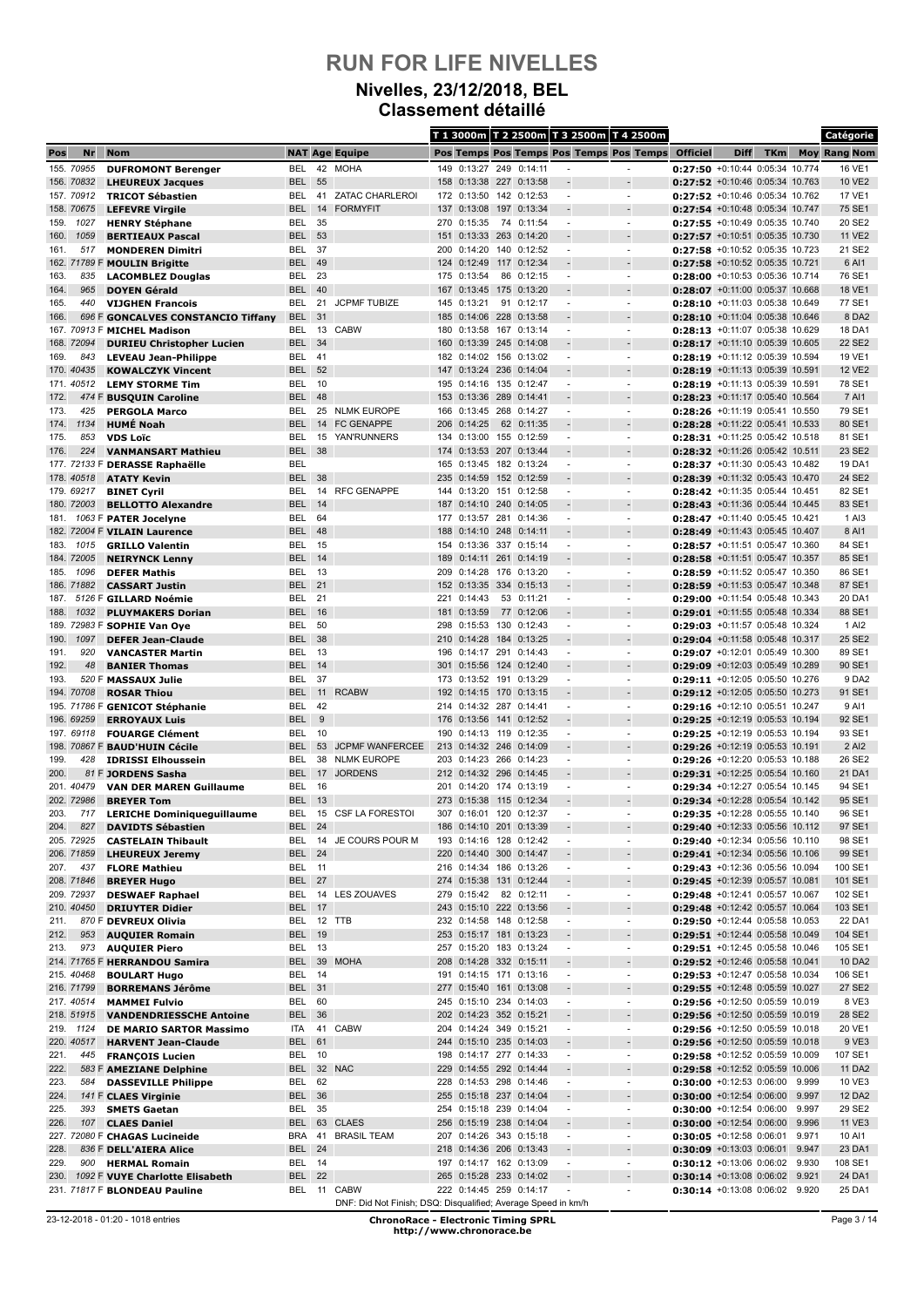#### **Nivelles, 23/12/2018, BEL Classement détaillé**

|              |                         |                                                              |                                |                |                                                               |            |                                                    |            |                    |                               | T 1 3000m T 2 2500m T 3 2500m T 4 2500m              |                                                                  |             |            |                | Catégorie           |
|--------------|-------------------------|--------------------------------------------------------------|--------------------------------|----------------|---------------------------------------------------------------|------------|----------------------------------------------------|------------|--------------------|-------------------------------|------------------------------------------------------|------------------------------------------------------------------|-------------|------------|----------------|---------------------|
| Pos          | Nr                      | <b>Nom</b>                                                   |                                |                | <b>NAT Age Equipe</b>                                         |            |                                                    |            |                    |                               | Pos Temps Pos Temps Pos Temps Pos Temps              | <b>Officiel</b>                                                  | <b>Diff</b> | <b>TKm</b> |                | <b>Moy Rang Nom</b> |
|              | 232. 70709              | <b>ROSAR Nathan</b>                                          | <b>BEL</b>                     | 9              | <b>RCABW</b>                                                  |            | 296 0:15:52 125 0:12:41                            |            |                    |                               |                                                      | $0:30:14$ +0:13:08 0:06:02                                       |             |            | 9.919          | 109 SE1             |
|              | 233. 40443              | <b>DAMAN Loïc</b>                                            | <b>BEL</b>                     | 13             |                                                               |            | 316 0:16:11 173                                    |            | 0:13:19            |                               |                                                      | $0:30:14$ +0:13:08 0:06:02                                       |             |            | 9.919          | 110 SE1             |
|              |                         | 234. 72087 F MATHUES Laetitia<br>235. 72088 F DECKERS Olivia | BEL<br><b>BEL</b>              | - 43<br>46     |                                                               |            | 231 0:14:57 313 0:14:56<br>233 0:14:59 314 0:14:56 |            |                    |                               | $\overline{\phantom{a}}$                             | $0:30:14$ +0:13:08 0:06:02<br>$0:30:14$ +0:13:08 0:06:02 9.919   |             |            | 9.919          | 11 AI1<br>12 AI1    |
|              | 236, 70710              | <b>ROSAR Vincent</b>                                         | BEL                            | 43             |                                                               | 299        | 0:15:54 127 0:12:41                                |            |                    | $\overline{a}$                | $\blacksquare$                                       | 0:30:16 +0:13:09 0:06:03                                         |             |            | 9.911          | 21 VE1              |
| 237.         | 818                     | <b>LENGELÉ Olivier</b>                                       | <b>BEL</b>                     | 49             | <b>CABW</b>                                                   |            | 211 0:14:31                                        |            | 362 0:15:24        |                               |                                                      | $0:30:17$ +0:13:10 0:06:03                                       |             |            | 9.906          | 22 VE1              |
|              | 238. 69222              | <b>BILLEN Simon</b>                                          | BEL                            | 10             |                                                               | 294        | 0:15:51 153 0:12:59                                |            |                    |                               |                                                      | $0:30:19 + 0:13:13 + 0:06:03$                                    |             |            | 9.893          | 111 SE1             |
| 239.         | 389                     | <b>THINNES Matisse</b>                                       | <b>BEL</b>                     |                | 12 BORN TO RUN                                                |            | 199 0:14:19 397 0:15:46                            |            |                    |                               |                                                      | $0:30:19$ +0:13:13 0:06:03                                       |             |            | 9.891          | 112 SE1             |
| 240.         |                         | 951 F VAN LANDEGHEM Bérénice                                 | BEL                            | 37             | ORES                                                          | 223        | 0:14:47 231 0:14:01                                |            |                    | ٠                             | $\blacksquare$                                       | $0:30:20 + 0:13:14 0:06:04$                                      |             |            | 9.887          | 13 DA2              |
| 241.<br>242. | 841                     | 1073 F GRENIER Sabine<br><b>BRAGARD Jean-Marie</b>           | <b>BEL</b><br>BEL              | 40<br>75       |                                                               |            | 240 0:15:07<br>225 0:14:48                         | 286<br>269 | 0:14:38<br>0:14:29 |                               | $\overline{\phantom{a}}$                             | $0:30:22$ +0:13:16 0:06:04<br>$0:30:28$ +0:13:22 0:06:05         |             |            | 9.876<br>9.842 | 13 AI1<br>12 VE3    |
| 243.         | 160                     | <b>LEGRAND Matthieu</b>                                      | <b>BEL</b>                     | 30             |                                                               |            | 184 0:14:04 379 0:15:36                            |            |                    |                               |                                                      | $0:30:33 + 0:13:27 0:06:06$                                      |             |            | 9.818          | 30 SE2              |
| 244.         | 736                     | <b>DUBOQUET Théo</b>                                         | <b>BEL</b>                     | 16             |                                                               | 258        | 0:15:20                                            | 211        | 0:13:46            | $\overline{\phantom{a}}$      | $\blacksquare$                                       | 0:30:35 +0:13:29 0:06:07                                         |             |            | 9.807          | 113 SE1             |
| 245.         | 566                     | <b>GOUMET Nolan</b>                                          | <b>BEL</b>                     | - 13           |                                                               |            | 194 0:14:16 448 0:16:17                            |            |                    |                               |                                                      | $0:30:38$ +0:13:32 0:06:07                                       |             |            | 9.790          | 114 SE1             |
|              | 246. 71832              | <b>FLAMENT Ludovic</b>                                       | BEL                            | 32             |                                                               | 275        | 0:15:39                                            | 221        | 0:13:55            | $\overline{a}$                | $\blacksquare$                                       | 0:30:41 +0:13:34 0:06:08                                         |             |            | 9.776          | 31 SE2              |
|              | 247.72989               | <b>COSZACH Philippe</b>                                      | BEL                            | 50             |                                                               | 237        | 0:15:05 219 0:13:48                                |            |                    |                               |                                                      | $0:30:42$ +0:13:36 0:06:08                                       |             |            | 9.767          | 13 VE2              |
| 248.         | 1054<br>249. 51809      | <b>MARETTI Guido</b><br><b>FOURNAUX Sylvain</b>              | BEL<br><b>BEL</b>              | 67<br>14       | FC GENAPPE U15                                                |            | 219 0:14:38 419 0:16:02<br>227 0:14:52 198 0:13:35 |            |                    | $\blacksquare$                | $\blacksquare$                                       | $0:30:50 + 0:13:44 0:06:10$<br>$0:30:54$ +0:13:47 0:06:10        |             |            | 9.725<br>9.708 | 13 VE3<br>115 SE1   |
| 250.         | 5022                    | <b>LANNOY Valentin</b>                                       | BEL                            | 10             |                                                               |            | 236 0:15:03 282 0:14:37                            |            |                    | $\overline{a}$                | $\overline{\phantom{a}}$                             | 0:30:54 +0:13:48 0:06:10                                         |             |            | 9.706          | 116 SE1             |
| 251.         |                         | 655 F HUYSMANS Catherine                                     | <b>BEL</b>                     | 51             | <b>SOLIDA'RUN</b>                                             | 288        | 0:15:45                                            | 328        | 0:15:10            |                               |                                                      | $0:30:55$ +0:13:49 0:06:11                                       |             |            | 9.699          | 3 AI2               |
|              | 252. 72017              | <b>LOCATELLI Pascal</b>                                      | BEL                            | 47             |                                                               | 308        | 0:16:01 185 0:13:26                                |            |                    | $\overline{a}$                | $\overline{\phantom{a}}$                             | $0:30:57$ +0:13:51 0:06:11                                       |             |            | 9.690          | 23 VE1              |
|              | 253, 19057              | LECOCQ Lucien Raphaël                                        | <b>BEL</b>                     | 14             |                                                               |            | 241 0:15:07                                        | 188        | 0:13:27            |                               |                                                      | $0:30:58$ +0:13:52 0:06:11                                       |             |            | 9.684          | 117 SE1             |
| 254.         |                         | 1070 F GRAUWELS Céline                                       | BEL                            | 16             |                                                               | 259        | 0:15:20                                            | 247        | 0:14:10            | ٠                             | $\blacksquare$                                       | 0:30:59 +0:13:53 0:06:11                                         |             |            | 9.679          | 26 DA1              |
| 255.         |                         | 1016 F DELAHAUTEMAISON Marylène                              | <b>BEL</b>                     | 34<br>28       | <b>JCPMF CHAPELLE</b>                                         | 224        | 0:14:48 426 0:16:06                                |            |                    |                               | $\blacksquare$                                       | $0:31:00$ +0:13:54 0:06:12                                       |             |            | 9.675<br>9.669 | 14 DA2              |
| 257.         | 598                     | 256. 71830 F KEMPENERS Tiziana<br><b>VANESSE Dimitri</b>     | BEL<br><b>BEL</b>              | 37             |                                                               | 278<br>267 | 0:15:41<br>0:15:30 323 0:15:05                     |            | 254 0:14:15        |                               |                                                      | $0:31:01 + 0:13:55 0:06:12$<br>$0:31:09$ +0:14:02 0:06:13        |             |            | 9.630          | 27 DA1<br>32 SE2    |
| 258.         | 1038                    | <b>VAN DEN BOSSCHE Carl</b>                                  | BEL                            | 38             |                                                               | 293        | 0:15:50                                            |            | 304 0:14:50        | ٠                             | $\blacksquare$                                       | 0:31:09 +0:14:02 0:06:13                                         |             |            | 9.629          | 33 SE2              |
|              | 259, 70905              | <b>BARANY Vincent</b>                                        | <b>BEL</b>                     | 43             | <b>AVBC CHAUFFAGE</b>                                         |            | 295 0:15:51                                        |            | 302 0:14:50        |                               |                                                      | 0:31:09 +0:14:02 0:06:13                                         |             |            | 9.629          | 24 VE1              |
| 260.         |                         | 1071 F ARONNE Lea                                            | BEL                            | 13             |                                                               |            | 242 0:15:07                                        |            | 363 0:15:26        |                               | $\overline{\phantom{a}}$                             | $0:31:11 + 0:14:04$ 0:06:14                                      |             |            | 9.620          | 28 DA1              |
| 261.         | 1072                    | <b>ARONNE Thierry</b>                                        | BEL 43                         |                |                                                               |            | 239 0:15:07 364 0:15:27                            |            |                    |                               |                                                      | $0:31:11$ +0:14:05 0:06:14                                       |             |            | 9.617          | 25 VE1              |
| 262.         |                         | 1074 F MICHEL Maeve                                          | BEL                            | 16             |                                                               |            | 230 0:14:56 370                                    |            | 0:15:32            | $\overline{a}$                | $\blacksquare$                                       | 0:31:12 +0:14:05 0:06:14 9.615                                   |             |            |                | 29 DA1              |
| 263.         |                         | 597 F INGRAO Magdalena                                       | <b>BEL</b><br>BEL              | 37<br>26       |                                                               | 249        | 272 0:15:36 320 0:15:03<br>0:15:13                 |            | 336 0:15:14        | $\overline{a}$                | $\overline{\phantom{a}}$                             | $0:31:12$ +0:14:05 0:06:14                                       |             |            | 9.615<br>9.612 | 15 DA2<br>30 DA1    |
| 265.         | 890                     | 264. 72158 F MARTINEZ Renata<br><b>NOTREDAME Yannick</b>     | <b>BEL</b>                     | 37             |                                                               |            | 217 0:14:35 315 0:14:59                            |            |                    |                               |                                                      | $0:31:12$ +0:14:06 0:06:14<br>$0:31:15$ +0:14:09 0:06:15         |             |            | 9.597          | 34 SE2              |
| 266.         | 746                     | <b>CLAUS Julien</b>                                          | BEL                            | 9              |                                                               |            | 354 0:16:34 218 0:13:48                            |            |                    | $\blacksquare$                | $\blacksquare$                                       | $0:31:21 + 0:14:15 0:06:16$                                      |             |            | 9.566          | 118 SE1             |
| 267.         |                         | 1123 F DE MARIO SARTOR Laura                                 | <b>ITA</b>                     |                | 33 CABW                                                       |            | 226 0:14:50 466 0:16:23                            |            |                    |                               |                                                      | $0:31:23 +0:14:17 0:06:16$                                       |             |            | 9.557          | 16 DA2              |
|              |                         | 268. 72915 F DESWAEF Odile                                   | BEL                            | 11             | <b>LES ZOUAVES</b>                                            |            | 283 0:15:43 212 0:13:46                            |            |                    | $\overline{a}$                | $\overline{\phantom{a}}$                             | $0:31:24 +0:14:18$ 0:06:16 9.552                                 |             |            |                | 31 DA1              |
|              | 269. 51856              | <b>LEPONCE Enguerran</b>                                     | <b>BEL</b>                     | 28             |                                                               | 215        | 0:14:33                                            | 335        | 0:15:13            |                               |                                                      | $0:31:26 + 0:14:20 0:06:17$                                      |             |            | 9.539          | 119 SE1             |
|              |                         | 270. 70707 F NOEL Amandine                                   | BEL                            | 10             | CSDYLE                                                        | 268        | 0:15:31 342 0:15:18                                |            |                    | $\overline{a}$                | $\overline{\phantom{a}}$                             | $0:31:31$ +0:14:24 0:06:18                                       |             |            | 9.518          | 32 DA1              |
| 272.         | 271. 72132              | <b>BOURCY Gregory</b><br>960 F LOUSBERG Isabelle             | <b>BEL</b><br>BEL              | 35<br>-33      |                                                               |            | 341 0:16:26 226 0:13:57<br>262 0:15:26 409         |            | 0:15:57            |                               | $\blacksquare$                                       | 0:31:32 +0:14:25 0:06:18 9.512<br>0:31:35 +0:14:29 0:06:19       |             |            | 9.494          | 35 SE2<br>17 DA2    |
| 273.         |                         | 761 F PIRET Valerie                                          | <b>BEL</b>                     | 45             |                                                               | 350        | 0:16:32 229 0:14:00                                |            |                    |                               |                                                      | $0:31:39$ +0:14:33 0:06:19                                       |             |            | 9.475          | 14 AI1              |
| 274.         | 1175                    | <b>DE HERTOG Noah</b>                                        | BEL                            | 14             | <b>RFC GENAPPE</b>                                            | 183        | 0:14:02 338 0:15:14                                |            |                    | ٠                             | $\blacksquare$                                       | $0:31:40 + 0:14:34 0:06:20$                                      |             |            | 9.471          | 120 SE1             |
|              | 275. 70689              | <b>UZEL Cléante</b>                                          | <b>BEL</b>                     | 10             |                                                               |            | 309 0:16:02 187 0:13:26                            |            |                    | $\overline{a}$                |                                                      | $0:31:40$ +0:14:34 0:06:20                                       |             |            | 9.471          | 121 SE1             |
| 276.         | 699                     | <b>HOUGARDY Romain</b>                                       | BEL                            | $\overline{7}$ |                                                               | 381        | 0:16:54 216 0:13:47                                |            |                    | ٠                             | $\blacksquare$                                       | 0:31:41 +0:14:35 0:06:20                                         |             |            | 9.465          | 122 SE1             |
| 277.         |                         | 698 F GASCARD Alice                                          | <b>BEL</b>                     | 39             |                                                               |            | 382 0:16:56 213 0:13:47                            |            |                    |                               |                                                      | $0:31:42 +0:14:35 0:06:20$                                       |             |            | 9.463          | 18 DA2              |
|              | 278.40460<br>279, 71770 | <b>PHILIPPE Vijghen</b><br><b>MASQUELIER Ethan</b>           | BEL<br><b>BEL 10</b>           | 49             |                                                               |            | 276 0:15:40<br>355 0:16:36 256 0:14:16             | 190        | 0:13:29            |                               |                                                      | $0:31:44 + 0:14:37$ 0:06:20<br>0:31:45 +0:14:39 0:06:21          |             |            | 9.454<br>9.445 | 26 VE1<br>123 SE1   |
|              | 280. 71771              | <b>MASQUELIER Robin</b>                                      | BEL                            | -37            |                                                               |            | 356 0:16:36 257 0:14:16                            |            |                    |                               |                                                      | 0:31:45 +0:14:39 0:06:21                                         |             |            | 9.445          | 36 SE2              |
|              | 281. 69120              | <b>FOUARGE Gauthier</b>                                      | BEL                            | 13             |                                                               |            | 314 0:16:08 157 0:13:04                            |            |                    |                               |                                                      | $0:31:48$ +0:14:42 0:06:21                                       |             |            | 9.431          | 124 SE1             |
|              | 282. 51839              | <b>SEGERS Louis</b>                                          | BEL                            |                | 14 FC GENAPPE                                                 |            | 285 0:15:43 204 0:13:42                            |            |                    | $\overline{a}$                | $\overline{\phantom{a}}$                             | 0:31:50 +0:14:44 0:06:22 9.422                                   |             |            |                | 125 SE1             |
| 283.         |                         | 1026 F BULTOT Cindy                                          | <b>BEL</b>                     |                | 40 JCPMF CHASTRE                                              |            | 313 0:16:06 345 0:15:19                            |            |                    |                               |                                                      | $0:31:52$ +0:14:45 0:06:22                                       |             |            | 9.413          | 15 AI1              |
| 284.         |                         | 764 F MORIAU Sylvie                                          | BEL                            |                | 44 S'CASSENES RUNN                                            |            | 281 0:15:42 396 0:15:46                            |            |                    | $\overline{\phantom{a}}$      | $\overline{\phantom{a}}$                             | 0:31:52 +0:14:46 0:06:22 9.410                                   |             |            |                | 16 AI1              |
|              | 285. 71838              | <b>SELLESLAGH Arthur</b><br>286. 1133 F HOVELAQUE Martine    | <b>BEL 10</b><br>BEL           |                | 44 ACL CABW                                                   |            | 353 0:16:34 262 0:14:20<br>302 0:15:56 387 0:15:41 |            |                    | $\overline{\phantom{a}}$      | ۰<br>$\overline{\phantom{a}}$                        | 0:31:53 +0:14:47 0:06:22 9.407<br>0:31:54 +0:14:48 0:06:22 9.402 |             |            |                | 126 SE1<br>17 AI1   |
|              | 287. 71844              | <b>SELLESLAGH Lionel</b>                                     | <b>BEL</b>                     | 39             |                                                               |            | 348 0:16:32 265 0:14:23                            |            |                    |                               |                                                      | $0:31:55 +0:14:49 0:06:23$                                       |             |            | 9.397          | 37 SE2              |
|              |                         | 288. 70561 F MASSEM Marianne                                 | <b>BEL 40</b>                  |                |                                                               |            | 351 0:16:33 260 0:14:18                            |            |                    | $\overline{\phantom{a}}$      | $\overline{\phantom{a}}$                             | 0:31:57 +0:14:51 0:06:23 9.388                                   |             |            |                | 18 AI1              |
|              |                         | 289. 71842 F DE LANTSHEERE Laetitia                          | <b>BEL 38</b>                  |                |                                                               |            | 366 0:16:43 253 0:14:14                            |            |                    |                               |                                                      | 0:31:57 +0:14:51 0:06:23 9.385                                   |             |            |                | 19 DA2              |
| 290.         | 932                     | <b>POURTOIS Brieuc</b>                                       | BEL 13                         |                |                                                               |            | 327 0:16:22 280 0:14:36                            |            |                    | $\overline{\phantom{a}}$      | $\overline{\phantom{a}}$                             | 0:31:58 +0:14:51 0:06:23 9.385                                   |             |            |                | 127 SE1             |
| 291.         | 1101                    | <b>HOUTRELLE Marcel Jacques</b>                              | <b>BEL 73</b><br><b>BEL 27</b> |                |                                                               |            | 264 0:15:27 471 0:16:25<br>287 0:15:44 270 0:14:30 |            |                    |                               |                                                      | 0:31:59 +0:14:53 0:06:23 9.378                                   |             |            |                | 14 VE3              |
| 292.<br>293. | 751<br>752              | <b>STASSIN Pol</b>                                           | <b>BEL 28</b>                  |                |                                                               |            | 280 0:15:42 272 0:14:31                            |            |                    | $\overline{\phantom{a}}$<br>÷ | $\overline{\phantom{a}}$<br>$\overline{\phantom{a}}$ | 0:32:00 +0:14:54 0:06:24<br>0:32:00 +0:14:54 0:06:24 9.371       |             |            | 9.372          | 128 SE1<br>129 SE1  |
| 294.         | 1033                    | <b>TIMMERMANS François</b><br><b>PLUYMAKERS Fabrice</b>      | <b>BEL 39</b>                  |                |                                                               |            | 260 0:15:22 205 0:13:42                            |            |                    | $\overline{\phantom{a}}$      | $\overline{\phantom{a}}$                             | 0:32:01 +0:14:55 0:06:24 9.367                                   |             |            |                | 38 SE2              |
| 295.         | 946                     | <b>SCHOBYN Dorian</b>                                        | <b>BEL 10</b>                  |                |                                                               |            | 303 0:15:57 283 0:14:38                            |            |                    |                               | $\overline{\phantom{a}}$                             | $0:32:01$ +0:14:55 0:06:24                                       |             |            | 9.367          | 130 SE1             |
| 296.         | 1170                    | <b>COLLE Stephan</b>                                         | BEL                            | 47             |                                                               |            | 248 0:15:12 441                                    |            | 0:16:12            | $\overline{\phantom{a}}$      | $\overline{\phantom{a}}$                             | $0:32:02$ +0:14:56 0:06:24                                       |             |            | 9.363          | 27 VE1              |
|              |                         | 297. 72932 F MARCHALE Audrey                                 | <b>BEL</b>                     |                | 27 PAC RUN                                                    |            | 319 0:16:13 353 0:15:21                            |            |                    |                               |                                                      | $0:32:02$ +0:14:56 0:06:24                                       |             |            | 9.361          | 33 DA1              |
| 298.         |                         | 966 F DELOUVROY Astrid                                       | BEL                            | 40             |                                                               |            | 367 0:16:43 267 0:14:24                            |            |                    | $\overline{\phantom{a}}$      | $\overline{\phantom{a}}$                             | 0:32:07 +0:15:01 0:06:25 9.339                                   |             |            |                | 19 AI1              |
| 299.         | 5101                    | <b>BOUCQUEAU Fabian</b>                                      | <b>BEL 35</b>                  |                |                                                               |            | 250 0:15:13 488 0:16:39<br>247 0:15:11 290 0:14:43 |            |                    |                               |                                                      | 0:32:10 +0:15:03 0:06:26 9.325                                   |             |            | 9.298          | 39 SE2              |
| 301.         | 300. 69223<br>1153      | <b>PUSSEMIER Julien</b><br><b>DEHAYE Guillaume</b>           | BEL<br><b>BEL 14</b>           |                | 14 RFC GENAPPE                                                |            | 505 0:18:32                                        |            | 97 0:12:19         | $\overline{\phantom{a}}$      | $\overline{\phantom{a}}$                             | 0:32:15 +0:15:09 0:06:27<br>$0:32:16$ +0:15:09 0:06:27           |             |            | 9.296          | 131 SE1<br>132 SE1  |
| 302.         | 830                     | <b>HEYMANS Victor</b>                                        | BEL                            |                | 14 RFC GENAPPE                                                |            | 290 0:15:47 250 0:14:11                            |            |                    | $\overline{\phantom{a}}$      | $\blacksquare$                                       | 0:32:21 +0:15:15 0:06:28 9.271                                   |             |            |                | 133 SE1             |
| 303.         |                         | 800 F VAN DOORN Michon                                       | NLD <sub>43</sub>              |                |                                                               |            | 364 0:16:42 288                                    |            | 0:14:41            |                               | $\blacksquare$                                       | $0:32:25$ +0:15:19 0:06:29                                       |             |            | 9.251          | 20 AI1              |
|              | 304.40473               | <b>DOUMONT Emilien Marc</b>                                  | BEL 14                         |                |                                                               |            | 246 0:15:10 309 0:14:53                            |            |                    | $\overline{\phantom{a}}$      | $\overline{\phantom{a}}$                             | 0:32:25 +0:15:19 0:06:29 9.250                                   |             |            |                | 134 SE1             |
|              |                         | 305. 72984 F CAMILLE Schimmel                                | <b>BEL</b> 16                  |                |                                                               |            | 329 0:16:23 380                                    |            | 0:15:37            |                               |                                                      | 0:32:26 +0:15:20 0:06:29                                         |             |            | 9.246          | 34 DA1              |
|              | 306. 40472              | <b>VANDEKERKHOVEN Frederic</b>                               | BEL 46                         |                |                                                               |            | 321 0:16:14 215 0:13:47                            |            |                    | $\overline{\phantom{a}}$      | $\overline{\phantom{a}}$                             | 0:32:26 +0:15:20 0:06:29                                         |             |            | 9.246          | 28 VE1              |
| 307.         |                         | 903 F HERMAL Margaux<br>308. 1180 F ARNOULD Kerby            | <b>BEL</b>                     | 16             | BEL 33 JCPMF FONTAINE                                         |            | 326 0:16:21 383 0:15:38<br>306 0:15:59 480 0:16:28 |            |                    |                               | $\overline{\phantom{a}}$                             | $0:32:27$ +0:15:21 0:06:29<br>0:32:33 +0:15:27 0:06:30 9.212     |             |            | 9.243          | 35 DA1<br>20 DA2    |
|              |                         |                                                              |                                |                | DNF: Did Not Finish; DSQ: Disqualified; Average Speed in km/h |            |                                                    |            |                    |                               |                                                      |                                                                  |             |            |                |                     |

<sup>23-12-2018 - 01:20 - 1018</sup> entries **ChronoRace - Electronic Timing SPRL http://www.chronorace.be**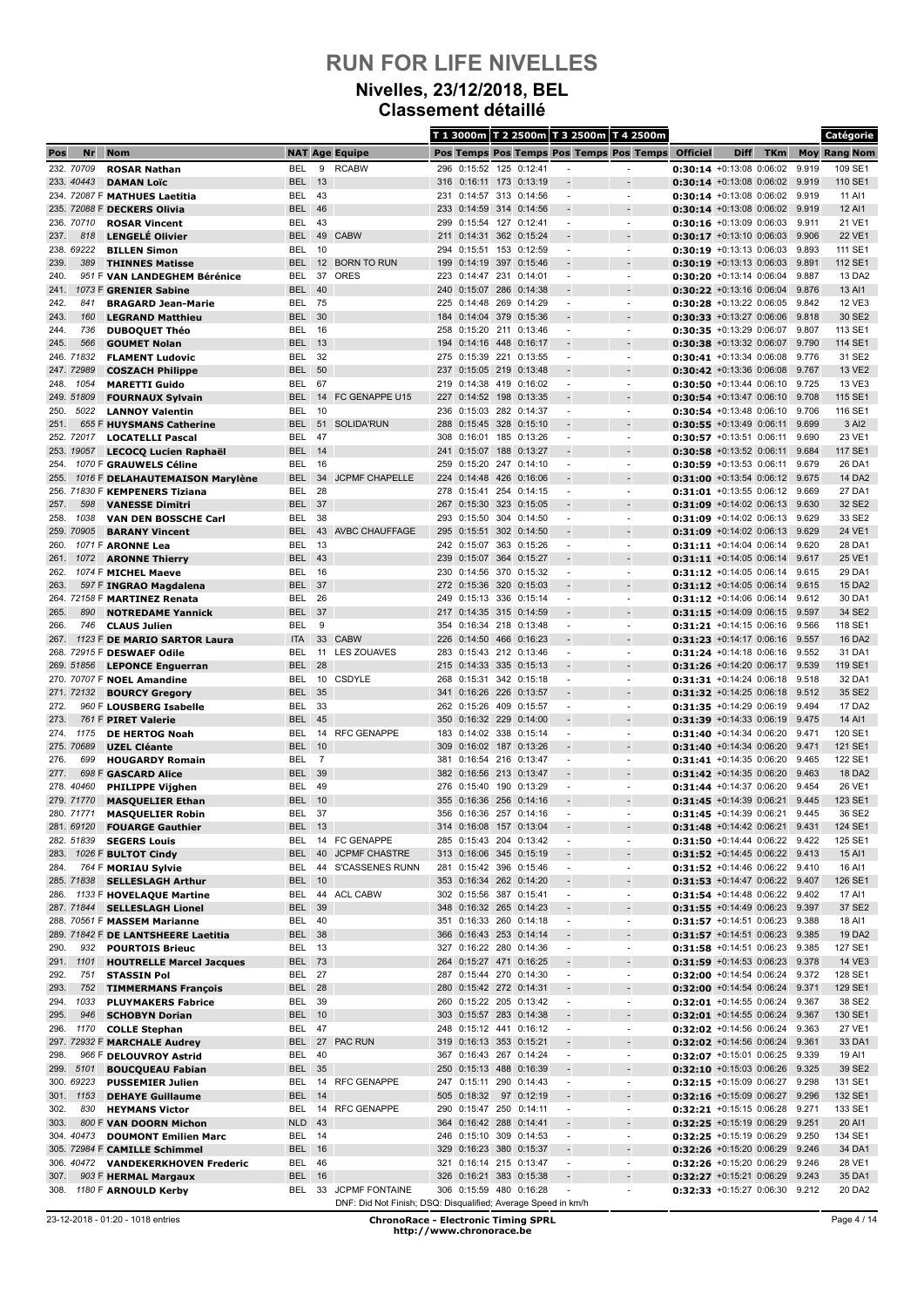#### **Nivelles, 23/12/2018, BEL Classement détaillé**

|              |                   |                                                             |                                |           |                                                               |            |                                                    |            |                                                    |                               | T 1 3000m T 2 2500m T 3 2500m T 4 2500m              |                                                                  |             |            |                | Catégorie           |
|--------------|-------------------|-------------------------------------------------------------|--------------------------------|-----------|---------------------------------------------------------------|------------|----------------------------------------------------|------------|----------------------------------------------------|-------------------------------|------------------------------------------------------|------------------------------------------------------------------|-------------|------------|----------------|---------------------|
| Pos          | Nr                | <b>Nom</b>                                                  |                                |           | <b>NAT Age Equipe</b>                                         |            |                                                    |            |                                                    |                               | Pos Temps Pos Temps Pos Temps Pos Temps              | <b>Officiel</b>                                                  | <b>Diff</b> | <b>TKm</b> |                | <b>Moy Rang Nom</b> |
|              | 309. 51880        | <b>DANCKERS Edouard</b>                                     | BEL                            | 28        | <b>RUNNIN'GREZ</b>                                            |            | 324 0:16:19 276 0:14:33                            |            |                                                    |                               |                                                      | 0:32:34 +0:15:28 0:06:30                                         |             |            | 9.208          | 135 SE1             |
| 310.         |                   | 693 F VANTIEGHEM Delphine                                   | <b>BEL</b>                     | 43        |                                                               |            | 379 0:16:54 329                                    |            | 0:15:10                                            |                               |                                                      | 0:32:34 +0:15:28 0:06:30                                         |             |            | 9.208          | 21 AI1              |
|              |                   | 311. 70858 F VAN DER STRATEN Nastasya                       | BEL<br>BEL                     | 34<br>58  |                                                               |            | 261 0:15:23                                        |            | 367 0:15:31<br>0:16:27                             | $\overline{a}$                | $\overline{\phantom{a}}$                             | $0:32:38$ +0:15:32 0:06:31                                       |             |            | 9.189<br>9.172 | 21 DA2<br>4 AI2     |
| 313.         |                   | 312. 70875 F PAULY Geneviève<br>14 F TISSOT Murielle        | BEL                            | 58        |                                                               |            | 292 0:15:48 478<br>271 0:15:35 384 0:15:38         |            |                                                    | $\overline{a}$                | $\blacksquare$                                       | $0:32:42$ +0:15:36 0:06:32<br>0:32:42 +0:15:36 0:06:32 9.172     |             |            |                | 5 AI2               |
|              | 314. 51842        | <b>BALTHAZART Melvil</b>                                    | <b>BEL</b>                     | 10        |                                                               | 396        | 0:17:11                                            | 214        | 0:13:47                                            |                               |                                                      | 0:32:43 +0:15:37 0:06:32                                         |             |            | 9.167          | 136 SE1             |
|              |                   | 315. 40452 F BLAMPAIN Juliette                              | BEL                            | -10       |                                                               |            | 312 0:16:05 371                                    |            | 0:15:32                                            |                               | $\blacksquare$                                       | 0:32:49 +0:15:42 0:06:33                                         |             |            | 9.142          | 36 DA1              |
|              | 316. 70843        | <b>RODONO Giuseppe</b>                                      | <b>ITA</b>                     | 41        |                                                               |            | 318 0:16:13                                        | 481        | 0:16:32                                            |                               |                                                      | $0:32:49$ +0:15:43 0:06:33                                       |             |            | 9.139          | 29 VE1              |
|              | 317.40458         | <b>MASSART Olivier</b>                                      | BEL                            | 50        |                                                               | 340        | 0:16:26                                            | 428        | 0:16:06                                            | $\overline{a}$                | $\overline{a}$                                       | $0:32:53$ +0:15:47 0:06:34                                       |             |            | 9.121          | 14 VE2              |
| 319.         |                   | 318. 40459 F MASSART Aline                                  | <b>BEL</b><br>BEL              | 15<br>13  | <b>GAZELLES DE NIV</b>                                        |            | 342 0:16:28 424 0:16:05<br>336 0:16:25 324 0:15:07 |            |                                                    | ٠                             | $\blacksquare$                                       | $0:32:53$ +0:15:47 0:06:34<br>0:32:53 +0:15:47 0:06:34           |             |            | 9.121<br>9.119 | 37 DA1<br>38 DA1    |
|              |                   | 72 F LISCHETTI Margaux<br>320. 72134 F MALINGREAU Catherine | <b>BEL</b>                     | 45        |                                                               | 300        | 0:15:56                                            |            | 372 0:15:33                                        |                               |                                                      | $0:32:54$ +0:15:47 0:06:34                                       |             |            | 9.118          | 22 AI1              |
| 321.         |                   | 142 F SNOECK Lea                                            | BEL                            | 13        |                                                               | 335        | 0:16:25                                            | 326        | 0:15:09                                            |                               | $\overline{\phantom{a}}$                             | $0:32:54$ +0:15:48 0:06:34                                       |             |            | 9.114          | 39 DA1              |
| 322.         |                   | 1076 F WERY Nathalie                                        | <b>BEL</b>                     | 48        |                                                               |            | 297 0:15:52 451 0:16:18                            |            |                                                    |                               |                                                      | 0:32:55 +0:15:48 0:06:35                                         |             |            | 9.113          | 23 AI1              |
| 323.         |                   | 711 F MIO Anne                                              | BEL                            | 37        | <b>ECOLE FELUY</b>                                            |            | 395 0:17:09 310 0:14:54                            |            |                                                    | $\overline{\phantom{a}}$      | $\blacksquare$                                       | 0:32:55 +0:15:49 0:06:35                                         |             |            | 9.112          | 22 DA2              |
| 324.         |                   | 807 F VAN LINT Laura                                        | <b>BEL</b>                     | 30        |                                                               |            | 252 0:15:16                                        | 427        | 0:16:06                                            |                               |                                                      | 0:32:56 +0:15:50 0:06:35                                         |             |            | 9.107          | 23 DA2              |
| 325.         |                   | 999 F RAVIART Valérie<br>326. 40453 F THUNIS Marie          | BEL<br><b>BEL</b>              | 41<br>38  |                                                               | 334        | 0:16:25<br>310 0:16:05 394 0:15:43                 | 386        | 0:15:39                                            |                               | $\overline{\phantom{a}}$                             | $0:32:56$ +0:15:50 0:06:35<br>$0:32:59$ +0:15:53 0:06:35         |             |            | 9.105<br>9.093 | 24 AI1<br>24 DA2    |
|              |                   | 327. 40519 F GILOTEAU Aymeline                              | BEL                            | -18       |                                                               |            | 234 0:14:59                                        |            | 605 0:17:40                                        | ٠                             | $\overline{\phantom{a}}$                             | 0:32:59 +0:15:53 0:06:35                                         |             |            | 9.092          | 40 DA1              |
|              | 328. 71775        | <b>VANDERSTADT Nicolas</b>                                  | <b>BEL</b>                     | 14        |                                                               | 269        | 0:15:31                                            | 516        | 0:16:54                                            |                               |                                                      | 0:33:03 +0:15:57 0:06:36                                         |             |            | 9.074          | 137 SE1             |
|              | 329. 40510        | <b>GOFFIN Philippe</b>                                      | BEL                            | 47        | <b>CABW ACL</b>                                               |            | 387 0:17:01                                        | 301        | 0:14:48                                            | $\overline{a}$                | $\overline{\phantom{a}}$                             | $0:33:05$ +0:15:59 0:06:37                                       |             |            | 9.066          | 30 VE1              |
| 330.         |                   | 859 F HAUTEFIN Anne                                         | <b>BEL</b>                     | 30        |                                                               | 338        | 0:16:26                                            | 425        | 0:16:05                                            |                               |                                                      | $0:33:06$ +0:16:00 0:06:37                                       |             |            | 9.060          | 25 DA2              |
| 331.         |                   | 860 F TERRAZZINO Stéphanie                                  | BEL                            | 32        |                                                               |            | 378 0:16:54                                        | 388        | 0:15:42                                            | $\overline{a}$                | $\blacksquare$                                       | $0:33:06$ +0:16:00 0:06:37                                       |             |            | 9.060          | 26 DA2              |
|              | 333. 70724        | 332. 70723 F WILLOT Jennifer<br><b>SCLAVON Lorent</b>       | <b>BEL</b><br>BEL              | 36<br>-41 |                                                               | 369<br>368 | 0:16:45<br>0:16:44                                 | 330<br>331 | 0:15:10<br>0:15:11                                 |                               | $\blacksquare$                                       | $0:33:11$ +0:16:04 0:06:38<br>$0:33:11 + 0:16:05 0:06:38$        |             |            | 9.039<br>9.039 | 27 DA2<br>31 VE1    |
|              | 334. 19063        | <b>LETTENS Sebastian Oscar</b>                              | <b>BEL</b>                     | 14        |                                                               | 286        | 0:15:44                                            |            | 333 0:15:12                                        |                               |                                                      | $0:33:21 + 0:16:14 0:06:40$                                      |             |            | 8.995          | 138 SE1             |
| 335.         | 1080              | <b>BINON Corentin</b>                                       | BEL                            | 23        |                                                               | 345        | 0:16:29                                            | 230        | 0:14:01                                            | $\overline{\phantom{a}}$      | $\overline{a}$                                       | $0:33:21 +0:16:15 0:06:40$                                       |             |            | 8.991          | 139 SE1             |
|              | 336. 71890        | <b>LECLOUX Mike</b>                                         | <b>BEL</b>                     | 33        | <b>URBANCOACHING</b>                                          | 55         | 0:11:04                                            |            | 888 0:20:45                                        |                               |                                                      | 0:33:22 +0:16:16 0:06:40                                         |             |            | 8.989          | 40 SE2              |
| 337.         | 671               | <b>DUBOIS Jean-Marc</b>                                     | BEL                            | 54        |                                                               | 320        | $0:16:13$ 423                                      |            | 0:16:03                                            | ٠                             | $\blacksquare$                                       | $0:33:22 +0:16:16 0:06:40$                                       |             |            | 8.989          | 15 VE2              |
|              |                   | 338. 72115 F LEMAGNE Juliette                               | <b>BEL</b>                     | 14        |                                                               |            | 304 0:15:58                                        |            | 562 0:17:19                                        |                               |                                                      | 0:33:22 +0:16:16 0:06:40                                         |             |            | 8.987          | 41 DA1              |
|              | 339. 52990        | <b>SANA Arnaud</b>                                          | BEL                            | 46        |                                                               | 337        | 0:16:26                                            | 391        | 0:15:42                                            |                               | $\overline{\phantom{a}}$                             | $0:33:23 + 0:16:17$ 0:06:40                                      |             |            | 8.982          | 32 VE1              |
| 340.         | 1141              | <b>COMPÈRE Victor</b><br>341. 52662 F SANA Laure            | <b>BEL</b><br><b>BEL</b>       | 14<br>14  | <b>TEAM BIKE4LIFE</b>                                         | 339        | 311 0:16:05 251 0:14:13<br>0:16:26                 |            | 392 0:15:42                                        | $\overline{\phantom{a}}$      | $\blacksquare$                                       | $0:33:24 +0:16:17 0:06:40$<br>0:33:24 +0:16:18 0:06:40           |             |            | 8.981<br>8.980 | 140 SE1<br>42 DA1   |
| 342.         |                   | 1051 F KAHIA Elodie                                         | <b>BEL</b>                     | 13        |                                                               | 359        | 0:16:39                                            | 477        | 0:16:27                                            |                               |                                                      | 0:33:25 +0:16:19 0:06:41                                         |             |            | 8.976          | 43 DA1              |
| 343.         |                   | 147 F DETRY Delphine                                        | BEL                            | 19        | <b>NAC</b>                                                    | 358        | 0:16:39                                            |            | 475 0:16:26                                        |                               | $\overline{\phantom{a}}$                             | $0:33:25 +0:16:19 0:06:41$                                       |             |            | 8.975          | 44 DA1              |
|              |                   | 344. 51841 F DUELZ Nathalie                                 | <b>BEL</b>                     | 45        |                                                               |            | 398 0:17:12 271 0:14:30                            |            |                                                    |                               |                                                      | $0:33:28$ +0:16:21 0:06:41                                       |             |            | 8.963          | 25 AI1              |
|              | 345. 70834        | <b>LAENENS Francis</b>                                      | BEL                            |           | 67 AXA TEAM                                                   |            | 390 0:17:03 456 0:16:20                            |            |                                                    | ٠                             | $\sim$                                               | $0:33:29 +0:16:22 0:06:41$                                       |             |            | 8.959          | 15 VE3              |
|              | 346, 72046        | <b>PAILLEZ Romuald</b>                                      | <b>BEL</b>                     | 45        |                                                               |            | 328 0:16:23                                        | 440        | 0:16:11                                            |                               |                                                      | 0:33:32 +0:16:26 0:06:42                                         |             |            | 8.945          | 33 VE1              |
| 348.         | 347. 69209<br>687 | <b>DELAYE Michel</b><br><b>AKIF Mazen</b>                   | BEL<br><b>BEL</b>              | 53<br>9   | <b>NAC</b>                                                    | 361        | 325 0:16:20 429<br>0:16:42                         | 255        | 0:16:06<br>0:14:16                                 | $\overline{a}$                | $\overline{\phantom{a}}$                             | $0:33:32$ +0:16:26 0:06:42<br>$0:33:38$ +0:16:32 0:06:43         |             |            | 8.944<br>8.916 | 16 VE2<br>141 SE1   |
| 349.         | 688               | <b>AKIF Rachid</b>                                          | BEL                            | 46        | <b>NAC</b>                                                    |            | 362 0:16:42 258                                    |            | 0:14:17                                            | $\overline{a}$                | $\blacksquare$                                       | 0:33:39 +0:16:33 0:06:43                                         |             |            | 8.914          | 34 VE1              |
| 350.         |                   | 5102 F VANDERCAMMEN Lindsay                                 | <b>BEL</b>                     | 34        |                                                               |            | 284 0:15:43                                        | 597        | 0:17:38                                            |                               |                                                      | $0:33:40$ +0:16:33 0:06:44                                       |             |            | 8.911          | 28 DA2              |
| 351.         |                   | 977 F SIHARATH Seng                                         | BEL                            | 39        | <b>TUBIZE RUN</b>                                             |            | 432 0:17:42                                        | 381        | 0:15:38                                            |                               |                                                      | 0:33:40 +0:16:34 0:06:44                                         |             |            | 8.907          | 29 DA2              |
|              | 352.72104         | <b>VERBESSELT Marc Bernard</b>                              | <b>BEL</b>                     | 40        |                                                               |            | 291 0:15:47 325 0:15:08                            |            |                                                    | L.                            |                                                      | $0:33:45$ +0:16:38 0:06:45                                       |             |            | 8.888          | 35 VE1              |
|              |                   | 353. 72181 F XHONNEUX Anna                                  | BEL                            | 14        |                                                               | 344        | 0:16:29                                            |            | 358 0:15:23                                        | ٠                             | $\overline{\phantom{a}}$                             | $0:33:48$ +0:16:42 0:06:45                                       |             |            | 8.872          | 45 DA1              |
| 355.         | 805               | 354. 72183 F XHONNEUX Clara<br><b>MATON Gerard</b>          | <b>BEL</b><br>BEL              | 16<br>28  |                                                               |            | 343 0:16:29<br>330 0:16:24 401                     |            | 357 0:15:23<br>0:15:51                             | ٠                             | $\overline{\phantom{a}}$                             | 0:33:49 +0:16:42 0:06:45<br>0:33:49 +0:16:42 0:06:45             |             |            | 8.871<br>8.870 | 46 DA1<br>142 SE1   |
| 356.         |                   | 808 F LAMBERMONT Valerie                                    | <b>BEL</b>                     | 30        |                                                               |            | 333 0:16:25                                        |            | 402 0:15:51                                        |                               |                                                      | $0:33:50 + 0:16:43 0:06:46$                                      |             |            | 8.867          | 30 DA2              |
|              |                   | 357. 51987 F VANDERLINDEN Lara                              | BEL                            |           | 12 VDL                                                        |            | 357 0:16:38 434 0:16:09                            |            |                                                    |                               |                                                      | $0:33:51$ +0:16:45 0:06:46                                       |             |            | 8.858          | 47 DA1              |
|              | 358. 72073        | <b>PALERMO Noah</b>                                         | <b>BEL</b>                     | 11        |                                                               |            | 404 0:17:18 299 0:14:47                            |            |                                                    |                               |                                                      | $0:33:53$ +0:16:47 0:06:46                                       |             |            | 8.852          | 143 SE1             |
| 359.         | 479               | <b>DEVILLERS Philippe</b>                                   | BEL                            | 58        |                                                               |            |                                                    |            | 499 0:18:27 232 0:14:02                            | $\overline{\phantom{a}}$      | $\overline{\phantom{a}}$                             | $0:33:57$ +0:16:51 0:06:47                                       |             |            | 8.834          | 17 VE2              |
|              | 360. 72138        | <b>FRANCOIS Hugo</b>                                        | BEL                            | 16        | 10 CABW                                                       |            | 385 0:16:59 209 0:13:44                            |            | 413 0:17:24 318 0:15:02                            |                               |                                                      | 0:33:58 +0:16:52 0:06:47                                         |             |            | 8.831          | 144 SE1<br>48 DA1   |
| 361.<br>362. | 280               | 281 F VANTORRE Laure<br><b>VANTORRE Luc</b>                 | BEL<br><b>BEL 50</b>           |           |                                                               |            |                                                    |            | 416 0:17:25 322 0:15:05                            | $\overline{\phantom{a}}$<br>÷ | $\overline{\phantom{a}}$<br>$\overline{\phantom{a}}$ | 0:34:03 +0:16:56 0:06:48 8.810<br>0:34:05 +0:16:59 0:06:49 8.799 |             |            |                | 18 VE2              |
| 363.         | 1173              | <b>CREMER Alexis</b>                                        | BEL 24                         |           |                                                               |            |                                                    |            | 427 0:17:36 354 0:15:22                            | $\overline{\phantom{a}}$      | $\blacksquare$                                       | 0:34:08 +0:17:02 0:06:49 8.786                                   |             |            |                | 145 SE1             |
| 364.         | 589               | <b>DELARIVIERE Yannick</b>                                  | <b>BEL 32</b>                  |           |                                                               |            |                                                    |            | 331 0:16:24 339 0:15:15                            |                               | $\overline{\phantom{a}}$                             | 0:34:09 +0:17:02 0:06:49                                         |             |            | 8.784          | 41 SE2              |
|              |                   | 365. 72077 F HERQUIN Aurelie                                |                                |           | BEL 18 FLEU                                                   |            |                                                    |            | 417 0:17:27 241 0:14:05                            | $\overline{\phantom{a}}$      | $\overline{\phantom{a}}$                             | 0:34:09 +0:17:03 0:06:49 8.783                                   |             |            |                | 49 DA1              |
| 366.         |                   | 1024 F HAYEZ Sophie                                         | <b>BEL</b>                     | 24        |                                                               |            | 418 0:17:27 242 0:14:07                            |            | 414 0:17:24 374 0:15:35                            |                               | ÷,                                                   | $0:34:09$ +0:17:03 0:06:49                                       |             |            | 8.782          | 50 DA1              |
| 368.         | 738               | 367. 70935 F DEMAIN Corinne                                 | <b>BEL</b>                     |           | BEL 51 FLEU/LA THURE                                          |            |                                                    |            | 465 0:18:04 398 0:15:48                            | $\overline{\phantom{a}}$      | ٠                                                    | 0:34:10 +0:17:03 0:06:50 8.779<br>0:34:10 +0:17:04 0:06:50 8.779 |             |            |                | 6 AI2<br>2 XXX      |
| 369.         | 363               | <b>DELVOIE Antoine</b><br><b>BAIKRICH Guy</b>               | BEL                            |           | 73 RCB                                                        |            | 399 0:17:13 340 0:15:17                            |            |                                                    | $\overline{\phantom{a}}$      | $\overline{\phantom{a}}$                             | 0:34:11 +0:17:05 0:06:50 8.773                                   |             |            |                | 16 VE3              |
|              | 370. 69206        | <b>ERROYAUX Esteban</b>                                     | <b>BEL 13</b>                  |           |                                                               |            | 322 0:16:18 346 0:15:20                            |            |                                                    | ÷                             | $\overline{\phantom{a}}$                             | $0:34:14$ +0:17:07 0:06:50                                       |             |            | 8.763          | 146 SE1             |
|              | 371.40447         | <b>PLUMAT Gaultier</b>                                      | <b>BEL 12</b>                  |           |                                                               |            | 425 0:17:33 243 0:14:07                            |            |                                                    | $\overline{\phantom{a}}$      | $\overline{\phantom{a}}$                             | $0:34:17$ +0:17:11 0:06:51                                       |             |            | 8.748          | 147 SE1             |
|              | 372. 40446        | <b>PLUMAT Pierre-Henri Dimitri</b>                          | BEL 43                         |           |                                                               |            | 424 0:17:33 244 0:14:07                            |            |                                                    |                               | $\overline{\phantom{a}}$                             | $0:34:18$ +0:17:11 0:06:51                                       |             |            | 8.745          | 36 VE1              |
|              | 373. 69250        | <b>CORLIANO Romeo</b>                                       | <b>BEL 11</b>                  |           |                                                               |            | 323 0:16:18 361                                    |            | 0:15:24                                            | $\overline{\phantom{a}}$      | $\overline{\phantom{a}}$                             | $0:34:18$ +0:17:12 0:06:51                                       |             |            | 8.742          | 148 SE1             |
|              | 374.70676         | <b>UZEL Paul-Eliot</b><br>375. 70684 F LOBET Delphine       | <b>BEL 11</b><br>BEL           | 40        | <b>ACLO</b>                                                   |            | 422 0:17:31 278 0:14:34<br>423 0:17:31 279         |            | 0:14:34                                            | $\overline{\phantom{a}}$      | $\overline{\phantom{a}}$                             | $0:34:19 + 0:17:13$ 0:06:51<br>$0:34:19 + 0:17:13 + 0:06:51$     |             |            | 8.739<br>8.739 | 149 SE1<br>26 AI1   |
| 376.         |                   | 708 F POLIART Valerie                                       | <b>BEL</b> 44                  |           |                                                               |            | 403 0:17:18 438 0:16:11                            |            |                                                    |                               |                                                      | 0:34:22 +0:17:15 0:06:52 8.728                                   |             |            |                | 27 AI1              |
| 377.         | 117               | <b>RAPHAEL Valdes</b>                                       | ESP 12                         |           |                                                               |            | 352 0:16:34 533 0:17:04                            |            |                                                    | $\overline{\phantom{a}}$      | $\overline{\phantom{a}}$                             | 0:34:23 +0:17:17 0:06:52 8.721                                   |             |            |                | 150 SE1             |
| 378.         |                   | 686 F COSIMANO Taina                                        | <b>BEL</b> 27                  |           |                                                               |            | 489 0:18:24 321 0:15:04                            |            |                                                    |                               |                                                      | 0:34:25 +0:17:19 0:06:53 8.714                                   |             |            |                | 51 DA1              |
| 379.         | 461               | <b>GRARD Romain</b>                                         | BEL                            | 12        |                                                               |            | 407 0:17:20 497 0:16:41                            |            |                                                    | $\overline{\phantom{a}}$      | $\overline{\phantom{a}}$                             | $0:34:26$ +0:17:19 0:06:53                                       |             |            | 8.712          | 151 SE1             |
|              | 380. 72179        | <b>DERASSE Albert</b>                                       | <b>BEL</b>                     |           | 44 HAC                                                        |            | 443 0:17:45 341 0:15:18                            |            |                                                    |                               | $\overline{\phantom{a}}$                             | $0:34:28$ +0:17:22 0:06:53                                       |             |            | 8.701          | 37 VE1              |
| 381.<br>382. | 463               | 135 F ALBASINI Isabelle                                     | <b>BEL 52</b><br><b>BEL 41</b> |           |                                                               |            |                                                    |            | 389 0:17:03 519 0:16:56<br>724 0:21:16 138 0:12:52 | $\overline{\phantom{a}}$      | $\overline{\phantom{a}}$<br>$\overline{\phantom{a}}$ | 0:34:30 +0:17:24 0:06:54 8.693<br>$0:34:31$ +0:17:25 0:06:54     |             |            | 8.687          | 7 AI2<br>38 VE1     |
| 383.         |                   | <b>MASSART Raphaël</b><br>460 F POULAIN Sophie              | BEL                            |           | 40 PAC RUN                                                    |            |                                                    |            | 406 0:17:20 505 0:16:48                            | $\overline{\phantom{a}}$      | $\overline{\phantom{a}}$                             | $0:34:32$ +0:17:25 0:06:54                                       |             |            | 8.687          | 28 AI1              |
|              | 384. 70957        | <b>VANDERHAEGEN Christian</b>                               | <b>BEL</b>                     |           | 58 HAC                                                        |            | 347 0:16:31 511                                    |            | 0:16:51                                            |                               |                                                      | $0:34:33$ +0:17:27 0:06:54                                       |             |            | 8.681          | 19 VE2              |
|              | 385. 71853        | <b>BERGHEZAN Daniel</b>                                     | <b>FRA 57</b>                  |           |                                                               |            | 444 0:17:46 317 0:15:00                            |            |                                                    |                               | $\overline{\phantom{a}}$                             | 0:34:34 +0:17:28 0:06:54 8.675                                   |             |            |                | 20 VE2              |
|              |                   |                                                             |                                |           | DNF: Did Not Finish; DSQ: Disqualified; Average Speed in km/h |            |                                                    |            |                                                    |                               |                                                      |                                                                  |             |            |                |                     |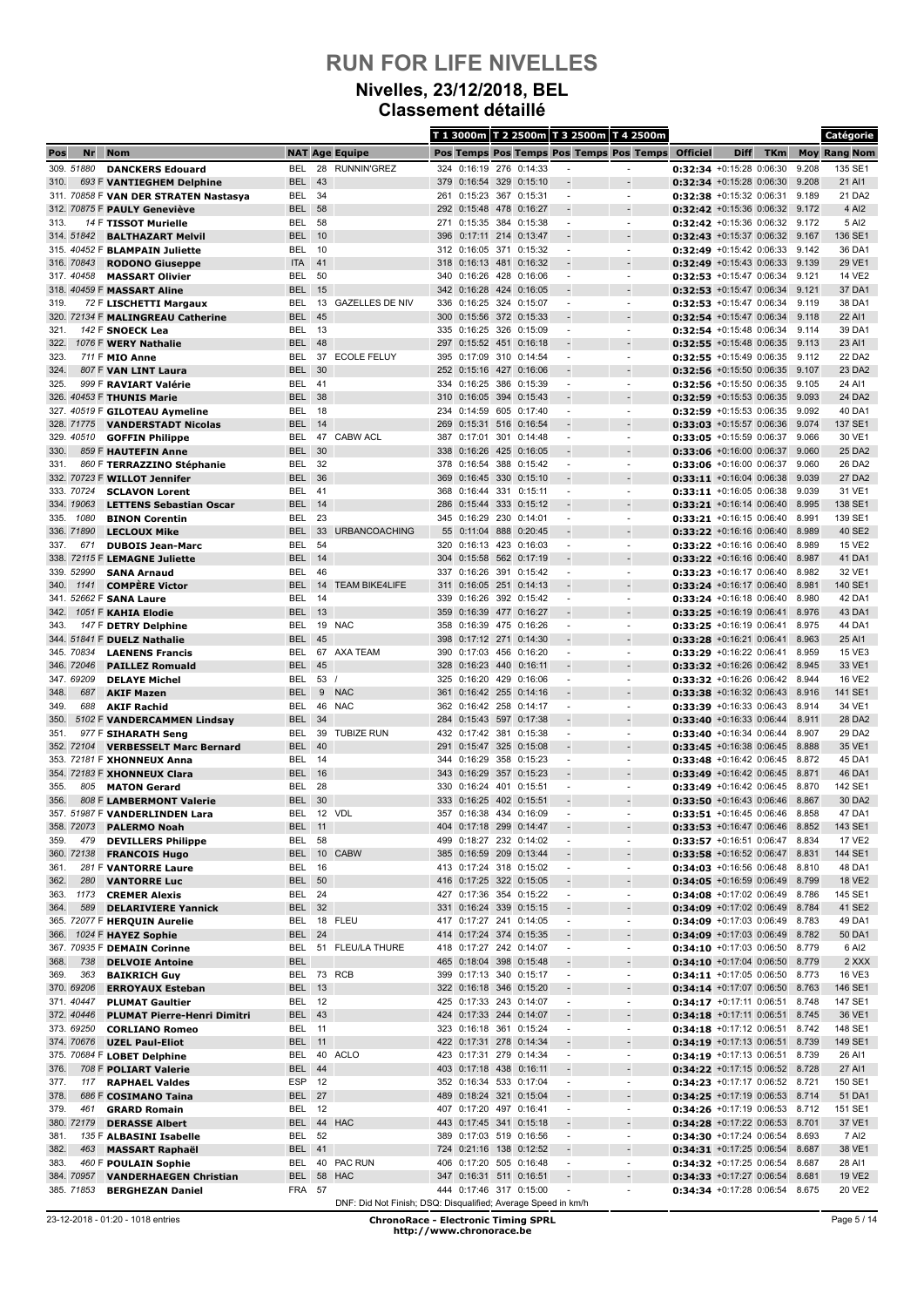#### **Nivelles, 23/12/2018, BEL Classement détaillé**

|              |                    |                                                             |                                |                |                                                               |            |                                                    |            |                         |                                                      | T 1 3000m T 2 2500m T 3 2500m T 4 2500m              |                                                                  |             |            |                | Catégorie           |
|--------------|--------------------|-------------------------------------------------------------|--------------------------------|----------------|---------------------------------------------------------------|------------|----------------------------------------------------|------------|-------------------------|------------------------------------------------------|------------------------------------------------------|------------------------------------------------------------------|-------------|------------|----------------|---------------------|
| Pos          | Nr                 | <b>Nom</b>                                                  |                                |                | <b>NAT Age Equipe</b>                                         |            |                                                    |            |                         |                                                      | Pos Temps Pos Temps Pos Temps Pos Temps              | <b>Officiel</b>                                                  | <b>Diff</b> | <b>TKm</b> |                | <b>Moy Rang Nom</b> |
|              | 386. 19208         | <b>MEUNIER Maxime</b>                                       | BEL                            | 10             |                                                               |            | 517 0:18:43 224 0:13:56                            |            |                         |                                                      | ٠                                                    | 0:34:36 +0:17:30 0:06:55                                         |             |            | 8.667          | 152 SE1             |
|              |                    | 387. 72055 F REILES Marielle Andrée                         | <b>BEL</b>                     | 53             |                                                               | 374        | 0:16:52 572 0:17:26                                |            |                         |                                                      | $\overline{a}$                                       | $0:34:37 + 0:17:31$ 0:06:55                                      |             |            | 8.664          | 8 AI2               |
|              | 388. 70932         | <b>NOUWYNCK Maxime</b>                                      | BEL                            | $\overline{7}$ | <b>NANBRU</b>                                                 |            | 315 0:16:09 472 0:16:25                            |            |                         |                                                      | $\blacksquare$                                       | $0:34:40 + 0:17:34 0:06:56$                                      |             |            | 8.650          | 153 SE1             |
| 390.         |                    | 389. 19172 F NANBRU Cecile<br>817 F REMACLE Virginie        | <b>BEL</b><br>BEL              | 46<br>41       |                                                               | 452<br>426 | 0:17:54<br>0:17:34                                 | 308        | 0:14:53<br>395 0:15:45  | $\overline{\phantom{a}}$                             | $\overline{\phantom{a}}$                             | $0:34:46$ +0:17:39 0:06:57<br>$0:34:46$ +0:17:40 0:06:57         |             |            | 8.628<br>8.625 | 29 AI1<br>30 AI1    |
| 391.         |                    | 803 F LEHERTE Estelle                                       | <b>BEL</b>                     | 15             |                                                               | 373        | $0:16:52$ 376                                      |            | 0:15:35                 |                                                      |                                                      | 0:34:47 +0:17:41 0:06:57                                         |             |            | 8.623          | 52 DA1              |
|              |                    | 392. 70954 F PUISSANT Elisabeth                             | BEL                            | 34             | <b>MOHA</b>                                                   | 408        | 0:17:23 521                                        |            | 0:16:57                 |                                                      | $\overline{a}$                                       | 0:34:48 +0:17:42 0:06:57                                         |             |            | 8.618          | 31 DA2              |
|              |                    | 393. 70921 F VAN DEN BOSSCHE Astrid                         | <b>BEL</b>                     | 41             | <b>AVBC CHAUFFAGE</b>                                         | 376        | $0:16:53$ 577                                      |            | 0:17:28                 |                                                      |                                                      | $0:34:48$ +0:17:42 0:06:57                                       |             |            | 8.617          | 31 AI1              |
| 394.         | 1149               | <b>COLMANT Timothée</b>                                     | BEL                            | 29             |                                                               | 503        | 0:18:29                                            |            | 312 0:14:55             | ٠                                                    | ٠                                                    | $0:34:52 +0:17:45 0:06:58$                                       |             |            | 8.604          | 154 SE1             |
|              | 395. 71850         | <b>VASQUEZ PEREZ Sergio</b>                                 | <b>BEL</b>                     | 49             |                                                               |            | 419 0:17:30                                        |            | 373 0:15:35             | $\overline{\phantom{a}}$                             | $\overline{\phantom{a}}$                             | $0:34:53 + 0:17:46 0:06:58$                                      |             |            | 8.599          | 39 VE1              |
| 396.<br>397. | 176<br>177         | <b>GERMEAU Charlie G</b>                                    | BEL<br><b>BEL</b>              | 10<br>43       |                                                               | 179<br>263 | 0:13:58 884 0:20:39<br>0:15:27                     | 770        | 0:19:11                 | $\blacksquare$                                       | $\overline{a}$                                       | 0:34:53 +0:17:47 0:06:58                                         |             |            | 8.598<br>8.592 | 155 SE1<br>40 VE1   |
| 398.         |                    | <b>GERMEAU Benoit</b><br>289 F HANARD Bérangère             | BEL                            | 27             | <b>APLL</b>                                                   | 363        | 0:16:42                                            | 489        | 0:16:39                 | $\overline{\phantom{a}}$                             | $\overline{\phantom{a}}$                             | $0:34:54$ +0:17:48 0:06:58<br>$0:34:55 + 0:17:49 0:06:59$        |             |            | 8.590          | 53 DA1              |
| 399.         |                    | 357 F IMBRECHT Nathalie                                     | <b>BEL</b>                     | 31             | <b>JCPMF SENEFFE</b>                                          | 445        | 0:17:48 377 0:15:36                                |            |                         |                                                      |                                                      | 0:34:55 +0:17:49 0:06:59                                         |             |            | 8.588          | 32 DA2              |
|              |                    | 400. 19178 F DILBECK Louise                                 | <b>BEL</b>                     | 16             | <b>DILBECK</b>                                                | 461        | 0:17:58 319 0:15:03                                |            |                         | $\blacksquare$                                       | $\blacksquare$                                       | 0:35:00 +0:17:54 0:07:00                                         |             |            | 8.569          | 54 DA1              |
|              | 401. 70700         | <b>UZEL Camille</b>                                         | <b>BEL</b> 11                  |                |                                                               | 473        | 0:18:10                                            | 284        | 0:14:38                 |                                                      |                                                      | $0:35:02 +0:17:56 0:07:00$                                       |             |            | 8.559          | 156 SE1             |
| 402.         |                    | 1050 F DELCOURT Julie                                       | BEL                            | -37            |                                                               | 501        | 0:18:28                                            | 199        | 0:13:38                 |                                                      | ÷,                                                   | $0:35:04 +0:17:58 0:07:00$                                       |             |            | 8.552          | 33 DA2              |
| 403.<br>404. | 714                | <b>BENAMER Chabane</b>                                      | <b>BEL</b><br>BEL              | 9<br>-21       |                                                               | 474        | 0:18:11 295 0:14:45<br>377 0:16:53 536 0:17:08     |            |                         | $\blacksquare$                                       | $\overline{\phantom{a}}$                             | $0:35:04$ +0:17:58 0:07:00<br>$0:35:04 +0:17:58 0:07:00$         |             |            | 8.552<br>8.551 | 157 SE1<br>55 DA1   |
| 405.         | 713                | 183 F ARNOULD Sara<br><b>BENAMER Salim</b>                  | <b>BEL</b>                     | 17             |                                                               | 476        | 0:18:12                                            | 293        | 0:14:44                 |                                                      |                                                      | $0:35:05$ +0:17:58 0:07:01                                       |             |            | 8.550          | 158 SE1             |
| 406.         |                    | 72111 F CRAPANZANO Maria Flora                              | BEL                            | 39             |                                                               | 462        | 0:18:02                                            | 366        | 0:15:31                 |                                                      | ÷,                                                   | 0:35:05 +0:17:58 0:07:01                                         |             |            | 8.550          | 34 DA2              |
| 407.         |                    | 648 F VERLY Messaline                                       | <b>BEL</b>                     | 42             |                                                               | 393        | 0:17:06                                            | 570        | 0:17:26                 |                                                      |                                                      | $0:35:05$ +0:17:59 0:07:01                                       |             |            | 8.550          | 32 AI1              |
|              | 408. 72099         | <b>ROCCARO Angelo</b>                                       | ITA                            | 44             |                                                               | 463        | 0:18:02                                            |            | 365 0:15:30             | $\blacksquare$                                       | $\blacksquare$                                       | $0:35:05$ +0:17:59 0:07:01                                       |             |            | 8.549          | 41 VE1              |
| 409.         |                    | 621 F GILLEBERT Sarah                                       | <b>BEL</b>                     | 13             | <b>CABW ACL</b>                                               | 365        | 0:16:42 579                                        |            | 0:17:29                 |                                                      |                                                      | 0:35:05 +0:17:59 0:07:01                                         |             |            | 8.548          | 56 DA1              |
| 410.         | 1049               | <b>DEKEYZER Jerome</b>                                      | BEL                            | 38             |                                                               | 504        | 0:18:29                                            | 200        | 0:13:38                 |                                                      | $\overline{a}$                                       | $0:35:05 +0:17:59 0:07:01$                                       |             |            | 8.548          | 42 SE2              |
|              | 411. 72019         | <b>BOULART Nicolas Henri</b>                                | <b>BEL</b>                     | 30<br>-41      |                                                               | 383        | 0:16:58                                            | 390        | 0:15:42                 |                                                      | ٠                                                    | $0:35:08$ +0:18:02 0:07:01                                       |             |            | 8.537<br>8.532 | 43 SE2<br>33 AI1    |
| 412.<br>413. | 5127               | 292 F VAN DEN EEDE Séverine<br><b>DELVAUX Aurelien</b>      | BEL<br><b>BEL</b>              | 13             |                                                               | 448<br>266 | 0:17:51<br>0:15:30                                 | 731        | 356 0:15:22<br>0:18:47  |                                                      | $\overline{\phantom{a}}$                             | $0:35:09 +0:18:03 0:07:01$<br>$0:35:13 + 0:18:07 0:07:02$        |             |            | 8.515          | 159 SE1             |
| 414.         | 715                | <b>WILLEMS Diego</b>                                        | BEL                            | 11             |                                                               |            | 475 0:18:12 307 0:14:53                            |            |                         |                                                      | ٠                                                    | $0:35:14 +0:18:07 0:07:02$                                       |             |            | 8.513          | 160 SE1             |
| 415.         | 456                | <b>DENUIT Emmanuel</b>                                      | BEL                            | 48             |                                                               | 495        | 0:18:27                                            | 348        | 0:15:20                 |                                                      |                                                      | $0:35:15$ +0:18:09 0:07:03                                       |             |            | 8.508          | 42 VE1              |
|              | 416. 70856         | <b>DALCQ Jean-Claude</b>                                    | BEL                            | 55             |                                                               | 409        | 0:17:23                                            | 393        | 0:15:43                 | $\blacksquare$                                       | $\blacksquare$                                       | $0:35:16$ +0:18:10 0:07:03                                       |             |            | 8.504          | 21 VE2              |
|              |                    | 417. 70857 F PIEDBOEUF Isabelle                             | <b>BEL</b>                     | 50             |                                                               |            | 412 0:17:24 389                                    |            | 0:15:42                 |                                                      |                                                      | $0:35:16$ +0:18:10 0:07:03                                       |             |            | 8.504          | 9 Al <sub>2</sub>   |
| 418.         | 735                | <b>DUBOQUET Joachim</b>                                     | BEL                            | 47             | SENEFFE TO RUN                                                | 487        | 0:18:23                                            |            | 285 0:14:38             | $\blacksquare$                                       | $\overline{\phantom{a}}$                             | 0:35:17 +0:18:11 0:07:03                                         |             |            | 8.501          | 43 VE1              |
| 420.         | 529                | 419. 70711 F PIRCAK Véronique                               | <b>BEL</b><br>BEL              | 43<br>11       | JE COURS A INCO                                               | 360<br>435 | 0:16:41<br>0:17:43                                 | 637<br>540 | 0:17:57<br>0:17:10      |                                                      | ÷,                                                   | $0:35:21$ +0:18:14 0:07:04<br>$0:35:23 +0:18:17$ 0:07:04         |             |            | 8.486<br>8.476 | 34 AI1<br>161 SE1   |
| 421.         |                    | <b>PIETTE Dorian</b><br>672 F BOGAERT Pauline               | <b>BEL</b>                     | 27             |                                                               | 434        | 0:17:43 484 0:16:35                                |            |                         |                                                      |                                                      | $0:35:24 +0:18:17 0:07:04$                                       |             |            | 8.474          | 57 DA1              |
|              |                    | 422. 72021 F GLINNE Bernadette                              | <b>BEL</b>                     | -53            |                                                               |            | 317 0:16:12 764 0:19:05                            |            |                         | ٠                                                    | $\overline{\phantom{a}}$                             | 0:35:26 +0:18:20 0:07:05                                         |             |            | 8.465          | 10 AI2              |
| 423.         | 664                | <b>DELOBBE Stéphane</b>                                     | <b>BEL</b>                     | 52             |                                                               | 415        | 0:17:25                                            | 500        | 0:16:45                 |                                                      |                                                      | 0:35:27 +0:18:21 0:07:05                                         |             |            | 8.459          | <b>22 VE2</b>       |
| 424.         | 144                | <b>HECQ Jean-Roger</b>                                      | BEL                            | 47             |                                                               |            | 411 0:17:23                                        |            | 407 0:15:54             | $\overline{\phantom{a}}$                             | ÷,                                                   | 0:35:28 +0:18:21 0:07:05                                         |             |            | 8.458          | 44 VE1              |
| 425.         | 5100               | <b>BACCUS Bruno</b>                                         | <b>BEL</b>                     | 46             | <b>VIVIANE</b>                                                | 541        | 0:18:55                                            | 403        | 0:15:52                 |                                                      |                                                      | $0:35:30$ +0:18:24 0:07:06                                       |             |            | 8.448          | 45 VE1              |
|              | 426. 71855         | <b>MAJA Quentin</b>                                         | BEL                            |                | 27 J.E.T.                                                     | 524        | 0:18:48                                            |            | 306 0:14:52             | $\blacksquare$                                       | $\blacksquare$                                       | $0:35:32$ +0:18:26 0:07:06                                       |             |            | 8.439          | 162 SE1             |
| 427.         | 1034<br>428. 72979 | <b>PLUYMAKERS Corentin</b><br><b>BRAECKEVELT Fabien</b>     | <b>BEL</b><br>BEL              | 11<br>38       |                                                               | 384<br>421 | 0:16:58<br>0:17:31                                 | 399        | 385 0:15:38<br>0:15:49  |                                                      |                                                      | 0:35:34 +0:18:28 0:07:06<br>0:35:34 +0:18:28 0:07:06             |             |            | 8.433<br>8.432 | 163 SE1<br>44 SE2   |
| 429.         |                    | 976 F DRAPPIER Marjorie                                     | <b>BEL</b>                     |                | 37 JE COURS POUR M                                            | 438        | 0:17:44                                            |            | 588 0:17:32             |                                                      |                                                      | $0:35:36$ +0:18:30 0:07:07                                       |             |            | 8.423          | 35 DA2              |
|              | 430. 70860         | <b>BASYN Théo</b>                                           | BEL                            | 10             |                                                               | 457        | 0:17:57                                            | 526        | 0:16:59                 | ٠                                                    | ٠                                                    | $0:35:51 + 0:18:44 0:07:10$                                      |             |            | 8.368          | 164 SE1             |
|              |                    | 431. 72162 F WARNIER Inès                                   | <b>BEL</b>                     | 25             | <b>JACQUIE &amp; MICHE</b>                                    |            | 405 0:17:19                                        |            | 598 0:17:39             | $\overline{\phantom{a}}$                             | $\overline{\phantom{a}}$                             | 0:35:51 +0:18:45 0:07:10                                         |             |            | 8.367          | 58 DA1              |
|              | 432. 70859         | <b>BASYN Frédéric</b>                                       | BEL                            | 43             |                                                               | 456        | 0:17:57 527 0:17:00                                |            |                         |                                                      | $\overline{a}$                                       | $0:35:51 + 0:18:45 0:07:10$                                      |             |            | 8.365          | 46 VE1              |
| 433.         |                    | 854 F DUJARDIN Caroline                                     | <b>BEL</b>                     | 14             |                                                               |            | 447 0:17:49                                        | 554        | 0:17:16                 |                                                      |                                                      | $0:35:55 + 0:18:48 0:07:11$                                      |             |            | 8.352          | 59 DA1              |
| 434.         | 856                | <b>DUJARDIN Jean-Michel</b><br>435. 40551 F FLEURY Ludivine | BEL<br><b>BEL</b>              | 49             | 31 LES TORTUES MES                                            |            | 446 0:17:49 555 0:17:17<br>478 0:18:13 501 0:16:45 |            |                         |                                                      | ٠<br>$\overline{a}$                                  | $0:35:55 + 0:18:49$ 0:07:11<br>$0:35:59$ +0:18:53 0:07:11        |             |            | 8.349<br>8.334 | 47 VE1<br>36 DA2    |
|              |                    | 436. 51850 F VAN LIESHOUT Anaïs                             | BEL 30                         |                |                                                               |            | 479 0:18:14 502 0:16:45                            |            |                         | $\overline{\phantom{a}}$                             | $\overline{\phantom{a}}$                             | $0:35:59$ +0:18:53 0:07:11                                       |             |            | 8.334          | 37 DA2              |
| 437.         |                    | 732 F LABIAU Muriel                                         | <b>BEL 58</b>                  |                |                                                               |            | 401 0:17:16 684 0:18:17                            |            |                         |                                                      |                                                      | 0:36:01 +0:18:55 0:07:12 8.328                                   |             |            |                | 11 AI2              |
| 438.         |                    | 762 F FORGES Delphine                                       | BEL                            |                | 44 S'CASSENES RUNN                                            |            | 429 0:17:37 643 0:18:00                            |            |                         | $\overline{\phantom{a}}$                             | $\blacksquare$                                       | 0:36:01 +0:18:55 0:07:12 8.327                                   |             |            |                | 35 AI1              |
| 438.         | 270                | <b>JONCKERS Pitch</b>                                       | <b>BEL</b>                     | 59             | <b>JCPMF CHASTRE</b>                                          |            | 402 0:17:16 683 0:18:17                            |            |                         | $\overline{\phantom{a}}$                             | $\overline{a}$                                       | 0:36:01 +0:18:55 0:07:12 8.327                                   |             |            |                | 23 VE2              |
|              | 440. 40469         | <b>BOULART Christophe</b>                                   | BEL                            | 44             |                                                               |            | 386 0:17:00 485 0:16:37                            |            |                         | $\sim$                                               | $\blacksquare$                                       | 0:36:02 +0:18:56 0:07:12 8.323                                   |             |            |                | 48 VE1              |
| 441.<br>442. | 834                | 78 F GENDERA Elisa<br><b>JANSSENS Stéphane</b>              | BEL 37                         |                | BEL 16 JAMES                                                  |            | 371 0:16:45 575 0:17:27<br>458 0:17:57 544 0:17:11 |            |                         | $\overline{\phantom{a}}$                             | $\centerdot$<br>$\blacksquare$                       | 0:36:03 +0:18:57 0:07:12 8.319<br>0:36:04 +0:18:58 0:07:12 8.316 |             |            |                | 60 DA1<br>45 SE2    |
| 443.         |                    | 833 F COLLET Aline                                          | BEL 37                         |                |                                                               |            | 455 0:17:57 545 0:17:11                            |            |                         |                                                      | $\overline{a}$                                       | 0:36:04 +0:18:58 0:07:12 8.315                                   |             |            |                | 38 DA2              |
|              |                    | 444. 70855 F KALINSKI Annick                                | BEL 46                         |                |                                                               |            | 460 0:17:58 619 0:17:48                            |            |                         | $\overline{\phantom{a}}$                             | $\overline{\phantom{a}}$                             | 0:36:07 +0:19:01 0:07:13 8.304                                   |             |            |                | 36 AI1              |
|              | 445. 72040         | <b>GOMEZ Juan Miguel</b>                                    | BEL 50                         |                |                                                               |            | 579 0:19:32 316 0:14:59                            |            |                         |                                                      | $\overline{a}$                                       | $0:36:07$ +0:19:01 0:07:13 8.304                                 |             |            |                | 24 VE2              |
| 446.         |                    | 355 F WILLEMS Emilie                                        | BEL                            | 38             | CPAS/COMMUNE                                                  |            | 506 0:18:33 381 0:15:38                            |            |                         | $\overline{\phantom{a}}$                             | $\overline{a}$                                       | 0:36:08 +0:19:02 0:07:13 8.301                                   |             |            |                | 39 DA2              |
| 447.         | 434                | <b>ROMEIN Christian</b>                                     | BEL 31                         |                |                                                               |            | 482 0:18:15 432 0:16:07                            |            |                         | $\overline{\phantom{a}}$                             | $\overline{a}$                                       | 0:36:08 +0:19:02 0:07:13 8.301                                   |             |            |                | 46 SE2              |
| 448.         | 436                | <b>FLORE Frederic</b>                                       | BEL 44                         |                | 13 YAN'RUNNERS                                                |            | 481 0:18:15 433 0:16:07<br>370 0:16:45 517 0:16:55 |            |                         | $\overline{\phantom{a}}$                             | $\overline{\phantom{a}}$                             | 0:36:08 +0:19:02 0:07:13 8.301                                   |             |            |                | 49 VE1              |
| 449.         |                    | 852 F VDS Sophie<br>450. 40482 F ASSENMAKER Clara           | <b>BEL</b><br>ESP              | 30             |                                                               |            |                                                    |            | 439 0:17:44 463 0:16:22 | $\overline{\phantom{a}}$<br>$\blacksquare$           | $\overline{\phantom{a}}$<br>$\overline{\phantom{m}}$ | $0:36:10$ +0:19:04 0:07:14 8.293<br>$0:36:10$ +0:19:04 0:07:14   |             |            | 8.292          | 61 DA1<br>40 DA2    |
|              | 451.40487          | <b>ROMERO SIMON Javier</b>                                  | ESP                            | 30             |                                                               |            | 441 0:17:44 462 0:16:22                            |            |                         |                                                      |                                                      | $0:36:10$ +0:19:04 0:07:14 8.292                                 |             |            |                | 47 SE2              |
|              |                    | 452. 70734 F BURY Claudine                                  | BEL                            |                | 65 ACLO                                                       |            | 470 0:18:10 400 0:15:50                            |            |                         | $\overline{\phantom{a}}$                             | $\overline{\phantom{a}}$                             | 0:36:14 +0:19:08 0:07:14 8.277                                   |             |            |                | 2 AI3               |
| 453.         |                    | 716 F HAINE Dominique                                       | BEL                            |                | 49 CSF LA FORESTOI                                            |            | 420 0:17:30 632 0:17:54                            |            |                         |                                                      |                                                      | 0:36:22 +0:19:15 0:07:16 8.249                                   |             |            |                | 37 AI1              |
|              | 454.72052          | <b>VRANCKX Noah Guillaume</b>                               | BEL                            | 14             |                                                               |            | 497 0:18:27 542 0:17:10                            |            |                         | $\overline{\phantom{a}}$                             | $\overline{\phantom{a}}$                             | 0:36:31 +0:19:25 0:07:18 8.214                                   |             |            |                | 165 SE1             |
|              | 455. 70679         | <b>INGELRELST Luc</b>                                       | <b>BEL 55</b>                  |                |                                                               |            | 430 0:17:40 695 0:18:25                            |            |                         |                                                      |                                                      | 0:36:31 +0:19:25 0:07:18 8.213                                   |             |            |                | 25 VE2              |
| 457.         |                    | 456. 72051 F VRANCKX Ysaline Marie<br>673 F BOGAERT Émilie  | <b>BEL 17</b><br><b>BEL 24</b> |                |                                                               |            | 493 0:18:26 543 0:17:11<br>451 0:17:53 591 0:17:34 |            |                         | $\overline{\phantom{a}}$<br>$\overline{\phantom{a}}$ | $\blacksquare$<br>$\centerdot$                       | 0:36:31 +0:19:25 0:07:18 8.212<br>0:36:32 +0:19:25 0:07:18 8.211 |             |            |                | 62 DA1<br>63 DA1    |
|              |                    | 458. 40542 F ESPUNAS Zia                                    | BEL                            |                | 10 WS                                                         |            | 492 0:18:25 435 0:16:09                            |            |                         | $\overline{\phantom{a}}$                             | $\overline{\phantom{a}}$                             | 0:36:32 +0:19:25 0:07:18 8.211                                   |             |            |                | 64 DA1              |
|              |                    | 459. 40544 F RAJESH HARI Elizabeth                          | <b>BEL</b>                     | 9              | <b>WHITE STAR ATHL</b>                                        |            | 496 0:18:27 439 0:16:11                            |            |                         |                                                      | $\qquad \qquad \blacksquare$                         | $0:36:32$ +0:19:26 0:07:18                                       |             |            | 8.210          | 65 DA1              |
| 460.         |                    | 943 SALVADORE Olivier                                       | BEL 42                         |                |                                                               |            | 391 0:17:03 581 0:17:29                            |            |                         | $\blacksquare$                                       | $\blacksquare$                                       | 0:36:32 +0:19:26 0:07:18 8.209                                   |             |            |                | 50 VE1              |
| 461.         |                    | 1117 F LOUIS Audrey                                         | <b>BEL 24</b>                  |                |                                                               |            | 468 0:18:07 622 0:17:48                            |            |                         |                                                      |                                                      | $0:36:32$ +0:19:26 0:07:18                                       |             |            | 8.208          | 66 DA1              |
|              |                    | 462. 40543 F DOUMONT Geraldine                              | BEL                            |                | 39 WHITE STAR ATHL                                            |            | 491 0:18:25 442 0:16:12                            |            |                         |                                                      | ÷,                                                   | 0:36:33 +0:19:27 0:07:18 8.205                                   |             |            |                | 41 DA2              |
|              |                    |                                                             |                                |                | DNF: Did Not Finish; DSQ: Disqualified; Average Speed in km/h |            |                                                    |            |                         |                                                      |                                                      |                                                                  |             |            |                |                     |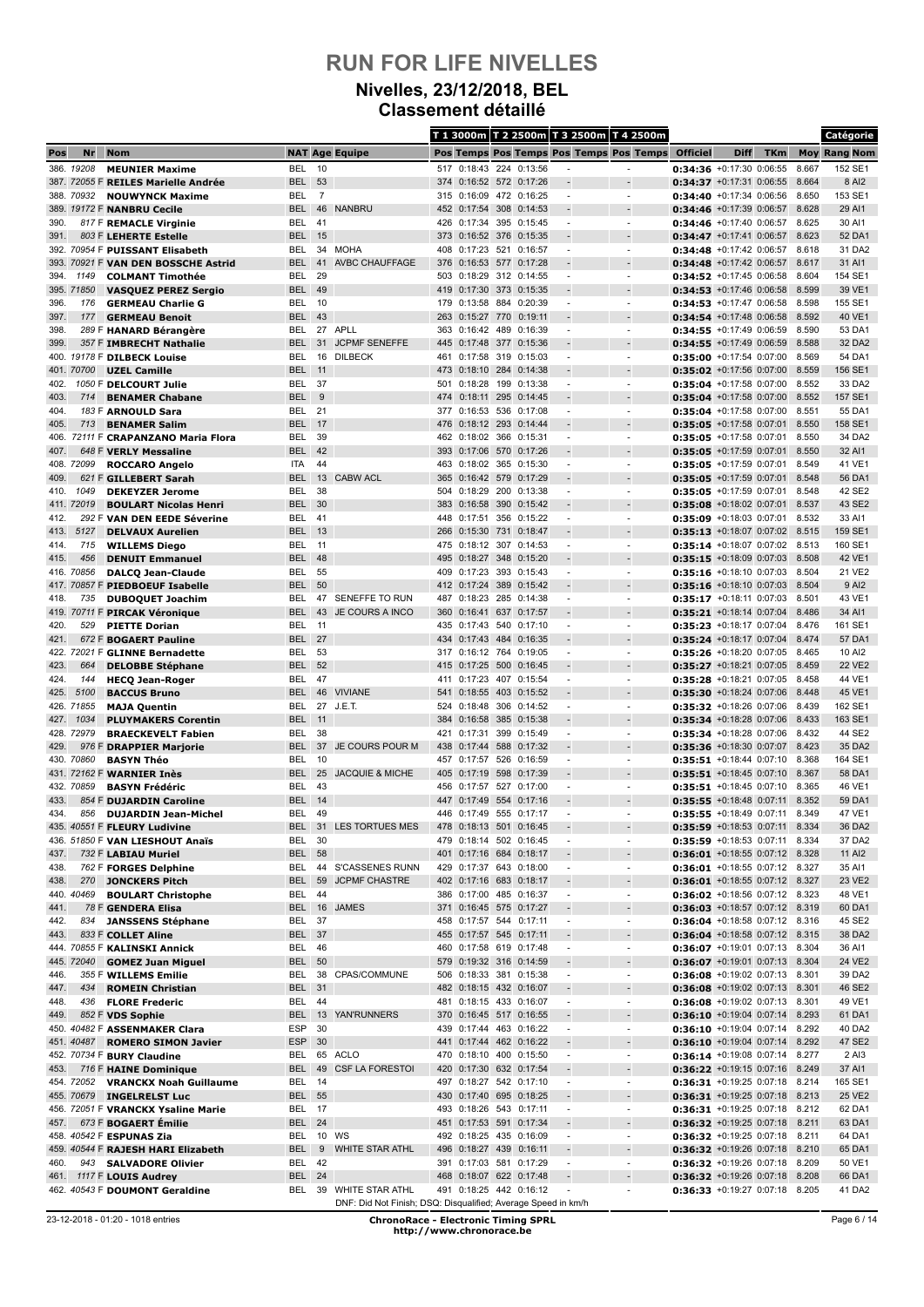### **Nivelles, 23/12/2018, BEL Classement détaillé**

|              |                          |                                                                    |                         |            |                                                               |            |                                                    |     |             |                          | T 1 3000m T 2 2500m T 3 2500m T 4 2500m    |                                                                  |             |            |                | Catégorie           |
|--------------|--------------------------|--------------------------------------------------------------------|-------------------------|------------|---------------------------------------------------------------|------------|----------------------------------------------------|-----|-------------|--------------------------|--------------------------------------------|------------------------------------------------------------------|-------------|------------|----------------|---------------------|
| Pos          | Nr                       | <b>Nom</b>                                                         |                         |            | <b>NAT Age Equipe</b>                                         |            |                                                    |     |             |                          | Pos Temps Pos Temps Pos Temps Pos Temps    | <b>Officiel</b>                                                  | <b>Diff</b> | <b>TKm</b> |                | <b>Moy Rang Nom</b> |
| 463.         |                          | 299 F VAN OSSELAER Francoise                                       | BEL                     | 55         |                                                               |            | 431 0:17:40 710 0:18:34                            |     |             |                          | ٠                                          | $0:36:34 +0:19:28 0:07:18$                                       |             |            | 8.202          | 12 AI2              |
| 464.         | 259                      | <b>JACQUES Maxime</b>                                              | <b>BEL</b>              | 14         |                                                               |            | 545 0:18:57 490                                    |     | 0:16:39     |                          | $\overline{a}$                             | $0:36:34 + 0:19:28 0:07:18$                                      |             |            | 8.202          | 166 SE1             |
| 465.         | 260                      | <b>JACQUES Nicolas</b>                                             | BEL                     | 45         | <b>GRS110</b>                                                 |            | 547 0:18:58 491                                    |     | 0:16:39     |                          | $\overline{\phantom{a}}$                   | $0:36:34 +0:19:28 0:07:18$                                       |             |            | 8.202          | 51 VE1              |
| 467.         |                          | 466. 40553 F SEMEY Laura<br>296 F MINTEN Anne-Catherine            | <b>BEL</b><br>BEL       | 37<br>33   |                                                               | 433<br>563 | $0:17:42$ 547<br>0:19:08 494 0:16:41               |     | 0:17:12     | $\overline{\phantom{a}}$ | $\overline{\phantom{a}}$                   | $0:36:38$ +0:19:31 0:07:19<br>$0:36:41 + 0:19:34 0:07:20$        |             |            | 8.189<br>8.177 | 42 DA2<br>43 DA2    |
|              |                          | 468. 69276 F TAVIAUX Delphine                                      | <b>BEL</b>              | 43         |                                                               | 509        | 0:18:38 558 0:17:18                                |     |             |                          |                                            | 0:36:46 +0:19:40 0:07:21                                         |             |            | 8.158          | 38 AI1              |
| 469.         |                          | 747 F LÉA Vanbersy                                                 | BEL                     |            | 15 VIVIANE                                                    | 531        | 0:18:52 534 0:17:07                                |     |             |                          | $\overline{a}$                             | $0:36:46 + 0:19:40 0:07:21$                                      |             |            | 8.157          | 67 DA1              |
| 470.         |                          | 749 F BLAUWART Lyvia                                               | <b>BEL</b>              | 15         | <b>VIVIANE</b>                                                | 533        | 0:18:53 537 0:17:08                                |     |             |                          |                                            | $0:36:47 + 0:19:41 0:07:21$                                      |             |            | 8.154          | 68 DA1              |
|              |                          | 471. 70864 F BOUCHAT Marie-Alexandre                               | BEL                     | 51         | <b>JCPMF INCOURT</b>                                          | 466        | 0:18:05 657 0:18:04                                |     |             | ٠                        | ٠                                          | $0:36:50 +0:19:44 0:07:22$                                       |             |            | 8.141          | 13 AI2              |
| 472.         | 804                      | <b>LEHERTE Valery</b>                                              | <b>BEL</b>              | 43         |                                                               | 375        | 0:16:53 599                                        |     | 0:17:39     | $\overline{\phantom{a}}$ | $\overline{\phantom{a}}$                   | $0:36:51$ +0:19:44 0:07:22                                       |             |            | 8.140          | 52 VE1              |
| 474.         | 647                      | 473. 40442 F AUDIN Corinne                                         | BEL<br><b>BEL</b>       | - 47<br>49 |                                                               |            | 515 0:18:42 567 0:17:24<br>440 0:17:44 717         |     | 0:18:37     |                          | $\overline{a}$                             | $0:36:52$ +0:19:46 0:07:22<br>$0:36:52$ +0:19:46 0:07:22         |             |            | 8.136<br>8.136 | 39 AI1<br>53 VE1    |
| 475.         |                          | <b>THYS Fabrice</b><br>1006 F FLAMENT Nathalie                     | BEL                     | 44         |                                                               | 527        | 0:18:49                                            | 564 | 0:17:22     |                          | $\overline{\phantom{a}}$                   | $0:36:52$ +0:19:46 0:07:22                                       |             |            | 8.135          | 40 AI1              |
|              | 476. 72174               | <b>VERELST Philippe</b>                                            | <b>BEL 71</b>           |            |                                                               |            | 453 0:17:56 608 0:17:41                            |     |             |                          |                                            | 0:36:53 +0:19:46 0:07:22 8.134                                   |             |            |                | 17 VE3              |
|              |                          | 477. 69224 F BILLEN Alice                                          | <b>BEL</b>              | 12         |                                                               | 464        | 0:18:03 565 0:17:23                                |     |             | ٠                        | $\blacksquare$                             | 0:36:54 +0:19:48 0:07:22 8.127                                   |             |            |                | 69 DA1              |
| 478.         | 603                      | <b>PARMENTIER Pascal</b>                                           | <b>BEL</b>              | 45         |                                                               |            | 562 0:19:08 531 0:17:03                            |     |             |                          |                                            | $0:37:02 +0:19:56 0:07:24$                                       |             |            | 8.098          | 54 VE1              |
| 479.         | 5015                     | <b>GOFFLOT Hélène</b>                                              | BEL                     | 23         |                                                               | 485        | 0:18:22 408 0:15:55                                |     |             |                          | ÷,                                         | $0:37:03 +0:19:57 0:07:24$                                       |             |            | 8.096          | 167 SE1             |
| 480.         |                          | 829 F QUIQUE Stéphanie<br>481. 72009 F LAPIERRE Fantine            | <b>BEL</b><br>BEL       | 44<br>11   |                                                               | 349        | 484 0:18:20 512 0:16:51<br>0:16:32 756 0:19:02     |     |             | $\blacksquare$           | $\overline{\phantom{a}}$                   | $0:37:03$ +0:19:57 0:07:24<br>0:37:03 +0:19:57 0:07:24 8.094     |             |            | 8.095          | 41 AI1<br>70 DA1    |
| 482.         | 5017                     | <b>DECOCKER Antoine</b>                                            | <b>BEL</b>              | 26         |                                                               | 494        | 0:18:26                                            | 405 | 0:15:53     |                          |                                            | $0:37:03$ +0:19:57 0:07:24                                       |             |            | 8.094          | 168 SE1             |
|              | 483. 69092               | <b>HARCO J-P</b>                                                   | BEL                     | 51         |                                                               |            | 467 0:18:06 482 0:16:34                            |     |             |                          | $\overline{\phantom{m}}$                   | 0:37:05 +0:19:59 0:07:25                                         |             |            | 8.087          | 26 VE2              |
| 484.         | 391                      | <b>THINNES Romain</b>                                              | <b>BEL</b>              | 15         | <b>BORN TO RUN</b>                                            | 400        | $0:17:14$ 810                                      |     | 0:19:37     |                          |                                            | $0:37:05$ +0:19:59 0:07:25                                       |             |            | 8.087          | 169 SE1             |
|              |                          | 485. 70901 F GAMME Doriane                                         | BEL                     | 32         | <b>GROUPE GOBERT R</b>                                        |            | 522 0:18:47 509                                    |     | 0:16:49     | $\blacksquare$           | $\blacksquare$                             | $0:37:07$ +0:20:01 0:07:25                                       |             |            | 8.081          | 44 DA2              |
|              | 486, 70900               | <b>FRAITURE Theo</b>                                               | <b>BEL</b>              | 8          | <b>GROUPE GOBERT R</b>                                        | 526        | 0:18:49                                            | 504 | 0:16:47     |                          |                                            | $0:37:07$ +0:20:01 0:07:25                                       |             |            | 8.081          | 170 SE1             |
|              | 487. 71787<br>488, 72091 | <b>LEFEBVRE Paulin</b><br><b>LAUNE Antoine</b>                     | BEL<br><b>BEL</b>       | 37<br>22   | <b>GROUPE GOBERT R</b>                                        | 549        | 523 0:18:47 508 0:16:48<br>0:18:59                 |     | 528 0:17:01 |                          | $\overline{a}$                             | $0:37:07 + 0:20:01$ 0:07:25<br>$0:37:10$ +0:20:04 0:07:26        |             |            | 8.079<br>8.070 | 48 SE2<br>171 SE1   |
|              | 489. 72010               | <b>LAPIERRE Thierry</b>                                            | BEL                     | 51         |                                                               | 346        | 0:16:30 768 0:19:10                                |     |             |                          | ٠                                          | 0:37:10 +0:20:04 0:07:26                                         |             |            | 8.069          | 27 VE2              |
|              |                          | 490. 72090 F TAYENNE Lindsay                                       | <b>BEL</b>              | 23         |                                                               |            | 550 0:18:59 530 0:17:02                            |     |             |                          | $\overline{\phantom{a}}$                   | $0:37:11$ +0:20:05 0:07:26                                       |             |            | 8.067          | 71 DA1              |
| 491.         |                          | 478 F BULTOT Lucie                                                 | BEL                     | 22         |                                                               |            | 498 0:18:27 560 0:17:18                            |     |             | $\overline{\phantom{a}}$ | $\blacksquare$                             | 0:37:14 +0:20:08 0:07:26                                         |             |            | 8.056          | 72 DA1              |
| 492.         | 480                      | <b>DEVILLERS Maxence</b>                                           | <b>BEL</b>              | 26         |                                                               |            | 500 0:18:28                                        | 559 | 0:17:18     |                          |                                            | $0:37:14$ +0:20:08 0:07:26                                       |             |            | 8.055          | 172 SE1             |
|              | 493.52991                | <b>SANA Nael</b>                                                   | BEL                     | 9          |                                                               | 372        | 0:16:50 773                                        |     | 0:19:12     | $\blacksquare$           | $\blacksquare$                             | 0:37:14 +0:20:08 0:07:26                                         |             |            | 8.055          | 173 SE1             |
| 494.<br>495. | 1163                     | 1005 F ALOST Marianne                                              | <b>BEL</b><br>BEL       | 43         | 14 RFC GENAPPE                                                | 528<br>289 | 0:18:50 612 0:17:44<br>0:15:47 747                 |     | 0:18:58     | $\blacksquare$           | $\blacksquare$                             | $0:37:15$ +0:20:08 0:07:27<br>0:37:15 +0:20:08 0:07:27           |             |            | 8.053<br>8.053 | 42 AI1<br>174 SE1   |
|              |                          | VAN WEYENBERGH Sacha<br>496. 72195 F DE BUYST Julie                | <b>BEL</b>              | 41         | <b>NAC</b>                                                    | 514        | $0:18:42$ 437                                      |     | 0:16:10     |                          |                                            | $0:37:16$ +0:20:10 0:07:27                                       |             |            | 8.048          | 43 AI1              |
| 497.         |                          | 828 F OOGHE Delphine                                               | BEL                     | 22         |                                                               | 488        | 0:18:24 529                                        |     | 0:17:02     |                          | ÷,                                         | $0:37:17$ +0:20:11 0:07:27                                       |             |            | 8.043          | 73 DA1              |
|              |                          | 498. 51881 F BRUYNDONCKX Léa                                       | <b>BEL</b>              |            | 15 LES HORRUTOIS                                              | 599        | 0:19:43 444 0:16:14                                |     |             |                          |                                            | $0:37:18$ +0:20:11 0:07:27                                       |             |            | 8.042          | 74 DA1              |
|              |                          | 499. 51973 F WAUTERS Delphine                                      | <b>BEL</b>              | 29         |                                                               | 554        | 0:19:04 431 0:16:07                                |     |             | ٠                        | $\overline{\phantom{a}}$                   | 0:37:20 +0:20:14 0:07:28 8.034                                   |             |            |                | 75 DA1              |
| 500.         | 1067                     | <b>DESCHEEMAEKER Drew</b>                                          | <b>BEL</b>              | 32         |                                                               | 510        | 0:18:39                                            | 557 | 0:17:17     |                          |                                            | 0:37:21 +0:20:14 0:07:28                                         |             |            | 8.031          | 49 SE2              |
| 501.         | 1066                     | <b>DESCHEEMAEKER Maé</b><br>502. 72149 F BINARD Caroline           | BEL<br>BEL              | 8<br>44    |                                                               | 535        | 511 0:18:41 556 0:17:17<br>$0:18:53$ 518           |     | 0:16:55     |                          | $\overline{\phantom{a}}$                   | 0:37:21 +0:20:14 0:07:28<br>$0:37:22$ +0:20:16 0:07:28           |             |            | 8.031<br>8.026 | 175 SE1<br>44 AI1   |
|              |                          | 503. 70950 F VANDERSTEEN Aloès                                     | BEL                     | 23         | O2 MAX                                                        |            | 472 0:18:10 692 0:18:23                            |     |             | $\blacksquare$           | $\blacksquare$                             | 0:37:22 +0:20:16 0:07:28                                         |             |            | 8.025          | 76 DA1              |
|              |                          | 504. 70949 F MEHAIGNOUL Martine                                    | <b>BEL</b>              | 61         | O <sub>2</sub> MAX                                            | 471        | $0:18:10$ 691                                      |     | 0:18:23     |                          |                                            | 0:37:22 +0:20:16 0:07:28                                         |             |            | 8.025          | 3 AI3               |
| 505.         |                          | 1041 F DELANNOY Laura                                              | BEL                     | 21         |                                                               | 518        | 0:18:43                                            |     | 553 0:17:16 |                          |                                            | 0:37:23 +0:20:16 0:07:28                                         |             |            | 8.024          | 77 DA1              |
|              |                          | 506. 72150 F DUVIVIER Christine                                    | <b>BEL</b>              | 54         |                                                               | 534        | 0:18:53 520 0:16:56                                |     |             |                          |                                            | $0:37:23$ +0:20:17 0:07:28                                       |             |            | 8.022          | 14 AI2              |
| 507.         |                          | 253 $F$ VDB Layla                                                  | BEL                     | 10         |                                                               | 516        | 0:18:43 587 0:17:32                                |     |             | ٠                        | ٠                                          | $0:37:26 + 0:20:19$ 0:07:29                                      |             |            | 8.014          | 78 DA1              |
| 508.<br>509. |                          | 948 F BOMAL Marie Helene<br>186 F LETROYE Rachel                   | <b>BEL</b><br>BEL       | 51<br>43   | <b>NAC</b>                                                    |            | 543 0:18:56 653 0:18:03<br>544 0:18:57 644 0:18:00 |     |             | $\overline{\phantom{a}}$ | $\overline{\phantom{a}}$<br>$\blacksquare$ | 0:37:27 +0:20:21 0:07:29<br>$0:37:27 + 0:20:21$ 0:07:29          |             |            | 8.009<br>8.009 | 15 AI2<br>45 AI1    |
| 510.         |                          | 949 F LEFEBVRE Sophie                                              | BEL                     | 44         |                                                               |            | 542 0:18:55                                        |     | 652 0:18:03 |                          |                                            | $0:37:27 + 0:20:21 0:07:29$                                      |             |            | 8.008          | 46 AI1              |
| 511.         |                          | 809 F SORNASSE Nathalie                                            | BEL                     | -39        |                                                               |            | 566 0:19:13 449 0:16:17                            |     |             |                          | ٠                                          | 0:37:28 +0:20:21 0:07:29                                         |             |            | 8.007          | 45 DA2              |
|              | 512. 70853               | <b>CHAMART Caroline</b>                                            | <b>BEL</b>              |            | 52 BECLERS JOGGING                                            | 454        | 0:17:56 706 0:18:33                                |     |             |                          |                                            | 0:37:29 +0:20:22 0:07:29                                         |             |            | 8.003          | 28 VE2              |
|              | 513. 71851               | <b>XABOROV Kevin</b>                                               | BEL                     | 25         |                                                               |            | 537 0:18:54 513 0:16:53                            |     |             | $\overline{\phantom{a}}$ | $\overline{\phantom{a}}$                   | 0:37:29 +0:20:23 0:07:29 8.002                                   |             |            |                | 176 SE1             |
| 514.         | 334                      | <b>COLLIN Louis</b>                                                |                         |            | BEL 17 LES COLLIN'S                                           |            | 668 0:20:30 273 0:14:31                            |     |             |                          |                                            | 0:37:29 +0:20:23 0:07:29                                         |             |            | 8.002          | 177 SE1             |
| 515.         | 30<br>516. 40508         | <b>HERPOEL Baptiste</b><br><b>CATINO Thomas</b>                    | BEL<br><b>BEL</b> 29    | 9          |                                                               |            | 666 0:20:30 274 0:14:32<br>597 0:19:43 369 0:15:31 |     |             | $\overline{\phantom{a}}$ | $\blacksquare$<br>$\overline{a}$           | 0:37:29 +0:20:23 0:07:29 8.001<br>$0:37:29$ +0:20:23 0:07:29     |             |            | 8.001          | 178 SE1<br>179 SE1  |
| 517.         | 36                       | <b>DERVEAUX Dorian</b>                                             | BEL 13                  |            |                                                               |            | 604 0:19:44 406 0:15:54                            |     |             | $\overline{\phantom{a}}$ | $\blacksquare$                             | 0:37:30 +0:20:24 0:07:30 7.998                                   |             |            |                | 180 SE1             |
| 518.         |                          | 5099 F BRECX Laurence                                              | <b>BEL 41</b>           |            |                                                               |            | 568 0:19:19 496 0:16:41                            |     |             |                          | $\centerdot$                               | 0:37:31 +0:20:25 0:07:30 7.994                                   |             |            |                | 47 AI1              |
|              |                          | 519. 71814 F VANBEVER Lise                                         | BEL                     |            | 40 RUNNIN'GREZ                                                |            | 620 0:20:05 359 0:15:24                            |     |             | $\overline{\phantom{a}}$ | $\overline{\phantom{a}}$                   | 0:37:34 +0:20:28 0:07:30 7.985                                   |             |            |                | 48 AI1              |
|              | 520. 71815               | <b>DELRUE Thierry</b>                                              | <b>BEL</b>              |            | 53 RUNNIN'GREZ                                                | 621        | 0:20:06 360 0:15:24                                |     |             |                          | $\overline{a}$                             | 0:37:34 +0:20:28 0:07:30 7.983                                   |             |            |                | 29 VE2              |
| 521.         |                          | 10 F BRAIVE Fabienne                                               | BEL                     | 42         |                                                               |            | 450 0:17:52 806 0:19:34                            |     |             | $\overline{\phantom{a}}$ | $\overline{\phantom{a}}$                   | 0:37:36 +0:20:29 0:07:31 7.979                                   |             |            |                | 49 AI1              |
|              |                          | 522. 71825 F BATAILLE Morgane<br>523. 70849 F NATHANIELE Desfosses | BEL<br>CAN              |            | 26 RUNNIN'GREZ<br>24 BE RUN                                   |            | 428 0:17:37 686 0:18:17<br>664 0:20:29 303 0:14:50 |     |             | $\overline{\phantom{a}}$ | $\overline{a}$                             | 0:37:37 +0:20:31 0:07:31 7.973<br>0:37:38 +0:20:32 0:07:31 7.969 |             |            |                | 79 DA1<br>80 DA1    |
| 524.         |                          | 571 F BEUKENS Valerie                                              | BEL 37                  |            |                                                               |            | 502 0:18:28 663 0:18:10                            |     |             | $\overline{\phantom{a}}$ | $\overline{a}$                             | 0:37:38 +0:20:32 0:07:31 7.968                                   |             |            |                | 46 DA2              |
| 525.         |                          | 790 F FRANCQ Nathalie                                              | BEL 37                  |            |                                                               |            | 560 0:19:07 596 0:17:37                            |     |             | $\overline{\phantom{a}}$ | $\overline{\phantom{a}}$                   | 0:37:39 +0:20:32 0:07:31 7.968                                   |             |            |                | 47 DA2              |
|              | 526. 70847               | <b>MAXIME Verhimst</b>                                             | BEL                     |            | 22 BE RUN                                                     |            | 656 0:20:25 305 0:14:51                            |     |             | $\overline{\phantom{a}}$ | $\centerdot$                               | 0:37:39 +0:20:33 0:07:31 7.966                                   |             |            |                | 181 SE1             |
| 527.         | 108                      | <b>DZIECHCIAREK Gerald</b>                                         | <b>BEL 50</b>           |            |                                                               |            | 592 0:19:40 445 0:16:15                            |     |             | $\blacksquare$           | $\overline{\phantom{a}}$                   | 0:37:40 +0:20:34 0:07:32 7.963                                   |             |            |                | 30 VE2              |
| 528.<br>529. |                          | 869 F CHAUSTEUR Loïse                                              | <b>BEL 19</b><br>BEL 14 |            |                                                               | 380        | 530 0:18:51 601 0:17:40<br>0:16:54 758 0:19:04     |     |             | $\overline{\phantom{a}}$ | $\overline{\phantom{a}}$                   | 0:37:44 +0:20:37 0:07:32 7.950<br>0:37:49 +0:20:43 0:07:33 7.932 |             |            |                | 81 DA1<br>182 SE1   |
| 530.         | 11<br>795                | <b>FINET Noah</b><br><b>SCHALLIER Stephane</b>                     | <b>BEL 52</b>           |            |                                                               |            | 449 0:17:51 630 0:17:53                            |     |             |                          |                                            | 0:37:51 +0:20:45 0:07:34 7.923                                   |             |            |                | 31 VE2              |
| 531.         |                          | 331 F MARIN Noémie                                                 | <b>BEL 12</b>           |            |                                                               |            | 652 0:20:22 327 0:15:09                            |     |             | $\overline{\phantom{a}}$ | $\overline{\phantom{a}}$                   | 0:37:57 +0:20:51 0:07:35 7.902                                   |             |            |                | 82 DA1              |
|              |                          | 532. 19125 F COMTE-OFFENBACH Valentine                             | <b>BEL</b> 21           |            |                                                               |            | 559 0:19:06 476 0:16:27                            |     |             |                          |                                            | 0:38:01 +0:20:54 0:07:36 7.891                                   |             |            |                | 83 DA1              |
| 532.         |                          | 975 F ANTOINE Fabiene                                              | BEL 40                  |            |                                                               |            | 532 0:18:52 487 0:16:38                            |     |             | $\overline{\phantom{a}}$ | $\overline{\phantom{a}}$                   | 0:38:01 +0:20:54 0:07:36 7.891                                   |             |            |                | 50 AI1              |
|              |                          | 534. 40560 F COMTE-OFFENBACH Elioth                                | <b>BEL 19</b>           |            |                                                               |            | 557 0:19:05 479 0:16:28                            |     |             | $\overline{\phantom{a}}$ | $\centerdot$                               | 0:38:01 +0:20:55 0:07:36 7.890                                   |             |            |                | 84 DA1              |
| 535.         |                          | 812 F VERSTRAETEN Christelle<br>536. 40502 F VAN RANST Sarah       | BEL 41<br><b>BEL 27</b> |            |                                                               |            | 571 0:19:21 539 0:17:10<br>600 0:19:43 422 0:16:03 |     |             | $\overline{\phantom{a}}$ | $\overline{\phantom{a}}$<br>$\centerdot$   | 0:38:01 +0:20:55 0:07:36 7.888<br>$0:38:02$ +0:20:55 0:07:36     |             |            | 7.888          | 51 AI1<br>85 DA1    |
| 537.         |                          | 5125 F MAINIL Manon                                                | <b>BEL 27</b>           |            |                                                               |            | 459 0:17:57 538 0:17:09                            |     |             | $\overline{\phantom{a}}$ | $\overline{\phantom{a}}$                   | 0:38:02 +0:20:55 0:07:36 7.887                                   |             |            |                | 86 DA1              |
| 538.         |                          | 266 F CAGNETTI Barbara                                             | BEL 40                  |            |                                                               |            | 525 0:18:48 633 0:17:54                            |     |             |                          |                                            | $0:38:02 + 0:20:56 0:07:36$                                      |             |            | 7.886          | 52 AI1              |
| 539.         |                          | 821 F REMY Madeline                                                | <b>BEL 23</b>           |            |                                                               |            | 642 0:20:15 447 0:16:16                            |     |             |                          | $\overline{\phantom{m}}$                   | 0:38:02 +0:20:56 0:07:36 7.886                                   |             |            |                | 87 DA1              |
|              |                          |                                                                    |                         |            | DNF: Did Not Finish; DSQ: Disqualified; Average Speed in km/h |            |                                                    |     |             |                          |                                            |                                                                  |             |            |                |                     |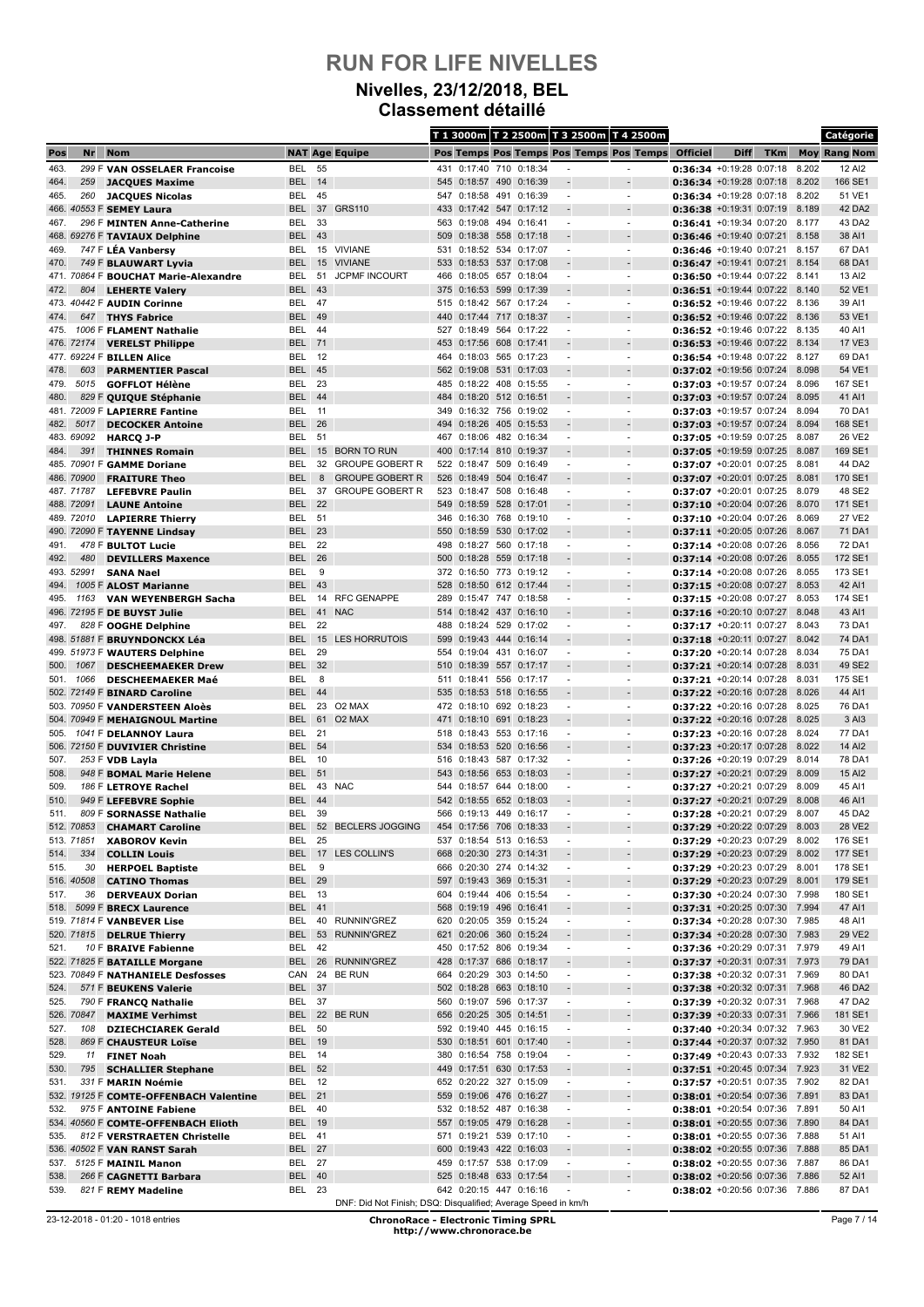#### **Nivelles, 23/12/2018, BEL Classement détaillé**

|              |                   |                                                                  |                             |          |                                                               |            |                                                    |     |                        |                                                      | T 1 3000m T 2 2500m T 3 2500m T 4 2500m              |                                                                    |             |            |                | Catégorie           |
|--------------|-------------------|------------------------------------------------------------------|-----------------------------|----------|---------------------------------------------------------------|------------|----------------------------------------------------|-----|------------------------|------------------------------------------------------|------------------------------------------------------|--------------------------------------------------------------------|-------------|------------|----------------|---------------------|
| Pos          | Nr                | <b>Nom</b>                                                       |                             |          | <b>NAT Age Equipe</b>                                         |            |                                                    |     |                        |                                                      | Pos Temps Pos Temps Pos Temps Pos Temps              | <b>Officiel</b>                                                    | <b>Diff</b> | <b>TKm</b> |                | <b>Moy Rang Nom</b> |
| 540.         |                   | 588 F ANTOINE Laurence                                           | BEL                         |          | 42 YAN'RUNNERS                                                |            | 529 0:18:51                                        |     | 492 0:16:40            |                                                      | $\blacksquare$                                       | 0:38:03 +0:20:56 0:07:36                                           |             |            | 7.884          | 53 AI1              |
| 541.         | 925               | <b>POLFLIET Dorian</b>                                           | <b>BEL</b>                  | 12       |                                                               |            | 442 0:17:45 668                                    |     | 0:18:14                |                                                      |                                                      | 0:38:03 +0:20:56 0:07:36                                           |             |            | 7.884          | 183 SE1             |
| 542.         | 309               | <b>HIERNAUX Frédéric</b>                                         | BEL                         | 49       |                                                               |            | 641 0:20:14                                        | 294 | 0:14:44                | $\overline{\phantom{a}}$                             | $\overline{\phantom{a}}$                             | $0:38:03$ +0:20:57 0:07:36 7.881                                   |             |            |                | 55 VE1              |
| 544.         | 849               | 543. 71823 F POULAIN Marie<br><b>SERVOTTE Maxime</b>             | BEL<br>BEL                  | 40       | 37 ZATEAM                                                     | 635<br>519 | $0:20:11$ 411<br>0:18:44 625 0:17:50               |     | 0:15:58                | $\overline{\phantom{a}}$                             | $\overline{\phantom{a}}$                             | $0:38:07$ +0:21:00 0:07:37<br>0:38:08 +0:21:01 0:07:37 7.866       |             |            | 7.870          | 54 AI1<br>50 SE2    |
| 545.         |                   | 850 F SERVOTTE Margaux                                           | <b>BEL</b>                  | 11       |                                                               | 520        | 0:18:44 626 0:17:51                                |     |                        |                                                      |                                                      | $0:38:09$ +0:21:02 0:07:37                                         |             |            | 7.863          | 88 DA1              |
| 546.         | 956               | <b>DESMEDT Arnaud</b>                                            | BEL                         | 42       |                                                               | 596        | 0:19:42 446 0:16:15                                |     |                        |                                                      | $\blacksquare$                                       | 0:38:09 +0:21:03 0:07:37 7.862                                     |             |            |                | 56 VE1              |
|              | 547. 72043        | <b>SITTINIERE Giuseppe</b>                                       | <b>BEL</b>                  | 46       |                                                               | 669        | 0:20:31                                            | 311 | 0:14:55                |                                                      |                                                      | $0:38:10 + 0:21:03$ 0:07:38                                        |             |            | 7.859          | 57 VE1              |
| 548.         |                   | 47 F REVESZ Patricia                                             | BEL                         | 56       | <b>REVESZ</b>                                                 | 586        | 0:19:39                                            |     | 604 0:17:40            | ٠                                                    | ٠                                                    | $0:38:11 + 0.21:05 0:07:38$                                        |             |            | 7.854          | 16 AI2              |
| 549.         |                   | 692 F RUOL Isabelle                                              | <b>BEL</b>                  | 44       |                                                               |            | 508 0:18:33 767 0:19:07                            |     |                        |                                                      |                                                      | $0:38:11$ +0:21:05 0:07:38                                         |             |            | 7.854          | 55 AI1              |
| 550.         |                   | 46 F BEQUET Ginette                                              | BEL                         |          | 68 SOLITAIRE                                                  | 587        | 0:19:39                                            |     | 603 0:17:40            | ٠                                                    | $\blacksquare$                                       | $0:38:12$ +0:21:05 0:07:38                                         |             |            | 7.853          | 4 AI3               |
|              |                   | 551. 40483 F MALCOURANT Doris                                    | <b>BEL</b>                  | 15       | <b>LES HORRUTOIS</b>                                          | 679        | 0:20:38 415 0:16:00                                |     |                        |                                                      |                                                      | $0:38:14$ +0:21:08 0:07:38                                         |             |            | 7.845          | 3 XXX               |
|              |                   | 552. 51864 F BRUYNDONCKX Clara<br>553. 72129 F SLIWINSKI Viviane | BEL<br>BEL                  | 61       |                                                               | 601<br>680 | 0:19:43<br>0:20:39 417 0:16:01                     | 541 | 0:17:10                | $\overline{\phantom{a}}$                             | $\overline{\phantom{a}}$                             | $0:38:15 + 0:21:09 0:07:39$<br>$0:38:16$ +0:21:10 0:07:39          |             |            | 7.841<br>7.838 | 89 DA1<br>5 AI3     |
| 554.         |                   | 185 F LETROYE Melinda                                            | <b>BEL</b>                  | 46       |                                                               | 546        | 0:18:57 733 0:18:49                                |     |                        | $\blacksquare$                                       | $\blacksquare$                                       | 0:38:16 +0:21:10 0:07:39                                           |             |            | 7.837          | 56 AI1              |
|              |                   | 555. 40485 F MIRISOLA Alessia                                    | BEL                         | 8        |                                                               | 681        | 0:20:39 416 0:16:01                                |     |                        |                                                      |                                                      | $0:38:16 + 0:21:10 0:07:39$                                        |             |            | 7.837          | 90 DA1              |
| 556.         |                   | 314 F GOSSIAUX Sabine                                            | BEL                         |          | 42 CPAS/COMMUNE                                               | 507        | 0:18:33 617 0:17:47                                |     |                        | $\overline{a}$                                       | $\overline{\phantom{a}}$                             | $0:38:17 + 0:21:11$ 0:07:39                                        |             |            | 7.834          | 57 AI1              |
|              |                   | 557. 70924 F POOT Alison                                         | <b>BEL</b>                  | 25       | JE COURS POUR M                                               | 555        | 0:19:04 673 0:18:15                                |     |                        |                                                      |                                                      | $0:38:17 + 0:21:11$ 0:07:39                                        |             |            | 7.834          | 91 DA1              |
| 558.         |                   | 305 F DE BACKER Cyrielle                                         | BEL                         | 36       |                                                               |            | 552 0:19:03 677 0:18:16                            |     |                        | $\overline{\phantom{a}}$                             | $\overline{\phantom{a}}$                             | 0:38:18 +0:21:11 0:07:39 7.833                                     |             |            |                | 48 DA2              |
| 559.         |                   | 201 F DEBACKER Sylvie                                            | <b>BEL</b>                  | 36       |                                                               | 553        | 0:19:03                                            | 674 | 0:18:16                |                                                      |                                                      | $0:38:18$ +0:21:11 0:07:39                                         |             |            | 7.832          | 49 DA2              |
| 561.         | 560. 72906<br>645 | <b>ZELIS Christophe</b><br><b>RENIER Vincent</b>                 | BEL<br><b>BEL</b>           | 46<br>50 | JE COURS POUR M                                               | 558<br>632 | 0:19:06 535 0:17:08<br>0:20:08                     |     | 453 0:16:19            | $\overline{a}$                                       | $\overline{\phantom{a}}$                             | $0:38:24 +0:21:18$ 0:07:40<br>$0:38:25$ +0:21:19 0:07:41           |             |            | 7.811<br>7.806 | 58 VE1<br>32 VE2    |
|              |                   | 562. 72200 F PENING Maud                                         | BEL                         | 42       | <b>NAC</b>                                                    | 661        | 0:20:28                                            |     | 460 0:16:22            | $\blacksquare$                                       | $\blacksquare$                                       | $0:38:28$ +0:21:22 0:07:41                                         |             |            | 7.798          | 58 AI1              |
| 563.         |                   | 577 F HAUTECOEUR Wivine                                          | <b>BEL</b>                  |          | <b>NAC</b>                                                    | 660        | 0:20:28 464 0:16:23                                |     |                        |                                                      |                                                      | $0:38:28$ +0:21:22 0:07:41                                         |             |            | 7.797          | 92 DA1              |
|              |                   | 564. 51990 F DUSART Nathalie                                     | BEL                         | 49       |                                                               | 649        | 0:20:18 461 0:16:22                                |     |                        |                                                      | $\blacksquare$                                       | $0:38:30 + 0:21:24 0:07:42 7.790$                                  |             |            |                | 59 AI1              |
|              |                   | 565. 72994 F VAN DAMME Carine                                    | <b>BEL</b>                  | 33       |                                                               | 648        | 0:20:18                                            |     | 467 0:16:23            |                                                      |                                                      | $0:38:31$ +0:21:25 0:07:42 7.788                                   |             |            |                | 50 DA2              |
|              |                   | 566. 72180 F MASSON Marie                                        | BEL                         | 35       | <b>JCPMF WOLUWE</b>                                           | 610        | 0:19:53 525 0:16:59                                |     |                        | ٠                                                    | ٠                                                    | $0:38:31 +0:21:25 0:07:42 7.786$                                   |             |            |                | 51 DA2              |
|              | 567.71837         | <b>PENING Christian</b>                                          | <b>BEL</b>                  | 71       | <b>NAC</b>                                                    |            | 665 0:20:29                                        |     | 469 0:16:25            | $\overline{a}$                                       | $\overline{\phantom{a}}$                             | 0:38:33 +0:21:26 0:07:42 7.781                                     |             |            |                | 18 VE3              |
|              |                   | 568. 52988 F SOUDAN Laurine                                      | BEL                         | 29<br>47 | CPAS/COMMUNE                                                  |            | 572 0:19:29                                        |     | 636 0:17:56            | $\overline{\phantom{a}}$                             | $\blacksquare$                                       | 0:38:34 +0:21:27 0:07:42 7.778<br>$0:38:35$ +0:21:29 0:07:43 7.773 |             |            |                | 93 DA1              |
| 569.<br>570. | 1                 | 313 F ELINCKX Valérie<br><b>FOULON Pierre</b>                    | <b>BEL</b><br>BEL           | 54       |                                                               | 521        | 693 0:20:56<br>0:18:47                             | 796 | 375 0:15:35<br>0:19:27 | $\overline{\phantom{a}}$                             | $\blacksquare$                                       | $0:38:35 +0:21:29 0:07:43$                                         |             |            | 7.772          | 60 AI1<br>33 VE2    |
|              |                   | 571. 69278 F MALFAIT Noémie                                      | <b>FRA</b>                  | 15       | <b>RFC GENAPPE</b>                                            |            | 282 0:15:43 862 0:20:26                            |     |                        |                                                      |                                                      | 0:38:36 +0:21:29 0:07:43 7.772                                     |             |            |                | 94 DA1              |
|              |                   | 572. 72908 F PLATEAU Catherine                                   | BEL                         | 43       |                                                               | 636        | 0:20:12 483 0:16:34                                |     |                        | $\overline{\phantom{a}}$                             | $\blacksquare$                                       | 0:38:43 +0:21:37 0:07:44                                           |             |            | 7.746          | 61 AI1              |
|              | 573. 40334        | <b>DELPORTE Florian</b>                                          | <b>BEL</b>                  | 27       |                                                               | 819        | 0:22:30                                            |     | 165 0:13:12            |                                                      |                                                      | $0:38:43 + 0:21:37$ 0:07:44                                        |             |            | 7.746          | 184 SE1             |
| 574.         |                   | 1078 F GENARD Nathalie Maria                                     | BEL                         | 49       |                                                               | 539        | 0:18:54 793 0:19:22                                |     |                        | $\overline{a}$                                       | $\overline{\phantom{a}}$                             | $0:38:45 + 0:21:39$ 0:07:45                                        |             |            | 7.739          | 62 AI1              |
| 575.         | 1098              | <b>HAMMACHE Hakim</b>                                            | <b>BEL</b>                  | 40       |                                                               | 540        | 0:18:54 794 0:19:22                                |     |                        |                                                      |                                                      | $0:38:47 + 0:21:40 0:07:45$                                        |             |            | 7.735          | 59 VE1              |
| 576.         |                   | 525 F JACQUES Théa                                               | <b>BEL 11</b>               |          |                                                               |            | 436 0:17:43 880 0:20:37                            |     |                        | $\overline{\phantom{a}}$                             | $\overline{\phantom{a}}$                             | 0:38:50 +0:21:44 0:07:46 7.724                                     |             |            |                | 95 DA1              |
| 577.<br>578. |                   | 933 F POURTOIS Jeanne<br>42 F DUPONT Louison                     | <b>BEL</b><br>BEL           | 11<br>12 |                                                               | 437<br>654 | 0:17:44 882 0:20:37<br>0:20:24                     |     | 420 0:16:02            | $\overline{\phantom{a}}$                             | $\overline{\phantom{a}}$                             | 0:38:50 +0:21:44 0:07:46<br>$0:38:51$ +0:21:44 0:07:46             |             |            | 7.723<br>7.722 | 96 DA1<br>97 DA1    |
| 579.         |                   | 438 F VIJGHEN Julie                                              | <b>BEL</b>                  | 23       | <b>JCPMF TUBIZE</b>                                           | 483        | 0:18:18                                            |     | 655 0:18:04            |                                                      |                                                      | $0:38:54$ +0:21:48 0:07:46                                         |             |            | 7.709          | 98 DA1              |
| 580.         |                   | 985 F MATHON Pascale                                             | BEL                         | 56       | SENEFFE TO RUN                                                | 486        | 0:18:23                                            |     | 688 0:18:19            | $\blacksquare$                                       | $\blacksquare$                                       | 0:38:54 +0:21:48 0:07:46 7.709                                     |             |            |                | 17 AI2              |
| 581.         | $\overline{4}$    | <b>PISCAGLIA Romain</b>                                          | BEL                         | 10       |                                                               | 627        | $0:20:07$ 638                                      |     | 0:17:57                |                                                      |                                                      | 0:38:59 +0:21:52 0:07:47 7.695                                     |             |            |                | 185 SE1             |
| 582.         |                   | 6 F KACEM Yasmine                                                | BEL                         | 40       | <b>JCPMF GENAPPE</b>                                          | 651        | 0:20:20                                            | 642 | 0:18:00                |                                                      | $\overline{\phantom{a}}$                             | $0:38:59$ +0:21:52 0:07:47                                         |             |            | 7.695          | 63 AI1              |
| 583.         |                   | 663 F DEWEVRE Morgane                                            | <b>BEL</b>                  | 29       | <b>RUNNIN'GREZ</b>                                            |            | 582 0:19:37 600 0:17:40                            |     |                        | $\overline{\phantom{a}}$                             |                                                      | 0:38:59 +0:21:53 0:07:47 7.693                                     |             |            |                | 99 DA1              |
| 584.         |                   | 7 PLAQUET Hélène                                                 | BEL                         | 36       |                                                               | 618        | 0:20:04                                            |     | 641 0:17:59            | ٠                                                    | $\overline{\phantom{a}}$                             | 0:38:59 +0:21:53 0:07:47 7.693                                     |             |            |                | 51 SE2              |
| 585.<br>586. |                   | 759 F BAES Amandine<br>779 F ROMBAUX Sabrina                     | BEL<br>BEL                  | 15<br>50 |                                                               | 593        | 617 0:20:03 589 0:17:32<br>0:19:41                 |     | 645 0:18:01            | $\overline{\phantom{a}}$<br>$\overline{\phantom{a}}$ | $\overline{\phantom{a}}$<br>$\blacksquare$           | $0:39:00$ +0:21:53 0:07:48<br>0:39:01 +0:21:55 0:07:48 7.686       |             |            | 7.692          | 100 DA1<br>18 AI2   |
| 587.         |                   | 5161 F JACKSON Joanie                                            | <b>BEL</b>                  | 34       |                                                               |            | 556 0:19:04                                        | 751 | 0:19:00                |                                                      |                                                      | $0:39:02$ +0:21:55 0:07:48                                         |             |            | 7.685          | 52 DA2              |
|              |                   | 588. 40501 F DEPLUS Mathilde                                     | BEL                         | 27       |                                                               | 603        | 0:19:44 532 0:17:04                                |     |                        |                                                      | $\blacksquare$                                       | 0:39:03 +0:21:56 0:07:48 7.682                                     |             |            |                | 101 DA1             |
|              | 589. 72145        | <b>SANDRI Théo</b>                                               | <b>BEL</b>                  | 8        |                                                               |            | 672 0:20:36 436 0:16:10                            |     |                        |                                                      |                                                      | $0:39:03$ +0:21:56 0:07:48                                         |             |            | 7.681          | 186 SE1             |
| 590.         |                   | 740 F BENHAMOU Nour                                              |                             |          | BEL 14 RFC GENAPPE                                            |            | 394 0:17:06 803 0:19:33                            |     |                        | $\overline{\phantom{a}}$                             | $\overline{\phantom{a}}$                             | 0:39:04 +0:21:58 0:07:48 7.676                                     |             |            |                | 102 DA1             |
| 591.         |                   | 649 F DELLISSE Catherine                                         | <b>BEL</b>                  | 50       |                                                               |            | 561 0:19:07 760 0:19:05                            |     |                        |                                                      |                                                      | 0:39:05 +0:21:59 0:07:49                                           |             |            | 7.673          | 19 AI2              |
|              |                   | 592. 72049 F CHELI Claudia                                       | BEL 46                      |          |                                                               |            | 628 0:20:07 602 0:17:40                            |     |                        | $\overline{\phantom{a}}$                             | $\overline{\phantom{a}}$                             | 0:39:06 +0:22:00 0:07:49 7.671                                     |             |            |                | 64 AI1              |
|              |                   | 592. 72032 F LAMBERT Bernadette<br>594. 72053 F BECQUET Laurence | <b>BEL</b><br><b>BEL 48</b> | 69       |                                                               |            | 626 0:20:07 606 0:17:41<br>625 0:20:07 607 0:17:41 |     |                        | $\sim$<br>$\overline{\phantom{a}}$                   | $\overline{\phantom{a}}$<br>$\blacksquare$           | 0:39:06 +0:22:00 0:07:49 7.671<br>0:39:06 +0:22:00 0:07:49 7.671   |             |            |                | 6 AI3<br>65 AI1     |
| 595.         | 1042              | <b>GOMEZ-MORENO Eduardo</b>                                      | <b>BEL</b>                  | 68       |                                                               |            | 613 0:19:58 620                                    |     | 0:17:48                |                                                      | $\overline{\phantom{a}}$                             | $0:39:07$ +0:22:01 0:07:49                                         |             |            | 7.668          | 19 VE3              |
| 596.         | 526               | <b>BERTRAND Francois</b>                                         | BEL                         | 59       |                                                               |            | 691 0:20:53 410 0:15:57                            |     |                        | $\overline{\phantom{a}}$                             | $\blacksquare$                                       | 0:39:08 +0:22:02 0:07:49 7.665                                     |             |            |                | 34 VE2              |
|              | 597. 69277        | <b>HARCQ Mathis</b>                                              | <b>BEL</b>                  | 13       |                                                               |            | 477 0:18:12 708 0:18:33                            |     |                        |                                                      |                                                      | 0:39:09 +0:22:03 0:07:49 7.661                                     |             |            |                | 187 SE1             |
|              | 598. 51807        | <b>PLADYS Amaury</b>                                             |                             |          | BEL 14 RFC GENAPPE                                            |            | 480 0:18:15 705 0:18:33                            |     |                        | $\overline{\phantom{a}}$                             | $\overline{\phantom{a}}$                             | 0:39:09 +0:22:03 0:07:49 7.661                                     |             |            |                | 188 SE1             |
|              |                   | 599. 40448 F PLUMAT Annick                                       | <b>BEL 41</b>               |          |                                                               |            | 633 0:20:09 465 0:16:23                            |     |                        |                                                      |                                                      | 0:39:09 +0:22:03 0:07:49 7.661                                     |             |            |                | 66 AI1              |
| 600.         | 1031              | <b>BUQUET Jérôme</b>                                             | FRA                         |          | 39 LES AVEYRONNAIS                                            |            | 687 0:20:47 454 0:16:20                            |     |                        | $\overline{\phantom{a}}$                             | $\overline{\phantom{a}}$                             | 0:39:12 +0:22:05 0:07:50 7.653                                     |             |            |                | 52 SE2              |
| 601.<br>602. | 1030              | 319 F LESCRAINIER Marlène<br><b>BUQUET Jérémy</b>                | <b>BEL</b><br>FRA           |          | 32 CPAS/COMMUNE<br>13 LES AVEYRONNAIS                         |            | 551 0:19:02 660 0:18:07<br>690 0:20:49 452 0:16:19 |     |                        | $\blacksquare$<br>$\overline{\phantom{a}}$           | ÷,<br>$\overline{\phantom{a}}$                       | 0:39:12 +0:22:06 0:07:50 7.651<br>0:39:12 +0:22:06 0:07:50 7.651   |             |            |                | 53 DA2<br>189 SE1   |
|              | 603. 72144        | <b>SANDRI Louis</b>                                              | <b>BEL 10</b>               |          |                                                               |            | 673 0:20:36 457 0:16:21                            |     |                        | $\overline{\phantom{a}}$                             | $\overline{\phantom{a}}$                             | $0:39:14$ +0:22:08 0:07:50 7.645                                   |             |            |                | 190 SE1             |
|              |                   | 604. 70715 SCOUBEAU Henri                                        | <b>BEL 51</b>               |          |                                                               |            | 573 0:19:32 656 0:18:04                            |     |                        | $\blacksquare$                                       | $\overline{\phantom{a}}$                             | 0:39:14 +0:22:08 0:07:50 7.644                                     |             |            |                | 35 VE2              |
|              |                   | 605. 70712 F SIRJACOBS Isabelle                                  | <b>BEL</b>                  | 50       |                                                               |            | 575 0:19:32 654 0:18:03                            |     |                        |                                                      |                                                      | 0:39:15 +0:22:08 0:07:51 7.643                                     |             |            |                | 20 AI2              |
|              | 606. 72919        | <b>HAULET Nicolas</b>                                            | BEL                         |          | 12 TEAM COU'S                                                 | 469        | 0:18:09 897 0:21:06                                |     |                        | $\overline{\phantom{a}}$                             | $\overline{\phantom{a}}$                             | 0:39:18 +0:22:12 0:07:51 7.631                                     |             |            |                | 191 SE1             |
|              |                   | 607. 40520 F MEURS Valerie                                       | <b>BEL 41</b>               |          |                                                               |            | 585 0:19:38 639 0:17:57                            |     |                        |                                                      |                                                      | 0:39:19 +0:22:13 0:07:51 7.627                                     |             |            |                | 67 AI1              |
|              |                   | 608. 71797 F MOLLE Bénédicte                                     | BEL                         |          | 39 COACHING ZONE T                                            |            | 591 0:19:40 662 0:18:09                            |     |                        | $\overline{\phantom{a}}$                             | $\overline{\phantom{a}}$                             | 0:39:20 +0:22:13 0:07:52 7.627                                     |             |            |                | 54 DA2              |
|              | 609. 72955        | <b>HENRY Nicolas</b>                                             | <b>BEL</b>                  | 32       | 49 LES HORRUTOIS                                              | 631        | 590 0:19:40 659 0:18:06<br>0:20:07 627 0:17:51     |     |                        |                                                      |                                                      | 0:39:21 +0:22:14 0:07:52 7.623                                     |             |            |                | 53 SE2<br>68 AI1    |
|              |                   | 610. 51984 F BRUYNDONCKX Bruno<br>611. 51997 F BRUYNDONCKX Anne  | BEL<br><b>BEL</b>           |          | 54 LES HORRUTOIS                                              |            | 629 0:20:07 628 0:17:51                            |     |                        | $\overline{\phantom{a}}$<br>$\overline{\phantom{a}}$ | $\overline{\phantom{a}}$<br>$\overline{\phantom{a}}$ | 0:39:21 +0:22:15 0:07:52 7.622<br>0:39:22 +0:22:16 0:07:52 7.619   |             |            |                | 21 Al2              |
|              |                   | 612. 52997 F MALBRECQ Clémence                                   | BEL                         |          | 33 BDD                                                        |            | 622 0:20:06 507 0:16:48                            |     |                        | $\overline{\phantom{a}}$                             | $\blacksquare$                                       | 0:39:24 +0:22:17 0:07:52 7.613                                     |             |            |                | 55 DA2              |
|              |                   | 613. 52986 F BASTIEN Laurence                                    | <b>BEL</b>                  |          | 33 BDD                                                        |            | 624 0:20:06 506 0:16:48                            |     |                        |                                                      | $\overline{\phantom{a}}$                             | 0:39:24 +0:22:18 0:07:52 7.613                                     |             |            |                | 56 DA2              |
|              | 614. 72139        | <b>PETRE Xavier</b>                                              | BEL                         |          | 49 PETRE                                                      |            | 721 0:21:10 503 0:16:46                            |     |                        | $\overline{\phantom{a}}$                             | $\overline{\phantom{a}}$                             | 0:39:25 +0:22:19 0:07:53 7.610                                     |             |            |                | 60 VE1              |
|              | 615. 40466        | <b>HAOUET Cedric</b>                                             | <b>BEL</b>                  | 25       |                                                               |            | 584 0:19:38 805 0:19:33                            |     |                        |                                                      |                                                      | 0:39:26 +0:22:20 0:07:53 7.605                                     |             |            |                | 192 SE1             |
|              |                   | 616. 40465 F BOOGAERTS Céline Véronique                          | <b>BEL 27</b>               |          |                                                               |            | 581 0:19:37 804 0:19:33                            |     |                        |                                                      | $\overline{\phantom{m}}$                             | 0:39:27 +0:22:21 0:07:53 7.602                                     |             |            |                | 103 DA1             |
|              |                   |                                                                  |                             |          | DNF: Did Not Finish; DSQ: Disqualified; Average Speed in km/h |            |                                                    |     |                        |                                                      |                                                      |                                                                    |             |            |                |                     |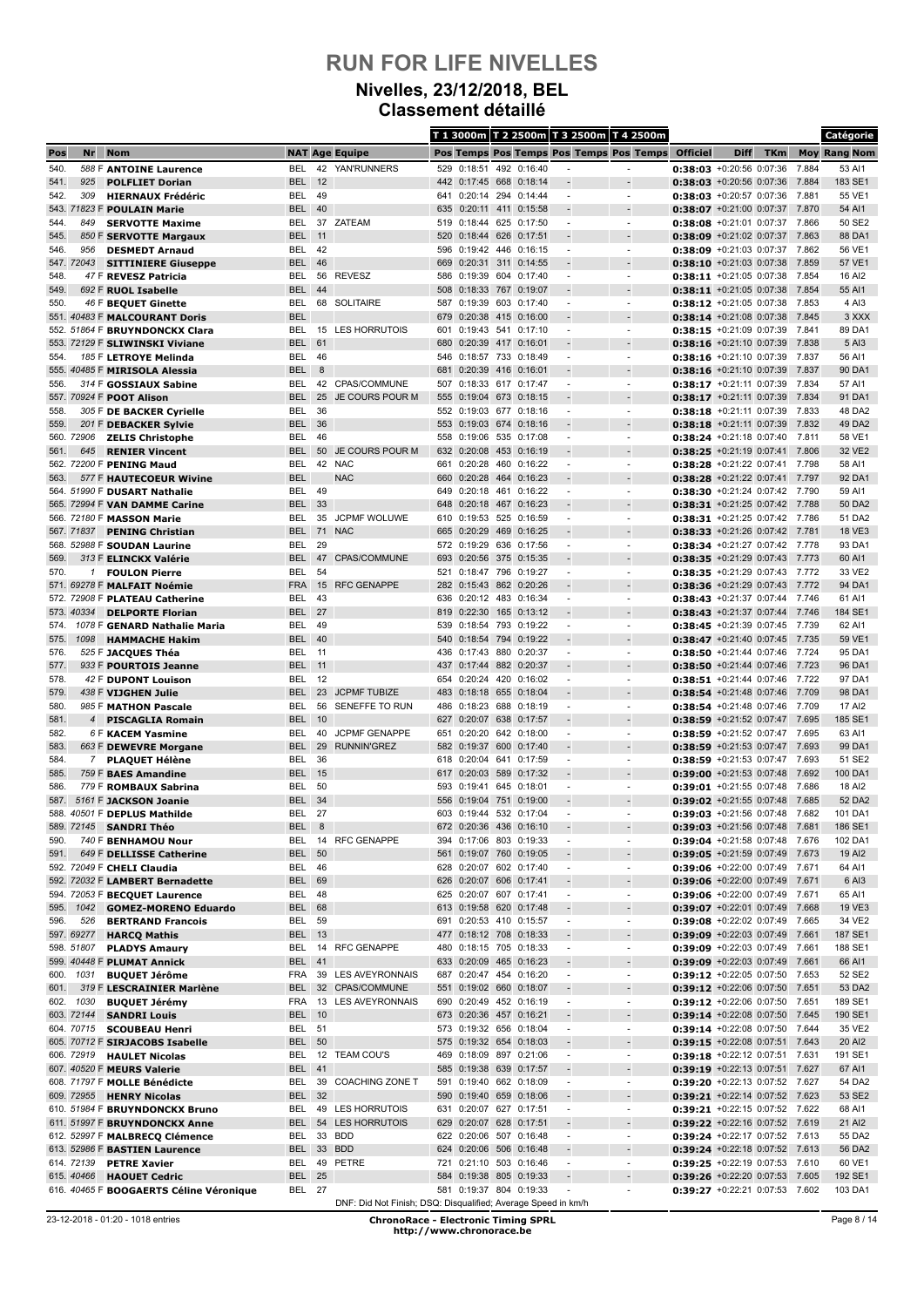#### **Nivelles, 23/12/2018, BEL Classement détaillé**

|              |            |                                                           |                          |          |                                                               |            |                                                    |            |                    | T 1 3000m T 2 2500m T 3 2500m T 4 2500m |                                         |                                                                    |             |            |                | Catégorie           |
|--------------|------------|-----------------------------------------------------------|--------------------------|----------|---------------------------------------------------------------|------------|----------------------------------------------------|------------|--------------------|-----------------------------------------|-----------------------------------------|--------------------------------------------------------------------|-------------|------------|----------------|---------------------|
| Pos          | Nr         | <b>Nom</b>                                                |                          |          | <b>NAT Age Equipe</b>                                         |            |                                                    |            |                    |                                         | Pos Temps Pos Temps Pos Temps Pos Temps | <b>Officiel</b>                                                    | <b>Diff</b> | <b>TKm</b> |                | <b>Moy Rang Nom</b> |
| 617.         | 28         | <b>HERPOEL Thibault</b>                                   | BEL                      | 14       |                                                               | 838        | 0:22:40                                            |            | 264 0:14:20        |                                         | $\blacksquare$                          | 0:39:28 +0:22:22 0:07:53                                           |             |            | 7.598          | 193 SE1             |
|              | 618. 72082 | <b>VERBELEN Mael</b>                                      | <b>BEL</b>               | 9        | <b>RUN SOVIET RUN</b>                                         |            | 674 0:20:37 552 0:17:16                            |            |                    |                                         |                                         | $0:39:29 + 0:22:23$ 0:07:53                                        |             |            | 7.597          | 194 SE1             |
| 619.         | 1119       | <b>COPPENS Fabrice</b>                                    | <b>BEL</b>               | 43       |                                                               |            | 722 0:21:12 468 0:16:24                            |            |                    | $\overline{a}$                          | $\overline{\phantom{a}}$                | 0:39:29 +0:22:23 0:07:53 7.595                                     |             |            |                | 61 VE1              |
|              | 621. 70695 | 620. 72083 F SPAGNOLO Jennifer                            | <b>BEL</b><br>BEL        | 35<br>12 | <b>RUN SOVIET RUN</b>                                         |            | 675 0:20:38 550                                    |            | 0:17:15            |                                         | $\overline{\phantom{a}}$                | $0:39:30$ +0:22:23 0:07:54<br>0:39:30 +0:22:24 0:07:54 7.593       |             |            | 7.595          | 57 DA2<br>195 SE1   |
|              | 622. 70696 | <b>BERTOUILLE Raphaël</b><br><b>MOTTA Mélanie</b>         | <b>BEL</b>               | 43       |                                                               | 594<br>595 | 0:19:42 713 0:18:35<br>0:19:42                     | 711        | 0:18:34            |                                         |                                         | $0:39:31$ +0:22:24 0:07:54                                         |             |            | 7.591          | 62 VE1              |
|              | 623. 72926 | <b>CASTELAIN Fabian</b>                                   | BEL                      | 46       | JE COURS POUR M                                               |            | 715 0:21:09 378 0:15:36                            |            |                    | ٠                                       | $\blacksquare$                          | 0:39:31 +0:22:25 0:07:54 7.590                                     |             |            |                | 63 VE1              |
| 624.         |            | 32 F SAUDOYER Marjorie                                    | <b>BEL</b>               | 41       |                                                               | 770        | 0:21:48                                            | 351        | 0:15:21            |                                         |                                         | 0:39:36 +0:22:30 0:07:55 7.573                                     |             |            |                | 69 AI1              |
| 625.         | 29         | <b>HERPOEL Nicolas</b>                                    | BEL                      | 42       |                                                               | 95         | 0:12:14                                            | 955        | 0:26:46            |                                         |                                         | $0:39:37 + 0:22:31$ 0:07:55                                        |             |            | 7.571          | 64 VE1              |
| 626.         |            | 646 F DE BOLLE Natacha                                    | <b>BEL</b>               | 43       | JE COURS POUR M                                               |            | 630 0:20:07                                        |            | 582 0:17:31        |                                         |                                         | $0:39:38$ +0:22:31 0:07:55 7.569                                   |             |            |                | 70 AI1              |
|              |            | 627. 72909 F DELFOSSE Stéphanie                           | BEL                      | 42       |                                                               |            | 637 0:20:12 580 0:17:29                            |            |                    | ٠                                       | $\blacksquare$                          | 0:39:38 +0:22:32 0:07:55 7.568                                     |             |            |                | 71 AI1              |
| 628.<br>629. |            | 894 F DEVUYST Nathalie<br>760 F GODENIR Bénédicte         | <b>BEL</b><br>BEL        | 52<br>43 |                                                               | 619        | 623 0:20:06<br>0:20:05                             | 661<br>664 | 0:18:09<br>0:18:11 |                                         |                                         | $0:39:38$ +0:22:32 0:07:55<br>$0:39:40$ +0:22:33 0:07:56           |             |            | 7.568<br>7.562 | 22 AI2<br>72 AI1    |
| 630.         |            | 810 F QUACH Thi Diêm                                      | <b>BEL</b>               | 31       |                                                               |            | 588 0:19:40 704                                    |            | 0:18:32            |                                         |                                         | $0:39:42$ +0:22:36 0:07:56                                         |             |            | 7.554          | 58 DA2              |
|              |            | 631. 72024 F VERMEERSCH Anne Cecile                       | BEL                      | 47       |                                                               | 606        | 0:19:47 718 0:18:37                                |            |                    |                                         | $\overline{\phantom{a}}$                | 0:39:43 +0:22:36 0:07:56                                           |             |            | 7.553          | 73 AI1              |
| 632.         |            | 5053 F SWANET Lolita                                      | <b>BEL</b>               | 33       |                                                               |            | 490 0:18:25 722 0:18:39                            |            |                    |                                         |                                         | 0:39:43 +0:22:37 0:07:56 7.552                                     |             |            |                | 59 DA2              |
|              |            | 633. 72076 F HERQUIN Emeline                              | <b>BEL</b>               |          | 13 FLEU                                                       |            | 772 0:21:49                                        |            | 344 0:15:19        | ÷,                                      | $\blacksquare$                          | $0:39:43 + 0:22:37$ 0:07:56                                        |             |            | 7.550          | 104 DA1             |
|              | 634. 72939 | <b>CORDIER Serge</b>                                      | <b>BEL</b>               | 50       | WATERSCHTRUMF                                                 |            | 964 0:26:09                                        |            | 163 0:13:10        |                                         |                                         | $0:39:44$ +0:22:38 0:07:56                                         |             |            | 7.549          | 36 VE2              |
|              |            | 635. 52655 F PLATTEAU Chantal<br>636. 40541 F FAUT Gaelle | BEL<br><b>BEL 17</b>     | 47       | <b>FLEU</b>                                                   |            | 769 0:21:48<br>570 0:19:20 576 0:17:28             |            | 347 0:15:20        | $\blacksquare$                          | $\overline{\phantom{a}}$                | 0:39:44 +0:22:38 0:07:56 7.548<br>$0:39:44$ +0:22:38 0:07:56       |             |            | 7.548          | 74 AI1<br>105 DA1   |
|              | 637. 52660 | <b>DECROLY Benoit</b>                                     | <b>BEL 31</b>            |          |                                                               |            | 569 0:19:20 578 0:17:28                            |            |                    | $\overline{a}$                          | $\overline{\phantom{a}}$                | 0:39:44 +0:22:38 0:07:56 7.547                                     |             |            |                | 54 SE2              |
|              | 638, 71790 | <b>VANDENBERGEN Bruno</b>                                 | <b>BEL</b>               | 51       |                                                               |            | 773 0:21:49                                        | 350        | 0:15:21            |                                         |                                         | 0:39:46 +0:22:39 0:07:57                                           |             |            | 7.544          | 37 VE2              |
| 639.         |            | 330 F DOSSCHE Christel                                    | BEL                      | 42       |                                                               |            | 775 0:21:50                                        |            | 368 0:15:31        | $\overline{a}$                          | $\overline{\phantom{a}}$                | 0:39:48 +0:22:42 0:07:57 7.536                                     |             |            |                | 75 AI1              |
|              |            | 640. 40344 F BRICO Marine                                 | <b>BEL</b>               | 15       | <b>JCPMF BRAINE L'</b>                                        | 677        | 0:20:38                                            | 573        | 0:17:26            |                                         |                                         | 0:39:54 +0:22:47 0:07:58                                           |             |            | 7.518          | 106 DA1             |
|              |            | 641. 40347 F LEGRAND Laurence                             | BEL                      | 49       | <b>JCPMF BRAINE L'</b>                                        |            | 678 0:20:38 574 0:17:27                            |            |                    | ٠                                       | $\blacksquare$                          | 0:39:54 +0:22:47 0:07:58 7.518                                     |             |            |                | 76 AI1              |
| 642.         | 333        | <b>COLLIN Antoine</b>                                     | <b>BEL</b>               |          | 14 LES COLLIN'S                                               |            | 842 0:22:42 297<br>0:20:56                         |            | 0:14:46            |                                         |                                         | 0:39:55 +0:22:49 0:07:59                                           |             |            | 7.513          | 196 SE1             |
| 643.<br>644. |            | 353 F DELESTINNE Ann<br>586 F DE LA CRUZ MALLADA Sabrina  | BEL<br><b>ESP</b>        | 45<br>36 | CPAS/COMMUNE                                                  | 694        | 616 0:20:00 593 0:17:36                            |            | 523 0:16:58        |                                         |                                         | $0:39:58$ +0:22:52 0:07:59<br>0:40:07 +0:23:01 0:08:01 7.477       |             |            | 7.504          | 77 AI1<br>60 DA2    |
| 645.         |            | 587 F LARDINOIS Manon                                     | BEL                      | 25       |                                                               |            | 615 0:20:00                                        |            | 594 0:17:36        | ٠                                       | $\blacksquare$                          | 0:40:07 +0:23:01 0:08:01 7.476                                     |             |            |                | 107 DA1             |
|              |            | 646. 40509 F MELICE Sandrine                              | <b>BEL</b>               | 48       | <b>CABW ACL</b>                                               |            | 747 0:21:35 414 0:15:59                            |            |                    |                                         |                                         | $0:40:08$ +0:23:01 0:08:01                                         |             |            | 7.475          | 78 AI1              |
|              | 647. 72954 | <b>GRAMTINNE Maxime</b>                                   | BEL                      | 10       |                                                               | 578        | 0:19:32 754 0:19:01                                |            |                    |                                         |                                         | $0:40:08$ +0:23:02 0:08:01                                         |             |            | 7.473          | 197 SE1             |
|              |            | 648. 19149 F CLOMPEN Nathalie                             | <b>BEL</b>               | 46       |                                                               |            | 752 0:21:36 412 0:15:58                            |            |                    |                                         |                                         | $0:40:08$ +0:23:02 0:08:01 7.473                                   |             |            |                | 79 AI1              |
|              |            | 649. 72956 F STILMANT Hélène                              | BEL                      | 29       | <b>JCPM FONTAINE</b>                                          | 580        | 0:19:33 752 0:19:01                                |            |                    | $\overline{\phantom{a}}$                | $\overline{\phantom{a}}$                | $0:40:08$ +0:23:02 0:08:01                                         |             |            | 7.473          | 108 DA1             |
| 650.         |            | 614 F STRADIOT Anne<br>651. 70962 F NICOLAS Chloe         | <b>BEL</b><br><b>BEL</b> | 16       | 52 NAC NIVELLES                                               | 576        | 574 0:19:32 675 0:18:16<br>0:19:32 844 0:20:13     |            |                    | ÷,                                      | $\blacksquare$                          | $0:40:09$ +0:23:03 0:08:01<br>0:40:09 +0:23:03 0:08:01             |             |            | 7.470<br>7.469 | 23 AI2<br>109 DA1   |
|              |            | 652. 70852 F CORDIER Claude                               | <b>BEL</b>               | 53       | <b>ACLO</b>                                                   |            | 653 0:20:23 775 0:19:13                            |            |                    |                                         |                                         | $0:40:12$ +0:23:06 0:08:02                                         |             |            | 7.461          | 24 Al2              |
| 653.         |            | 677 F UITTEBROEK Megan                                    | <b>BEL</b>               | 25       | <b>TEAM UITTE</b>                                             | 567        | 0:19:13 864 0:20:27                                |            |                    | $\blacksquare$                          | $\blacksquare$                          | $0:40:13 + 0:23:07$ 0:08:02 7.458                                  |             |            |                | 110 DA1             |
|              |            | 654. 71856 F PEEREN Françoise                             | <b>BEL</b>               | 53       |                                                               |            | 583 0:19:37 855 0:20:22                            |            |                    |                                         |                                         | 0:40:14 +0:23:08 0:08:02 7.454                                     |             |            |                | 25 AI2              |
| 655.         | 96         | <b>BONTEMS Thomas</b>                                     | BEL                      | 29       |                                                               |            | 639 0:20:13 647 0:18:01                            |            |                    | $\overline{\phantom{a}}$                | $\overline{\phantom{a}}$                | 0:40:14 +0:23:08 0:08:02 7.454                                     |             |            |                | 198 SE1             |
|              | 656. 19022 | <b>MOYART Laurent</b>                                     | <b>BEL</b>               | 39       |                                                               | 659        | 0:20:26                                            | 563        | 0:17:20            |                                         |                                         | $0:40:14$ +0:23:08 0:08:02                                         |             |            | 7.454          | 55 SE2              |
| 657.<br>658. | 336        | 98 F KLEIN Fanny                                          | BEL<br><b>BEL</b>        | 28<br>49 | LES COLLIN'S                                                  | 638<br>768 | 0:20:13 648<br>0:21:47 421                         |            | 0:18:01            | $\overline{a}$                          | $\overline{\phantom{a}}$                | $0:40:14$ +0:23:08 0:08:02 7.454<br>$0:40:16$ +0:23:10 0:08:03     |             |            | 7.447          | 111 DA1<br>65 VE1   |
| 659.         |            | <b>ANCEAU Nathalie</b><br>335 COLLIN Emmanuel             | BEL                      |          | 47 LES COLLIN'S                                               |            | 767 0:21:46 418 0:16:01                            |            | 0:16:02            | $\overline{a}$                          | $\blacksquare$                          | $0:40:17$ +0:23:10 0:08:03                                         |             |            | 7.447          | 66 VE1              |
| 660.         |            | 110 F LAMBERT Mailys                                      | <b>BEL</b>               | 30       | <b>NAC</b>                                                    | 644        | 0:20:15 682 0:18:17                                |            |                    |                                         |                                         | $0:40:17$ +0:23:11 0:08:03                                         |             |            | 7.446          | 61 DA2              |
| 661.         |            | 261 F KLER Clementine                                     | BEL                      | 34       | JECOURS POUR MA                                               | 646        | $0:20:17$ 618                                      |            | 0:17:47            |                                         |                                         | $0:40:17 + 0:23:11 \quad 0:08:03$                                  |             |            | 7.445          | 62 DA2              |
|              |            | 662. 70963 F CLOSSET Laurence                             | <b>BEL</b>               | 36       |                                                               |            | 577 0:19:32 860 0:20:23                            |            |                    |                                         |                                         | $0:40:19$ +0:23:13 0:08:03                                         |             |            | 7.439          | 63 DA2              |
| 663.         |            | 940 F BECQ Sophie                                         | BEL                      | -38      |                                                               | 663        | 0:20:28 697 0:18:26                                |            |                    | ٠                                       | $\blacksquare$                          | 0:40:19 +0:23:13 0:08:03 7.438                                     |             |            |                | 64 DA2              |
| 664.         |            | 5007 F FIEVEZ Lilly Rose                                  | <b>BEL</b><br><b>BEL</b> | 13       | 41 CPAS/COMMUNE                                               |            | 512 0:18:41 813 0:19:40<br>734 0:21:25 514 0:16:53 |            |                    |                                         |                                         | $0:40:20 + 0:23:14 0:08:04$                                        |             |            | 7.435<br>7.435 | 112 DA1<br>80 AI1   |
| 665.<br>666. |            | 342 F IDE Natacha<br>1143 F DELMOTTE Colette              | BEL                      | 55       | CPAS/COMMUNE                                                  |            | 735 0:21:25 515 0:16:53                            |            |                    |                                         | -                                       | $0:40:21$ +0:23:14 0:08:04<br>$0:40:21$ +0:23:15 0:08:04 7.434     |             |            |                | 26 AI2              |
| 667.         |            | 5006 F MEUNIER Amelie                                     | BEL 13                   |          |                                                               |            | 513 0:18:42 818 0:19:42                            |            |                    | $\overline{\phantom{a}}$                | $\overline{\phantom{a}}$                | 0:40:21 +0:23:15 0:08:04 7.433                                     |             |            |                | 113 DA1             |
| 668.         | 154        | <b>RENARD Yves</b>                                        | <b>BEL</b> 49            |          |                                                               |            | 713 0:21:08 584 0:17:32                            |            |                    |                                         |                                         | 0:40:23 +0:23:17 0:08:04 7.428                                     |             |            |                | 67 VE1              |
|              | 669. 52658 | <b>PILLEZ Jean Pierre</b>                                 | BEL 59                   |          |                                                               |            | 608 0:19:51 822 0:19:47                            |            |                    | $\overline{\phantom{a}}$                | $\overline{\phantom{a}}$                | 0:40:23 +0:23:17 0:08:04 7.426                                     |             |            |                | 38 VE2              |
| 670.         | 822        | <b>YEUNG Ethan</b>                                        | <b>BEL 11</b>            |          |                                                               |            | 757 0:21:43 430 0:16:07                            |            |                    |                                         |                                         | 0:40:23 +0:23:17 0:08:04 7.426                                     |             |            |                | 199 SE1             |
| 671.<br>672. |            | 718 WILLEMS Rudy<br>1116 F KLER Coline                    | BEL 41<br>BEL 32         |          |                                                               |            | 740 0:21:30 413 0:15:59<br>647 0:20:18 635 0:17:55 |            |                    | $\overline{\phantom{a}}$                | $\overline{\phantom{a}}$                | 0:40:25 +0:23:19 0:08:05 7.422<br>0:40:25 +0:23:19 0:08:05 7.421   |             |            |                | 68 VE1<br>65 DA2    |
|              |            | 673. 71873 F NGUYEN Kim-Chi                               | BEL                      |          | 39 TEAM CHIVAS                                                |            | 607 0:19:50 827 0:20:01                            |            |                    | $\overline{\phantom{a}}$                | $\blacksquare$                          | 0:40:27 +0:23:21 0:08:05 7.415                                     |             |            |                | 66 DA2              |
| 674.         |            | 5090 F HOLLOGNE Elodie                                    | <b>BEL</b>               | 27       |                                                               |            | 783 0:21:58 473 0:16:26                            |            |                    |                                         |                                         | $0:40:31$ +0:23:25 0:08:06                                         |             |            | 7.402          | 114 DA1             |
|              |            | 675. 70959 SCHERLIPPENS Philippe                          | BEL                      |          | 50 ARNA14730                                                  |            | 696 0:20:58 569 0:17:25                            |            |                    | $\overline{\phantom{a}}$                | ٠                                       | 0:40:33 +0:23:27 0:08:06 7.396                                     |             |            |                | 39 VE2              |
|              |            | 676. 40535 F GUTIERREZ Ana                                | <b>ESP</b>               | 45       |                                                               |            | 667 0:20:30 667 0:18:14                            |            |                    |                                         |                                         | 0:40:35 +0:23:29 0:08:07 7.390                                     |             |            |                | 81 AI1              |
|              |            | 677. 72963 F CERCKEL Astrid                               | BEL                      |          | 22 USBW                                                       |            | 702 0:21:02 624 0:17:49                            |            |                    | $\overline{\phantom{a}}$                | $\overline{\phantom{a}}$                | 0:40:37 +0:23:31 0:08:07 7.385                                     |             |            |                | 115 DA1             |
|              |            | 678. 40471 F SCOUPE Nanou<br>679. 70721 F DE FRU Delphine | BEL 48<br>BEL 44         |          |                                                               |            | 751 0:21:36 458 0:16:21<br>753 0:21:36 459 0:16:21 |            |                    | $\overline{\phantom{a}}$                | $\overline{\phantom{a}}$                | $0:40:38$ +0:23:32 0:08:07 7.381<br>0:40:38 +0:23:32 0:08:07 7.381 |             |            |                | 82 AI1<br>83 AI1    |
| 680.         | 680        | <b>PIRAUX Thierry</b>                                     | <b>BEL 27</b>            |          |                                                               |            | 536 0:18:54 898 0:21:13                            |            |                    | ÷,                                      | $\overline{\phantom{a}}$                | $0:40:40$ +0:23:34 0:08:08 7.375                                   |             |            |                | 200 SE1             |
| 681.         |            | 788 DELEU Ewan                                            | <b>BEL 11</b>            |          |                                                               |            | 761 0:21:43 470 0:16:25                            |            |                    | $\overline{\phantom{a}}$                | $\overline{\phantom{a}}$                | 0:40:41 +0:23:35 0:08:08 7.372                                     |             |            |                | 201 SE1             |
|              |            | 682. 70894 F TEATIN Julie                                 | <b>BEL</b>               | 35       |                                                               |            | 733 0:21:23 583 0:17:32                            |            |                    |                                         | $\overline{\phantom{a}}$                | 0:40:41 +0:23:35 0:08:08 7.371                                     |             |            |                | 67 DA2              |
| 683.         |            | 127 F VANCUTSEM Claire                                    | BEL                      | 35       |                                                               |            | 732 0:21:23 585 0:17:32                            |            |                    | $\overline{\phantom{a}}$                | $\overline{\phantom{a}}$                | 0:40:42 +0:23:35 0:08:08 7.371                                     |             |            |                | 68 DA2              |
|              |            | 684. 40526 F SLAWINSKI Martine                            | <b>BEL 48</b>            |          |                                                               |            | 688 0:20:47 649 0:18:01                            |            |                    |                                         |                                         | 0:40:42 +0:23:36 0:08:08 7.368                                     |             |            |                | 84 AI1              |
| 686.         | 685.40525  | <b>CHAMBARD Gregory</b>                                   | BEL 46<br><b>BEL 41</b>  |          |                                                               |            | 689 0:20:48 651 0:18:02<br>771 0:21:48 474 0:16:26 |            |                    | $\overline{\phantom{a}}$                | $\overline{\phantom{a}}$                | 0:40:43 +0:23:37 0:08:08 7.367<br>0:40:47 +0:23:41 0:08:09 7.355   |             |            |                | 69 VE1<br>85 AI1    |
|              |            | 789 F FELLER Corine<br>687. 72944 F GALLEZ Perine         | BEL                      | 36       | JOGGING CLUB RH                                               |            | 709 0:21:07 693 0:18:24                            |            |                    | $\overline{\phantom{a}}$                | $\overline{\phantom{a}}$                | 0:40:51 +0:23:45 0:08:10 7.343                                     |             |            |                | 69 DA2              |
|              |            | 688. 72943 F BONFANTE Letizia                             | <b>BEL</b>               | 36       | <b>JOGGING CLUB RH</b>                                        |            | 708 0:21:05 699 0:18:26                            |            |                    |                                         |                                         | 0:40:51 +0:23:45 0:08:10 7.342                                     |             |            |                | 70 DA2              |
| 689.         | 329        | <b>BROEKAERT Kim</b>                                      | BEL 48                   |          |                                                               |            | 731 0:21:22 548 0:17:15                            |            |                    | $\overline{\phantom{a}}$                | $\overline{\phantom{a}}$                | 0:40:53 +0:23:47 0:08:10 7.337                                     |             |            |                | 70 VE1              |
| 690.         |            | 5089 F GOFFINET Justine                                   | BEL 24                   |          |                                                               |            | 782 0:21:57 510 0:16:50                            |            |                    |                                         | $\overline{\phantom{a}}$                | 0:40:56 +0:23:49 0:08:11 7.328                                     |             |            |                | 116 DA1             |
|              |            | 691. 19045 F CLEMENCE Frebutte                            | <b>BEL 25</b>            |          |                                                               |            | 564 0:19:09 782 0:19:15                            |            |                    | $\overline{\phantom{a}}$                | $\blacksquare$                          | 0:40:59 +0:23:53 0:08:11 7.318                                     |             |            |                | 117 DA1             |
|              |            | 692. 40511 F MEYER Mélanie<br>693. 51846 CASTIN Christian | BEL 38<br><b>BEL 49</b>  |          |                                                               |            | 565 0:19:10 783 0:19:16<br>968 0:26:35 217 0:13:47 |            |                    |                                         | $\overline{\phantom{a}}$                | $0:41:02$ +0:23:55 0:08:12<br>0:41:02 +0:23:56 0:08:12 7.309       |             |            | 7.311          | 71 DA2<br>71 VE1    |
|              |            |                                                           |                          |          | DNF: Did Not Finish; DSQ: Disqualified; Average Speed in km/h |            |                                                    |            |                    |                                         |                                         |                                                                    |             |            |                |                     |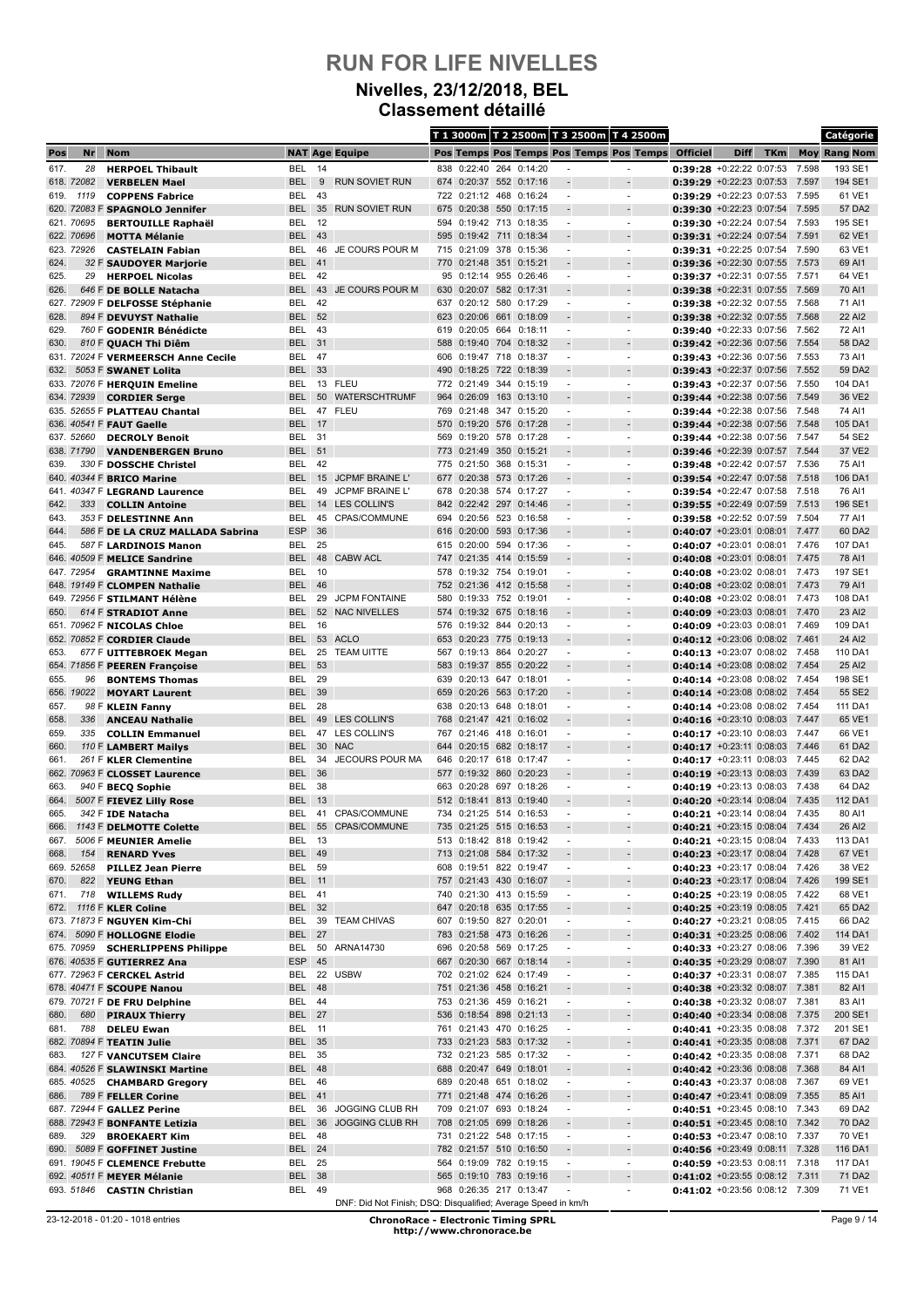#### **Nivelles, 23/12/2018, BEL Classement détaillé**

|              |            |                                                                  |                                |           |                                                               |            |                                                    |     |                        |                                                      | T 1 3000m T 2 2500m T 3 2500m T 4 2500m    |                                                                    |      |            |                | Catégorie           |
|--------------|------------|------------------------------------------------------------------|--------------------------------|-----------|---------------------------------------------------------------|------------|----------------------------------------------------|-----|------------------------|------------------------------------------------------|--------------------------------------------|--------------------------------------------------------------------|------|------------|----------------|---------------------|
| Pos          | Nr         | <b>Nom</b>                                                       |                                |           | <b>NAT Age Equipe</b>                                         |            |                                                    |     |                        |                                                      | Pos Temps Pos Temps Pos Temps Pos Temps    | <b>Officiel</b>                                                    | Diff | <b>TKm</b> |                | <b>Moy Rang Nom</b> |
| 694.         |            | 5088 F COLLIN Louise                                             | <b>BEL</b>                     | 24        |                                                               | 781        | 0:21:57                                            |     | 522 0:16:57            |                                                      | $\overline{\phantom{a}}$                   | $0:41:03$ +0:23:56 0:08:12                                         |      |            | 7.308          | 118 DA1             |
|              |            | 695. 70835 F BEELEN Lisette                                      | <b>BEL</b>                     | 68        | <b>BEERSELSE VRIJE</b>                                        |            | 640 0:20:14 781 0:19:14                            |     |                        |                                                      |                                            | $0:41:05$ +0:23:58 0:08:13                                         |      |            | 7.302          | 7 AI3               |
|              |            | 696. 51853 F DUQESNE Angela                                      | BEL                            | 45        |                                                               | 764        | 0:21:44 455 0:16:20                                |     |                        | ٠                                                    | $\sim$                                     | 0:41:06 +0:23:59 0:08:13 7.298                                     |      |            |                | 86 AI1              |
| 697.<br>698. | 742        | <b>COESENS Patrick</b><br>944 F VERMYLEN Cassandre               | <b>BEL</b><br>BEL              | 54<br>28  |                                                               | 692<br>695 | 0:20:54 646<br>0:20:58                             |     | 0:18:01<br>757 0:19:04 |                                                      | $\overline{\phantom{a}}$                   | $0:41:06$ +0:24:00 0:08:13<br>$0:41:07$ +0:24:00 0:08:13 7.296     |      |            | 7.297          | 40 VE2<br>119 DA1   |
|              | 699. 72123 | <b>ART Frédéric Marie</b>                                        | <b>BEL</b>                     | 43        |                                                               | 746        | 0:21:35                                            | 486 | 0:16:37                |                                                      |                                            | $0:41:07 + 0:24:01$ 0:08:13                                        |      |            | 7.295          | 72 VE1              |
|              | 700. 71868 | <b>HUGE Sébastien</b>                                            | BEL                            |           | 10 TTB                                                        |            | 912 0:24:13 355 0:15:22                            |     |                        | ٠                                                    | $\overline{\phantom{a}}$                   | $0:41:09$ +0:24:03 0:08:13 7.288                                   |      |            |                | 202 SE1             |
|              |            | 701. 72124 F ART Nora                                            | <b>BEL</b>                     | 12        |                                                               | 749        | 0:21:36                                            |     | 493 0:16:41            |                                                      |                                            | 0:41:10 +0:24:04 0:08:14 7.285                                     |      |            |                | 120 DA1             |
| 702.         |            | 580 F VAN EECKHOUT Evelyne                                       | <b>BEL</b>                     | 28        |                                                               | 710        | 0:21:08 723                                        |     | 0:18:41                |                                                      |                                            | $0:41:12 + 0:24:06$ 0:08:14                                        |      |            | 7.280          | 121 DA1             |
| 703.         |            | 581 F VANDEMAELE Carine                                          | <b>BEL</b>                     | 49        |                                                               | 714        | 0:21:08 724 0:18:41                                |     |                        |                                                      |                                            | $0:41:13 + 0:24:06 0:08:14$                                        |      |            | 7.278          | 87 AI1              |
| 704.         |            | 984 F SIMOVIC Stephanie                                          | BEL                            | 35        |                                                               | 634        | 0:20:10 778 0:19:13                                |     |                        |                                                      | $\overline{a}$                             | $0:41:22$ +0:24:16 0:08:16 7.251                                   |      |            |                | 72 DA2              |
|              |            | 705. 51912 F THEYS Diane                                         | <b>BEL</b><br>BEL.             | 9<br>- 17 |                                                               | 787<br>903 | 0:22:01 561 0:17:19                                |     | 0:23:55 450 0:16:18    |                                                      | $\overline{\phantom{a}}$                   | $0:41:26$ +0:24:19 0:08:17 7.240<br>0:41:29 +0:24:22 0:08:17 7.231 |      |            |                | 122 DA1<br>203 SE1  |
|              |            | 706. 70657 THOMSIN Kilian<br>707. 40536 F SALVODI Laurence       | <b>BEL</b>                     | 46        |                                                               | 670        | 0:20:32 762 0:19:05                                |     |                        |                                                      | $\overline{\phantom{a}}$                   | $0:41:29$ +0:24:22 0:08:17                                         |      |            | 7.231          | 88 AI1              |
|              |            | 708. 70703 F BRICTEUX Adeline                                    | BEL                            | 11        |                                                               | 823        | 0:22:33                                            | 498 | 0:16:43                |                                                      | $\overline{\phantom{a}}$                   | $0:41:31 + 0:24:25 0:08:18$                                        |      |            | 7.225          | 123 DA1             |
|              |            | 709. 72193 F DEPREZ Julie                                        | <b>BEL</b>                     | 22        | <b>USBWROAD TEAM</b>                                          | 741        | 0:21:30 671                                        |     | 0:18:15                |                                                      |                                            | $0:41:31$ +0:24:25 0:08:18 7.224                                   |      |            |                | 124 DA1             |
|              |            | 710. 40445 F MANSIRE Camille                                     | <b>BEL</b>                     | 26        |                                                               | 612        | 0:19:58                                            | 823 | 0:19:49                | ٠                                                    | $\blacksquare$                             | 0:41:32 +0:24:25 0:08:18                                           |      |            | 7.223          | 125 DA1             |
|              |            | 711. 72921 F JONARD Alexine                                      | <b>BEL</b> 11                  |           |                                                               | 824        | 0:22:34 499 0:16:44                                |     |                        |                                                      |                                            | $0:41:32 + 0:24:26 0:08:18$                                        |      |            | 7.221          | 126 DA1             |
|              |            | 712. 72952 F CERCKEL Aline                                       | BEL                            | 20        | <b>USBW</b>                                                   | 704        | 0:21:02 728 0:18:45                                |     |                        |                                                      | $\overline{a}$                             | $0:41:33 + 0:24:26$ 0:08:18                                        |      |            | 7.219          | 127 DA1             |
|              |            | 713. 72962 F VAN ELSLANDE Patricia<br>714. 72194 F IMBRECHT Anne | <b>BEL</b><br>BEL              |           | 52 USBW<br>48 USBW ROAD TEAM                                  | 701<br>739 | 0:21:01 729 0:18:45<br>0:21:30 681 0:18:17         |     |                        |                                                      | $\overline{\phantom{a}}$                   | $0:41:33 + 0:24:27 0:08:18$<br>0:41:34 +0:24:27 0:08:18 7.217      |      |            | 7.219          | 27 AI2<br>89 AI1    |
| 715.         | 315        | <b>HANON Philippe</b>                                            | <b>BEL</b>                     | 43        | <b>CPAS/COMMUNE</b>                                           | 785        | 0:22:00                                            | 590 | 0:17:34                |                                                      |                                            | 0:41:34 +0:24:27 0:08:18                                           |      |            | 7.217          | 73 VE1              |
| 716.         |            | 455 F SEGGIO Nathalie                                            | BEL                            | 45        | CPAS/COMMUNE                                                  | 786        | 0:22:01 592                                        |     | 0:17:34                |                                                      | $\overline{\phantom{a}}$                   | $0:41:34$ +0:24:28 0:08:18                                         |      |            | 7.216          | 90 AI1              |
| 717.         |            | 662 F LEJEUNE Valérie                                            | <b>BEL</b>                     | 38        | <b>EQUIPE MC</b>                                              | 759        | 0:21:43                                            | 685 | 0:18:17                |                                                      |                                            | $0:41:35$ +0:24:28 0:08:19                                         |      |            | 7.214          | 73 DA2              |
| 718.         |            | 1079 F STROOBANTS Lucie Marie                                    | BEL                            | 28        |                                                               |            | 762 0:21:43 571                                    |     | 0:17:26                |                                                      | $\overline{\phantom{a}}$                   | 0:41:37 +0:24:30 0:08:19 7.208                                     |      |            |                | 128 DA1             |
| 719.         |            | 328 F VANDROOGENBROECK Mireille                                  | <b>BEL</b>                     | 49        | SENEFFE TO RUN/                                               | 755        | 0:21:42 609                                        |     | 0:17:42                |                                                      |                                            | 0:41:39 +0:24:32 0:08:19                                           |      |            | 7.202          | 91 AI1              |
| 720.         |            | 1162 F MELIN Alexandra                                           | <b>BEL</b>                     | 47        | SENEFFE2RUN                                                   | 754        | 0:21:41 611                                        |     | 0:17:42                |                                                      |                                            | $0:41:39 + 0:24:33 + 0:08:19$                                      |      |            | 7.202          | 92 AI1              |
| 721.<br>722. | 290        | 5002 F MASSART Aurélie<br><b>VALENTIN Marcel</b>                 | <b>BEL</b><br>BEL              | 39<br>60  |                                                               | 676<br>614 | 0:20:38 832 0:20:03<br>0:19:59 799                 |     | 0:19:29                |                                                      | ٠                                          | $0:41:40 + 0:24:34 0:08:20$<br>$0:41:40 + 0:24:34 0:08:20$         |      |            | 7.199<br>7.199 | 74 DA2<br>20 VE3    |
| 723.         |            | 5140 F DEGLASSE Mélanie                                          | <b>BEL</b>                     | 26        |                                                               | 655        | 0:20:25 678 0:18:16                                |     |                        |                                                      | $\overline{\phantom{a}}$                   | $0:41:41$ +0:24:34 0:08:20                                         |      |            | 7.197          | 129 DA1             |
| 724.         |            | 863 F MOLLET Annick                                              | BEL                            | 52        |                                                               | 699        | 0:20:59 716 0:18:37                                |     |                        |                                                      | $\blacksquare$                             | 0:41:41 +0:24:34 0:08:20                                           |      |            | 7.197          | 28 AI2              |
| 725.         |            | 5139 F KEMP Julie                                                | <b>BEL</b>                     | 27        |                                                               | 657        | 0:20:26                                            | 680 | 0:18:17                |                                                      |                                            | $0:41:41$ +0:24:34 0:08:20                                         |      |            | 7.197          | 130 DA1             |
| 726.         | 862        | <b>GERARD Bernard</b>                                            | BEL                            | 56        |                                                               | 698        | 0:20:58 715 0:18:37                                |     |                        |                                                      | $\overline{\phantom{a}}$                   | $0:41:41 + 0:24:34 0:08:20$                                        |      |            | 7.197          | 41 VE2              |
| 727.         | 823        | <b>YEUNG Jonathan</b>                                            | <b>BEL</b>                     | 9         |                                                               | 758        | 0:21:43 568 0:17:24                                |     |                        |                                                      |                                            | $0:41:42$ +0:24:35 0:08:20                                         |      |            | 7.194          | 204 SE1             |
| 728.         |            | 877 F KOZIOL Manon                                               | BEL                            | 23        |                                                               | 643        | 0:20:15 824                                        |     | 0:19:57                | ٠                                                    | ٠                                          | 0:41:43 +0:24:37 0:08:20                                           |      |            | 7.190          | 131 DA1             |
| 729.<br>730. |            | 763 F LEGRAND Sophie<br>5141 F MARCHAND Pauline                  | <b>BEL</b><br>BEL              | 28<br>27  |                                                               | 645<br>658 | 0:20:17 874 0:20:33<br>0:20:26                     |     | 689 0:18:20            |                                                      | $\overline{a}$                             | $0:41:43 + 0:24:37 0:08:20$<br>$0:41:44 + 0:24:38$ 0:08:20         |      |            | 7.189<br>7.187 | 132 DA1<br>133 DA1  |
|              |            | 731. 72927 F ENGLEBERT Hélène                                    | <b>BEL</b>                     | 28        |                                                               | 811        | 0:22:21 495 0:16:41                                |     |                        |                                                      |                                            | $0:41:46$ +0:24:39 0:08:21                                         |      |            | 7.183          | 134 DA1             |
| 732.         | 35         | <b>DERVEAUX Léo</b>                                              | BEL                            | 6         |                                                               |            | 602 0:19:44 842 0:20:12                            |     |                        |                                                      | $\overline{\phantom{a}}$                   | 0:41:48 +0:24:42 0:08:21 7.175                                     |      |            |                | 205 SE1             |
| 733.         |            | 8 F CHARLIER Chany                                               | BEL                            | 38        | <b>JAYA AND CO</b>                                            | 716        | 0:21:09                                            | 719 | 0:18:38                |                                                      |                                            | $0:41:50$ +0:24:43 0:08:22                                         |      |            | 7.171          | <b>75 DA2</b>       |
| 734.         | 453        | <b>RENIER Laurent</b>                                            | BEL                            | 48        |                                                               | 697        | 0:20:58                                            | 734 | 0:18:50                |                                                      | $\overline{\phantom{a}}$                   | $0:41:50$ +0:24:44 0:08:22                                         |      |            | 7.169          | 74 VE1              |
| 735.         |            | 65 F VAN WESEMAEL Joëlle                                         | <b>BEL</b>                     | 55        |                                                               | 727        | 0:21:19                                            | 800 | 0:19:29                |                                                      |                                            | $0:41:50$ +0:24:44 0:08:22                                         |      |            | 7.169          | 29 AI2              |
| 736.<br>737. | 34<br>9    | <b>DERVEAUX Vincent</b>                                          | <b>BEL</b><br><b>FRA</b>       | 41<br>45  | <b>JAYA AND CO</b>                                            | 598<br>703 | 0:19:43 846 0:20:14<br>0:21:02 732 0:18:48         |     |                        | ٠                                                    | $\overline{\phantom{a}}$                   | $0:41:50$ +0:24:44 0:08:22<br>0:41:51 +0:24:44 0:08:22             |      |            | 7.169<br>7.168 | 75 VE1<br>76 VE1    |
| 738.         |            | <b>FROMENT Romain</b><br>40555 F PATERNOTTE Isabelle             | <b>BEL</b>                     | 45        |                                                               | 726        | 0:21:18                                            | 801 | 0:19:29                |                                                      | $\blacksquare$                             | $0:41:51 + 0:24:45 0:08:22$                                        |      |            | 7.167          | 93 AI1              |
| 739.         |            | 639 F VALLONS Laurence                                           | <b>BEL</b>                     | 35        | 5 KM                                                          | 763        | 0:21:44 703 0:18:31                                |     |                        |                                                      |                                            | $0:41:51$ +0:24:45 0:08:22                                         |      |            | 7.166          | 76 DA2              |
| 740.         | 112        | <b>VAN ENDE Gilles</b>                                           | BEL                            | 40        | <b>JCPMF SENEFFE</b>                                          | 760        | 0:21:43 709 0:18:33                                |     |                        |                                                      | $\overline{a}$                             | $0:41:51$ +0:24:45 0:08:22                                         |      |            | 7.166          | 77 VE1              |
| 741.         | 638        | <b>LEYTENS Pierre</b>                                            | <b>BEL</b>                     | 40        | 5 KM                                                          | 725        | 0:21:17 748 0:18:59                                |     |                        |                                                      |                                            | $0:41:53$ +0:24:47 0:08:22 7.161                                   |      |            |                | 78 VE1              |
| 742.         |            | 111 F FRANCOIS Marjorie                                          | <b>BEL</b>                     |           | 34 JCPMF SENEFFE                                              |            | 765 0:21:44 707 0:18:33                            |     |                        |                                                      |                                            | 0:41:54 +0:24:47 0:08:22 7.159                                     |      |            |                | 77 DA2              |
| 743.         |            | 5030 F VAN IERSEL Salomé                                         | <b>BEL 16</b><br><b>BEL 49</b> |           |                                                               |            | 683 0:20:43 837 0:20:06                            |     |                        |                                                      | $\overline{a}$                             | <b>0:42:00</b> +0:24:54 0:08:24 7.142                              |      |            |                | 135 DA1             |
| 744.<br>745. |            | 923 F GHESQUIERS Nathalie<br>824 F DANVOYE Leslie                | <b>BEL 41</b>                  |           |                                                               |            | 609 0:19:51 910 0:21:55<br>779 0:21:54 595 0:17:36 |     |                        |                                                      | $\overline{\phantom{a}}$                   | $0:42:03$ +0:24:57 0:08:24<br>0:42:05 +0:24:59 0:08:25 7.127       |      |            | 7.133          | 94 AI1<br>95 AI1    |
| 746.         |            | 831 F SMOOS Sabrina                                              | BEL                            |           | 29 LES HYPER BEAUX                                            |            | 684 0:20:43 768 0:19:10                            |     |                        | $\overline{\phantom{a}}$                             | $\overline{\phantom{a}}$                   | 0:42:07 +0:25:00 0:08:25 7.123                                     |      |            |                | 136 DA1             |
|              |            | 747. 51874 F DANDOIS Julie                                       | <b>BEL</b>                     |           | 29 CPMV                                                       |            | 802 0:22:16 524 0:16:59                            |     |                        |                                                      |                                            | $0:42:10$ +0:25:03 0:08:26 7.115                                   |      |            |                | 137 DA1             |
| 748.         |            | 1168 F THEYS Anne-Marie                                          | BEL                            | 60        |                                                               |            | 736 0:21:25 784 0:19:16                            |     |                        | $\overline{\phantom{a}}$                             | $\overline{\phantom{a}}$                   | 0:42:18 +0:25:12 0:08:27 7.090                                     |      |            |                | 8 AI3               |
|              |            | 749. 19005 F SANTILLI Sandra                                     | <b>BEL 38</b>                  |           |                                                               |            | 682 0:20:43 771 0:19:11                            |     |                        |                                                      | $\overline{a}$                             | 0:42:23 +0:25:17 0:08:28 7.076                                     |      |            |                | 78 DA2              |
| 750.         |            | 5056 F GUILLAUME Caroline                                        | BEL 28                         |           |                                                               |            | 685 0:20:44 776 0:19:13                            |     |                        | $\overline{\phantom{a}}$                             | $\blacksquare$                             | 0:42:23 +0:25:17 0:08:28 7.076                                     |      |            |                | 138 DA1             |
| 751.         |            | 1075 F JANSSENS Laura<br>752. 40504 F ABDEL KHALEK Safeya        | <b>BEL 13</b><br><b>BEL 49</b> |           |                                                               |            | 589 0:19:40 839<br>844 0:22:45 566 0:17:23         |     | 0:20:07                | $\overline{\phantom{a}}$                             | $\overline{\phantom{a}}$<br>$\blacksquare$ | $0:42:23$ +0:25:17 0:08:28<br>0:42:27 +0:25:20 0:08:29 7.067       |      |            | 7.075          | 139 DA1<br>96 AI1   |
| 753.         |            | 5136 F MAQUET Nathalie                                           | <b>BEL 51</b>                  |           |                                                               |            | 743 0:21:33 828                                    |     | 0:20:01                |                                                      | ÷,                                         | 0:42:29 +0:25:23 0:08:29                                           |      |            | 7.060          | 30 AI2              |
| 754.         |            | 295 DER Jo                                                       | BEL 34                         |           |                                                               |            | 748 0:21:36 825 0:19:59                            |     |                        | $\overline{\phantom{a}}$                             | $\overline{\phantom{a}}$                   | 0:42:30 +0:25:23 0:08:30 7.058                                     |      |            |                | 56 SE2              |
| 755.         |            | 294 F BENOIT Anais                                               | <b>BEL 33</b>                  |           |                                                               |            | 750 0:21:36 826 0:19:59                            |     |                        |                                                      | $\overline{a}$                             | $0:42:30$ +0:25:23 0:08:30 7.058                                   |      |            |                | 79 DA2              |
| 756.         |            | 837 F MICHEL Elodie                                              | BEL                            | 28        |                                                               |            | 798 0:22:16 650 0:18:02                            |     |                        |                                                      | $\overline{\phantom{a}}$                   | 0:42:30 +0:25:24 0:08:30 7.056                                     |      |            |                | 140 DA1             |
|              |            | 757. 70951 F HAMEL Audrey                                        | <b>BEL</b>                     | 35        |                                                               |            | 671 0:20:32 899 0:21:15                            |     |                        |                                                      |                                            | 0:42:31 +0:25:24 0:08:30                                           |      |            | 7.056          | 80 DA2              |
| 758.         |            | 210 F CARLIER Denise                                             | BEL                            |           | 63 JE COURS POUR L                                            |            | 743 0:21:33 830 0:20:03                            |     |                        | $\overline{\phantom{a}}$                             | $\overline{\phantom{a}}$                   | 0:42:31 +0:25:24 0:08:30 7.056                                     |      |            |                | 9 AI3               |
| 759.<br>760. |            | 199 F GUERRIERI Sylvie<br>200 RUTH Geoffrey                      | <b>BEL</b><br>BEL              | 37        | 34 CPAS/COMMUNE                                               |            | 807 0:22:20 666 0:18:12<br>810 0:22:21 665 0:18:11 |     |                        | $\overline{\phantom{a}}$<br>$\overline{\phantom{a}}$ | $\overline{\phantom{a}}$<br>$\blacksquare$ | 0:42:31 +0:25:25 0:08:30 7.055<br>0:42:31 +0:25:25 0:08:30 7.055   |      |            |                | 81 DA2<br>57 SE2    |
| 761.         | 1121       | <b>LEGRAND Aurélie</b>                                           | <b>BEL</b>                     |           | 40 CABW                                                       |            | 766 0:21:45 881 0:20:37                            |     |                        |                                                      | $\overline{\phantom{a}}$                   | 0:42:33 +0:25:27 0:08:30 7.048                                     |      |            |                | 79 VE1              |
|              |            | 762. 51844 F VAN DE VEEGAETE Martine                             | BEL                            | 57        | <b>JCPMF LESSINES</b>                                         |            | 774 0:21:50 741 0:18:55                            |     |                        | $\blacksquare$                                       | $\overline{\phantom{a}}$                   | 0:42:38 +0:25:31 0:08:31 7.037                                     |      |            |                | 31 AI2              |
| 763.         |            | 308 F VAN HAESEBROECK Valerie                                    | <b>BEL 51</b>                  |           |                                                               |            | 650 0:20:19 780 0:19:14                            |     |                        |                                                      | $\overline{a}$                             | 0:42:40 +0:25:34 0:08:32 7.029                                     |      |            |                | 32 AI2              |
| 764.         |            | 942 F PIRSON Béatrice                                            | BEL                            | - 54      |                                                               |            | 706 0:21:03 873 0:20:33                            |     |                        | $\overline{\phantom{a}}$                             | $\overline{\phantom{a}}$                   | 0:42:41 +0:25:35 0:08:32 7.027                                     |      |            |                | 33 AI2              |
| 765.         |            | 666 F BREYNE Fabienne                                            | BEL 48                         |           |                                                               |            | 705 0:21:03 877 0:20:35                            |     |                        |                                                      |                                            | 0:42:43 +0:25:37 0:08:32 7.022                                     |      |            |                | 97 AI1              |
| 766.         |            | 246 F MANFREDI Monica                                            | BEL<br><b>BEL 75</b>           |           | 28 TEAM POULPE                                                |            | 822 0:22:33 586 0:17:32                            |     |                        | $\overline{\phantom{a}}$                             | $\overline{\phantom{a}}$<br>$\overline{a}$ | 0:42:49 +0:25:43 0:08:33 7.004                                     |      |            |                | 141 DA1             |
| 768.         |            | 767. 69117 LANDAURO Anibal<br>301 F DOPPÉE Catherine             | BEL 38                         |           |                                                               |            | 776 0:21:53 843 0:20:13<br>745 0:21:34 676 0:18:16 |     |                        | $\overline{\phantom{a}}$                             | $\blacksquare$                             | $0:42:53$ +0:25:46 0:08:34<br>$0:42:54$ +0:25:48 0:08:34           |      |            | 6.996<br>6.991 | 21 VE3<br>82 DA2    |
|              |            | 769. 71833 F DE ROECK Monique                                    | <b>BEL</b>                     |           | 58 J.E.T.                                                     |            | 832 0:22:37 696 0:18:26                            |     |                        |                                                      | $\centerdot$                               | $0:42:54$ +0:25:48 0:08:34                                         |      |            | 6.991          | 34 AI2              |
|              |            | 770. 71831 F MAJA Noélie                                         |                                |           | BEL 31 J.E.T.                                                 |            | 833 0:22:38 698 0:18:26                            |     |                        |                                                      | $\overline{\phantom{a}}$                   | 0:42:55 +0:25:48 0:08:35 6.990                                     |      |            |                | 83 DA2              |
|              |            |                                                                  |                                |           | DNF: Did Not Finish; DSQ: Disqualified; Average Speed in km/h |            |                                                    |     |                        |                                                      |                                            |                                                                    |      |            |                |                     |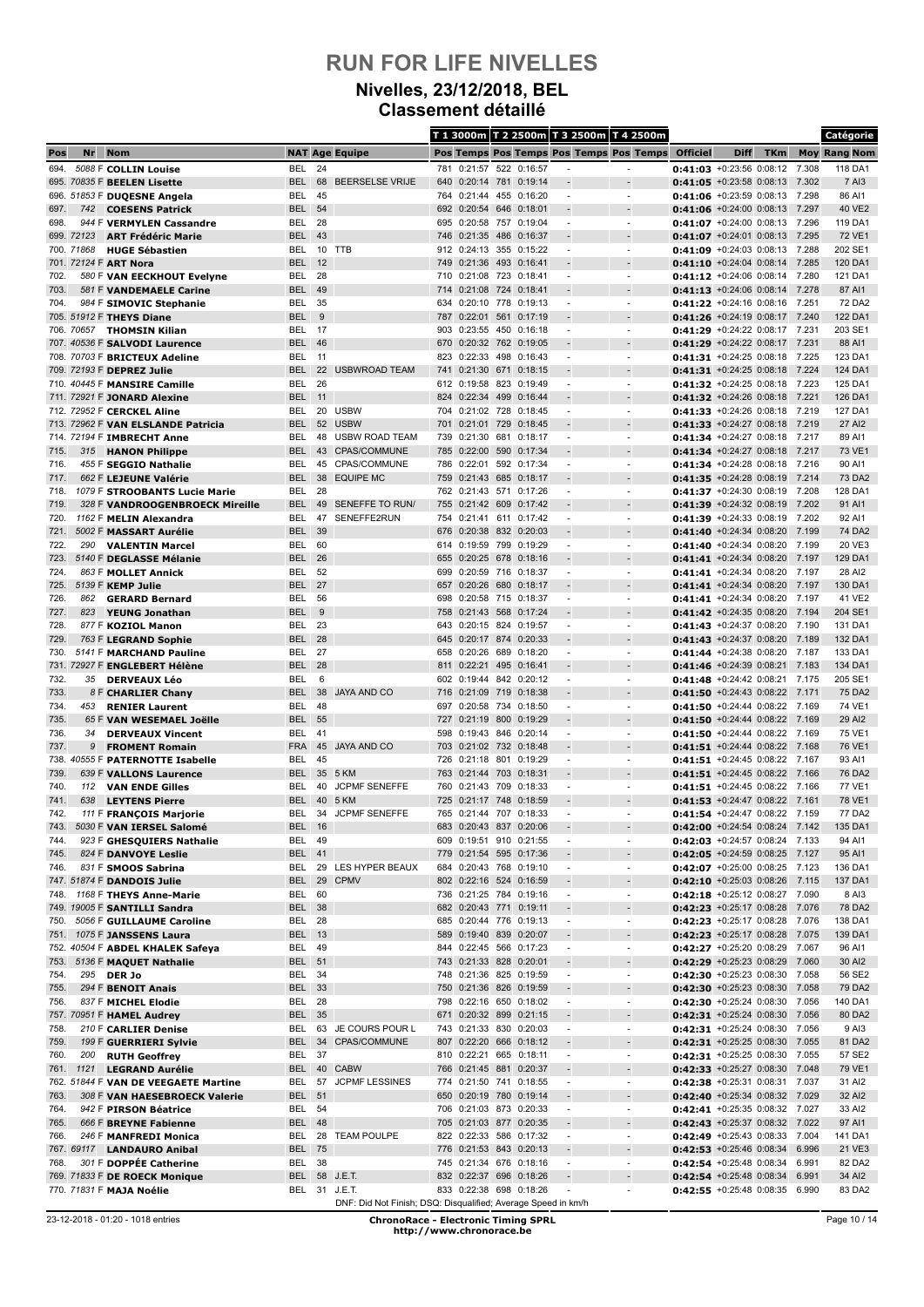#### **Nivelles, 23/12/2018, BEL Classement détaillé**

|              |              |                                                          |                          |            |                                                               |            |                                                    |     |                                |                                                      | T 1 3000m T 2 2500m T 3 2500m T 4 2500m        |                                                                |             |            |                | Catégorie           |
|--------------|--------------|----------------------------------------------------------|--------------------------|------------|---------------------------------------------------------------|------------|----------------------------------------------------|-----|--------------------------------|------------------------------------------------------|------------------------------------------------|----------------------------------------------------------------|-------------|------------|----------------|---------------------|
| Pos          | Nr           | <b>Nom</b>                                               |                          |            | <b>NAT Age Equipe</b>                                         |            |                                                    |     |                                |                                                      | Pos Temps Pos Temps Pos Temps Pos Temps        | <b>Officiel</b>                                                | <b>Diff</b> | <b>TKm</b> |                | <b>Moy Rang Nom</b> |
| 771.         |              | 118 F SUSANA Valdes                                      | <b>ESP</b>               | 51         |                                                               | 847        | 0:22:48                                            | 791 | 0:19:21                        |                                                      | $\overline{a}$                                 | 0:42:56 +0:25:49 0:08:35                                       |             |            | 6.987          | 35 AI2              |
| 772.         |              | 618 F PENNANT Nathalie                                   | <b>BEL</b>               | 52         | <b>NAC NIVELLES</b>                                           | 784        | 0:21:59 714 0:18:36                                |     |                                |                                                      |                                                | $0:42:59$ +0:25:53 0:08:35                                     |             |            | 6.977          | 36 AI2              |
| 773.         |              | 1081 F CARLIER Véronique<br>774. 51843 F BINET Justine   | BEL<br><b>BEL</b>        | 52<br>21   | <b>RFC GENAPPE</b>                                            | 778<br>791 | 0:21:54 658 0:18:06<br>0:22:02                     | 702 | 0:18:31                        | $\blacksquare$                                       | $\overline{\phantom{a}}$                       | $0:43:00$ +0:25:53 0:08:36<br>$0:43:03$ +0:25:56 0:08:36       |             |            | 6.977<br>6.968 | 37 AI2<br>142 DA1   |
|              |              | 775. 69219 F BINET Marie                                 | BEL                      | 23         | <b>RFC GENAPPE</b>                                            | 792        | 0:22:02 701                                        |     | 0:18:30                        | $\overline{\phantom{a}}$                             | $\overline{a}$                                 | $0:43:03$ +0:25:56 0:08:36                                     |             |            | 6.968          | 143 DA1             |
| 776.         |              | 1154 F DEJARDIN Anne                                     | <b>BEL</b>               | 45         |                                                               | 723        | 0:21:15                                            | 861 | 0:20:24                        |                                                      |                                                | 0:43:05 +0:25:58 0:08:37                                       |             |            | 6.963          | 98 AI1              |
|              |              | 777. 40533 F CHAMBARD Elise                              | <b>FRA</b>               | 16         |                                                               |            | 812 0:22:21 726                                    |     | 0:18:43                        |                                                      | $\blacksquare$                                 | $0:43:07$ +0:26:01 0:08:37                                     |             |            | 6.957          | 144 DA1             |
|              |              | 778. 19118 F KRAEMER Sandra                              | <b>BEL</b>               | 16<br>66   |                                                               | 815<br>707 | 0:22:22 727 0:18:43                                | 906 |                                |                                                      |                                                | 0:43:07 +0:26:01 0:08:37                                       |             |            | 6.956<br>6.955 | 145 DA1<br>22 VE3   |
| 780.         | 779. 72122   | <b>HAULET Jean-Marie Georget</b><br>840 F BRAGARD Anne   | BEL<br><b>BEL</b>        | 41         |                                                               | 780        | 0:21:03<br>0:21:56 829                             |     | 0:21:42<br>0:20:02             |                                                      |                                                | $0:43:07 + 0:26:01$ 0:08:37<br>$0:43:11$ +0:26:04 0:08:38      |             |            | 6.947          | 99 AI1              |
| 781.         |              | 842 F BRAGARD Véronique                                  | BEL                      | 47         |                                                               | 777        | 0:21:54 831 0:20:03                                |     |                                | $\blacksquare$                                       | $\blacksquare$                                 | 0:43:11 +0:26:05 0:08:38                                       |             |            | 6.945          | 100 AI1             |
| 782.         |              | 1178 F LEGRAND Sandra Sushi Xxx                          | <b>BEL</b>               | 40         |                                                               | 799        | 0:22:16                                            |     | 777 0:19:13                    |                                                      | $\overline{a}$                                 | $0:43:20$ +0:26:13 0:08:40                                     |             |            | 6.923          | 101 AI1             |
| 783.         |              | 1176 F FERY Isabelle                                     | BEL                      | 35         |                                                               | 801        | 0:22:16                                            | 779 | 0:19:14                        |                                                      |                                                | $0:43:20 + 0:26:14 0:08:40$                                    |             |            | 6.922          | 84 DA2              |
| 784.         |              | 620 F GILLEBERT Célia                                    | <b>BEL</b>               | 16         | <b>CABW ACL</b>                                               | 829        | 0:22:35                                            | 759 | 0:19:04                        |                                                      |                                                | $0:43:21$ +0:26:15 0:08:40                                     |             |            | 6.919          | 146 DA1             |
| 786.         |              | 785. 70841 F ADANT Nadine<br>388 F MAHY Anne-Michèle     | <b>BEL</b><br><b>BEL</b> | 55         | CABW / ACL<br>47 CABW ACL                                     | 828<br>830 | 0:22:35 761<br>0:22:37 763 0:19:05                 |     | 0:19:05                        | $\blacksquare$                                       | $\blacksquare$                                 | $0:43:22 + 0:26:15 0:08:40$<br>0:43:22 +0:26:16 0:08:40        |             |            | 6.918<br>6.917 | 38 AI2<br>102 AI1   |
| 787.         |              | 622 F LECOMTE Nathalie                                   | <b>BEL</b>               | 42         | <b>CABW ACL</b>                                               | 827        | 0:22:35 765 0:19:06                                |     |                                | ٠                                                    | $\overline{a}$                                 | 0:43:22 +0:26:16 0:08:40                                       |             |            | 6.916          | 103 AI1             |
|              |              | 788. 70877 F BEAUVOIS Adeline                            | <b>BEL</b>               | 23         |                                                               | 729        | 0:21:20 852 0:20:20                                |     |                                |                                                      |                                                | $0:43:23 + 0:26:16$ 0:08:40                                    |             |            | 6.915          | 147 DA1             |
| 789.         |              | 5078 F CARDYN Louise                                     | <b>BEL</b>               | 12         |                                                               | 803        | 0:22:16 736 0:18:52                                |     |                                |                                                      | $\overline{a}$                                 | $0:43:26 + 0:26:19$ 0:08:41                                    |             |            | 6.907          | 148 DA1             |
| 790.         |              | 5138 F BORSU Maurine                                     | <b>BEL</b>               | 29         |                                                               | 795        | 0:22:05                                            | 774 | 0:19:12                        |                                                      |                                                | $0:43:26$ +0:26:20 0:08:41                                     |             |            | 6.906          | 149 DA1             |
| 791.<br>792. | 5079<br>5077 | <b>CARDYN Vincent</b><br><b>CARDYN Charles</b>           | BEL<br><b>BEL</b>        | 44<br>9    |                                                               | 806<br>800 | 0:22:17 735 0:18:52<br>0:22:16                     | 738 | 0:18:53                        |                                                      | $\overline{\phantom{a}}$                       | $0:43:26$ +0:26:20 0:08:41<br>$0:43:26$ +0:26:20 0:08:41       |             |            | 6.906<br>6.906 | 80 VE1<br>206 SE1   |
| 793.         | 916          | <b>SEUTIN Nicolas</b>                                    | BEL                      | 48         |                                                               | 887        | 0:23:23 546                                        |     | 0:17:12                        | $\overline{\phantom{a}}$                             | $\overline{\phantom{a}}$                       | $0:43:28$ +0:26:21 0:08:41                                     |             |            | 6.902          | 81 VE1              |
| 794.         |              | 43 F DUPONT Romane                                       | <b>BEL</b>               | 9          |                                                               | 876        | 0:23:17 613                                        |     | 0:17:45                        |                                                      |                                                | $0:43:29$ +0:26:22 0:08:41                                     |             |            | 6.899          | 150 DA1             |
| 795.         |              | 398 F SOUPLIT Aurelie                                    | BEL                      | 28         |                                                               |            | 742 0:21:31                                        | 821 | 0:19:47                        |                                                      | $\blacksquare$                                 | 0:43:29 +0:26:22 0:08:41                                       |             |            | 6.899          | 151 DA1             |
| 796.         | 41           | <b>DUPONT Cyril</b>                                      | <b>BEL</b>               | 14         |                                                               | 872        | $0:23:15$ 614                                      |     | 0:17:45                        |                                                      |                                                | $0:43:29 + 0:26:22 0:08:41$                                    |             |            | 6.898          | 207 SE1             |
| 797.         | 40           | <b>DUPONT Martin</b>                                     | BEL                      | 14         |                                                               | 873        | $0:23:15$ 615                                      |     | 0:17:46                        |                                                      |                                                | $0:43:29$ +0:26:23 0:08:41                                     |             |            | 6.898          | 208 SE1             |
| 798.<br>799. | 273          | 274 F GOIFFON Leslie<br><b>GASPARD Thierry</b>           | <b>FRA</b><br>BEL        | 40<br>- 54 |                                                               | 886<br>885 | 0:23:23 549 0:17:15<br>0:23:23 551 0:17:16         |     |                                | $\blacksquare$                                       | $\blacksquare$                                 | $0:43:30 + 0:26:24 0:08:42$<br>0:43:31 +0:26:24 0:08:42 6.893  |             |            | 6.894          | 104 AI1<br>42 VE2   |
| 800.         |              | 5076 F DAOUT Delphine                                    | <b>BEL</b>               | 40         |                                                               | 804        | 0:22:16                                            | 746 | 0:18:57                        |                                                      |                                                | $0:43:31$ +0:26:25 0:08:42                                     |             |            | 6.892          | 105 AI1             |
| 801.         |              | 37 F DERVEAUX Faustine                                   | BEL                      | 9          |                                                               | 834        | 0:22:39                                            | 749 | 0:19:00                        |                                                      | ÷,                                             | 0:43:32 +0:26:26 0:08:42                                       |             |            | 6.890          | 152 DA1             |
| 801.         |              | 33 F HERPOEL Elisabeth                                   | <b>BEL</b>               | 38         |                                                               | 831        | 0:22:37 750                                        |     | 0:19:00                        |                                                      |                                                | $0:43:32$ +0:26:26 0:08:42                                     |             |            | 6.890          | 85 DA2              |
| 803.         |              | 38 F MANSY Margot                                        | BEL                      | 39         |                                                               | 879        | 0:23:18                                            | 621 | 0:17:48                        | $\blacksquare$                                       | $\blacksquare$                                 | $0:43:32$ +0:26:26 0:08:42                                     |             |            | 6.889          | 86 DA2              |
| 804.<br>805. | 39           | 769 F PLATTEAU Viviane<br><b>DUPONT Nicolas</b>          | <b>BEL</b><br><b>BEL</b> | 45<br>39   | <b>VIVIANE</b><br><b>GROUPE GOBERT R</b>                      | 796<br>882 | 0:22:05<br>0:23:19                                 | 623 | 886 0:20:43<br>0:17:49         | $\blacksquare$                                       | $\overline{a}$                                 | 0:43:33 +0:26:26 0:08:42<br>$0:43:33 + 0:26:27$ 0:08:42        |             |            | 6.888<br>6.887 | 106 AI1<br>58 SE2   |
| 806.         |              | 623 F JACQUES Aurélie                                    | <b>BEL</b>               | 31         |                                                               | 875        | $0:23:16$ 610                                      |     | 0:17:42                        |                                                      |                                                | $0:43:34$ +0:26:27 0:08:42                                     |             |            | 6.885          | 87 DA2              |
|              |              | 807. 51875 F VERRECKT Marie                              | BEL                      | 30         |                                                               | 817        | 0:22:24 687 0:18:18                                |     |                                | $\blacksquare$                                       | $\overline{\phantom{a}}$                       | $0:43:36$ +0:26:30 0:08:43                                     |             |            | 6.878          | 88 DA2              |
|              | 808. 70727   | <b>LAMBERT Xavier</b>                                    | <b>BEL</b>               | 45         |                                                               | 854        | 0:23:00                                            | 669 | 0:18:15                        |                                                      |                                                | 0:43:37 +0:26:30 0:08:43                                       |             |            | 6.877          | 82 VE1              |
| 809.         |              | 5003 F SOMERS Charlotte                                  | BEL                      | -31        |                                                               |            | 818 0:22:25 679 0:18:17                            |     |                                |                                                      | $\overline{\phantom{a}}$                       | $0:43:39$ +0:26:33 0:08:43                                     |             |            | 6.871          | 89 DA2              |
| 810.         |              | 279 F AMERI Ryme<br>811. 71894 F BRENNET Dominique       | <b>BEL</b><br>BEL        | 51<br>50   | ATHLEDUWEB                                                    | 848<br>863 | 0:22:50                                            | 838 | 0:20:07<br>0:23:07 789 0:19:19 | $\overline{\phantom{a}}$                             | $\overline{a}$                                 | 0:43:42 +0:26:36 0:08:44<br>$0:43:42 + 0:26:36$ 0:08:44        |             |            | 6.864<br>6.863 | 39 AI2<br>40 AI2    |
|              |              | 812. 72910 F PILLOD Valérie                              | <b>BEL</b>               | 48         | <b>CABW ACL</b>                                               | 865        | 0:23:07                                            | 788 | 0:19:19                        |                                                      |                                                | $0:43:43 + 0:26:36$ 0:08:44                                    |             |            | 6.862          | 107 AI1             |
|              |              | 813. 70722 F SCLAVON Céline                              | BEL                      | 29         |                                                               | 862        | 0:23:06                                            | 790 | 0:19:20                        |                                                      | $\overline{a}$                                 | 0:43:43 +0:26:36 0:08:44                                       |             |            | 6.862          | 153 DA1             |
| 814.         |              | 5011 F LAMBERMONT Isabelle                               | <b>BEL</b>               | 48         |                                                               | 869        | 0:23:10 670                                        |     | 0:18:15                        |                                                      |                                                | $0:43:46$ +0:26:40 0:08:45                                     |             |            | 6.853          | 108 AI1             |
| 814.         |              | 5012 F DRAGUET Anne-Philippe                             | BEL                      | 48         |                                                               | 866        | 0:23:09 672                                        |     | 0:18:15                        |                                                      |                                                | $0:43:46$ +0:26:40 0:08:45                                     |             |            | 6.853          | 108 AI1             |
| 816.<br>817. | 202          | <b>VOUSURE Nicolas</b>                                   | <b>BEL</b><br>BEL        | 30<br>10   | CPAS/COMMUNE                                                  | 797<br>718 | 0:22:07 815 0:19:41                                |     | 0:21:09 901 0:21:16            |                                                      | $\blacksquare$                                 | $0:43:49$ +0:26:43 0:08:45<br>0:43:52 +0:26:45 0:08:46         |             |            | 6.845<br>6.838 | 59 SE2<br>154 DA1   |
| 818.         |              | 919 F SCHOBYN Eline<br>945 F PROCÉ Delphine              | <b>BEL</b>               | 40         |                                                               | 719        | 0:21:09 902 0:21:17                                |     |                                |                                                      |                                                | $0:43:53 + 0:26:46 0:08:46$                                    |             |            | 6.835          | 110 AI1             |
|              | 819. 72992   | <b>HUBLET Lucas</b>                                      | BEL                      | 12         |                                                               | 891        | 0:23:27 616 0:17:46                                |     |                                |                                                      |                                                | $0:43:53$ +0:26:47 0:08:46                                     |             |            | 6.835          | 209 SE1             |
|              |              | 820. 70686 F HALLEMANS Carmen                            | <b>BEL</b>               | 63         |                                                               |            | 816 0:22:23 730 0:18:46                            |     |                                |                                                      |                                                | $0:43:57$ +0:26:50 0:08:47                                     |             |            | 6.825          | 10 AI3              |
|              | 821. 70862   | <b>DARAS Johan</b>                                       | BEL                      | 30         |                                                               |            | 813 0:22:21 721 0:18:39                            |     |                                | $\overline{\phantom{a}}$                             | $\overline{\phantom{a}}$                       | 0:44:04 +0:26:57 0:08:48                                       |             |            | 6.808          | 60 SE2              |
| 822.         |              | 617 F MELCHIOR Fabienne                                  | <b>BEL</b><br>BEL        | 52         | 54 NAC<br>JE COURS POUR M                                     | 845        | 788 0:22:02 817 0:19:41<br>0:22:48 640 0:17:58     |     |                                |                                                      |                                                | $0:44:04$ +0:26:57 0:08:48                                     |             |            | 6.807<br>6.803 | 41 Al2<br>42 AI2    |
| 824.         |              | 823. 70866 F SCHIETSE Berengere<br>482 F LEFEBVRE Margot | <b>BEL 40</b>            |            |                                                               |            | 826 0:22:34 867 0:20:31                            |     |                                | $\overline{\phantom{a}}$                             | $\overline{\phantom{a}}$                       | $0:44:05$ +0:26:59 0:08:49<br>0:44:22 +0:27:15 0:08:52 6.761   |             |            |                | 111 AI1             |
| 825.         | 1161         | <b>DECASTIAU Frederic</b>                                | BEL                      | 43         |                                                               |            | 737 0:21:28 904 0:21:30                            |     |                                | $\overline{\phantom{a}}$                             | $\overline{\phantom{a}}$                       | 0:44:22 +0:27:16 0:08:52 6.761                                 |             |            |                | 83 VE1              |
| 826.         |              | 223 F ZAPPONE Antonina                                   | <b>BEL</b>               |            | 31 CAMPUS SAINT JE                                            |            | 858 0:23:04 836 0:20:04                            |     |                                | $\overline{\phantom{a}}$                             | $\centerdot$                                   | $0:44:24 + 0:27:18$ 0:08:52 6.755                              |             |            |                | 90 DA2              |
| 827.         | 1151         | <b>CALLUT Jérôme</b>                                     | BEL                      | 38         |                                                               |            | 856 0:23:02 700 0:18:28                            |     |                                | $\overline{\phantom{a}}$                             | $\overline{\phantom{a}}$                       | $0:44:25$ +0:27:19 0:08:53                                     |             |            | 6.753          | 61 SE2              |
| 828.         | 829. 71807   | 221 F LESZEYNSKI Melissa                                 | <b>BEL</b><br>BEL        | 28         | 32 CAMPUS SAINT JE                                            | 859        | 0:23:04 835<br>884 0:23:21 812 0:19:40             |     | 0:20:04                        | $\overline{\phantom{a}}$                             | $\overline{\phantom{a}}$                       | $0:44:25$ +0:27:19 0:08:53<br>$0:44:29$ +0:27:23 0:08:53 6.742 |             |            | 6.753          | 91 DA2<br>210 SE1   |
|              |              | <b>PEREIRA Denis</b><br>830. 71880 F JAIDI Soraya        | <b>BEL</b>               | 26         |                                                               |            | 883 0:23:20 811 0:19:40                            |     |                                |                                                      | $\overline{a}$                                 | $0:44:29$ +0:27:23 0:08:53 6.742                               |             |            |                | 155 DA1             |
| 831.         |              | 243 F MAHIEU Clémentine                                  | BEL                      |            | 29 TEAM POULPE                                                | 850        | 0:22:52 742 0:18:55                                |     |                                | $\overline{\phantom{a}}$                             | $\overline{\phantom{m}}$                       | 0:44:31 +0:27:24 0:08:54 6.739                                 |             |            |                | 156 DA1             |
|              |              | 832. 72068 F LEGRAIN Christine                           | <b>BEL</b>               |            | 45 TEAM POULPE                                                | 849        |                                                    |     | 0:22:51 745 0:18:56            |                                                      |                                                | $0:44:32$ +0:27:26 0:08:54                                     |             |            | 6.734          | 112 AI1             |
| 833.         |              | 963 F COLLARD Louise                                     | BEL                      | 30         |                                                               | 868        | 0:23:10 786 0:19:18                                |     |                                | $\overline{\phantom{a}}$                             | $\overline{a}$                                 | $0:44:34$ +0:27:28 0:08:54                                     |             |            | 6.730          | 92 DA2              |
| 834.         |              | 733 F COLLARD Vinciane                                   | BEL 34                   |            |                                                               |            | 864 0:23:07 792 0:19:21                            |     |                                | $\overline{\phantom{a}}$                             | $\overline{a}$                                 | $0:44:34$ +0:27:28 0:08:54                                     |             |            | 6.729          | 93 DA2              |
| 835.<br>836. | 947          | 950 F MARSILY Aurélie<br><b>COLLARD François</b>         | BEL 28<br><b>BEL</b>     | 37         |                                                               |            | 870 0:23:11 787 0:19:18<br>860 0:23:05 795 0:19:22 |     |                                | $\overline{\phantom{a}}$<br>$\overline{\phantom{a}}$ | $\overline{a}$<br>$\qquad \qquad \blacksquare$ | 0:44:35 +0:27:28 0:08:55 6.729<br>$0:44:35$ +0:27:29 0:08:55   |             |            | 6.728          | 157 DA1<br>62 SE2   |
| 837.         |              | 1171 F HORNY Chloé                                       | BEL                      |            | 18 NAC                                                        |            | 789 0:22:02 845 0:20:14                            |     |                                | $\blacksquare$                                       | $\overline{\phantom{m}}$                       | 0:44:36 +0:27:30 0:08:55                                       |             |            | 6.724          | 158 DA1             |
|              | 838. 40516   | <b>VANDENHOVE Anthony</b>                                | <b>BEL 13</b>            |            |                                                               | 890        | 0:23:26 694 0:18:25                                |     |                                |                                                      |                                                | $0:44:37$ +0:27:30 0:08:55 6.724                               |             |            |                | 211 SE1             |
|              |              | 839. 70702 F BRICTEUX Emilie                             | BEL                      | 8          |                                                               | 924        | 0:24:30 629 0:17:52                                |     |                                | $\overline{\phantom{a}}$                             | $\overline{\phantom{a}}$                       | 0:44:38 +0:27:32 0:08:55 6.720                                 |             |            |                | 159 DA1             |
| 840.         |              | 1152 F LARSIMONT Hélène                                  | <b>BEL 35</b>            |            |                                                               |            | 861 0:23:06 720 0:18:38                            |     |                                |                                                      |                                                | $0:44:38$ +0:27:32 0:08:55 6.720                               |             |            |                | 94 DA2              |
| 841.<br>842. |              | 354 F GROSSI Caroline                                    | BEL<br><b>FRA</b>        |            | 41 CPAS/COMMUNE<br>41 CPAS/COMMUNE                            |            | 793 0:22:02 875 0:20:34<br>794 0:22:04 876 0:20:35 |     |                                | $\overline{\phantom{a}}$                             | $\overline{\phantom{a}}$<br>÷,                 | 0:44:39 +0:27:33 0:08:55<br>$0:44:39$ +0:27:33 0:08:55 6.718   |             |            | 6.718          | 113 AI1<br>114 AI1  |
|              |              | 143 F ZENASNI Fatiha<br>843. 70726 F POTIE Sophie        | BEL                      | 39         |                                                               |            | 855 0:23:00 785 0:19:17                            |     |                                | $\overline{\phantom{a}}$                             | $\overline{\phantom{a}}$                       | 0:44:39 +0:27:33 0:08:55 6.717                                 |             |            |                | 95 DA2              |
|              |              | 844. 72920 F JONARD Louise                               | <b>BEL</b>               | 9          |                                                               |            | 925 0:24:30 634 0:17:54                            |     |                                |                                                      | $\centerdot$                                   | $0:44:40$ +0:27:34 0:08:56                                     |             |            | 6.715          | 160 DA1             |
|              |              | 845. 72923 F GRULOOS Dominique                           | BEL                      | 39         | JAMES                                                         |            | 926 0:24:33 631 0:17:53                            |     |                                | $\overline{\phantom{a}}$                             | $\overline{\phantom{a}}$                       | $0:44:40$ +0:27:34 0:08:56                                     |             |            | 6.714          | 96 DA2              |
|              |              | 846. 70917 F VANDAMME Alexyane                           | <b>BEL 14</b>            |            |                                                               | 805        | 0:22:17 814 0:19:41                                |     |                                |                                                      |                                                | 0:44:45 +0:27:39 0:08:57                                       |             |            | 6.703          | 161 DA1             |
| 847.         |              | 896 F BOUHON Lucie                                       | <b>BEL 22</b>            |            | DNF: Did Not Finish; DSQ: Disqualified; Average Speed in km/h |            | 730 0:21:20 912 0:22:00                            |     |                                |                                                      | ÷,                                             | 0:44:45 +0:27:39 0:08:57 6.702                                 |             |            |                | 162 DA1             |
|              |              |                                                          |                          |            |                                                               |            |                                                    |     |                                |                                                      |                                                |                                                                |             |            |                |                     |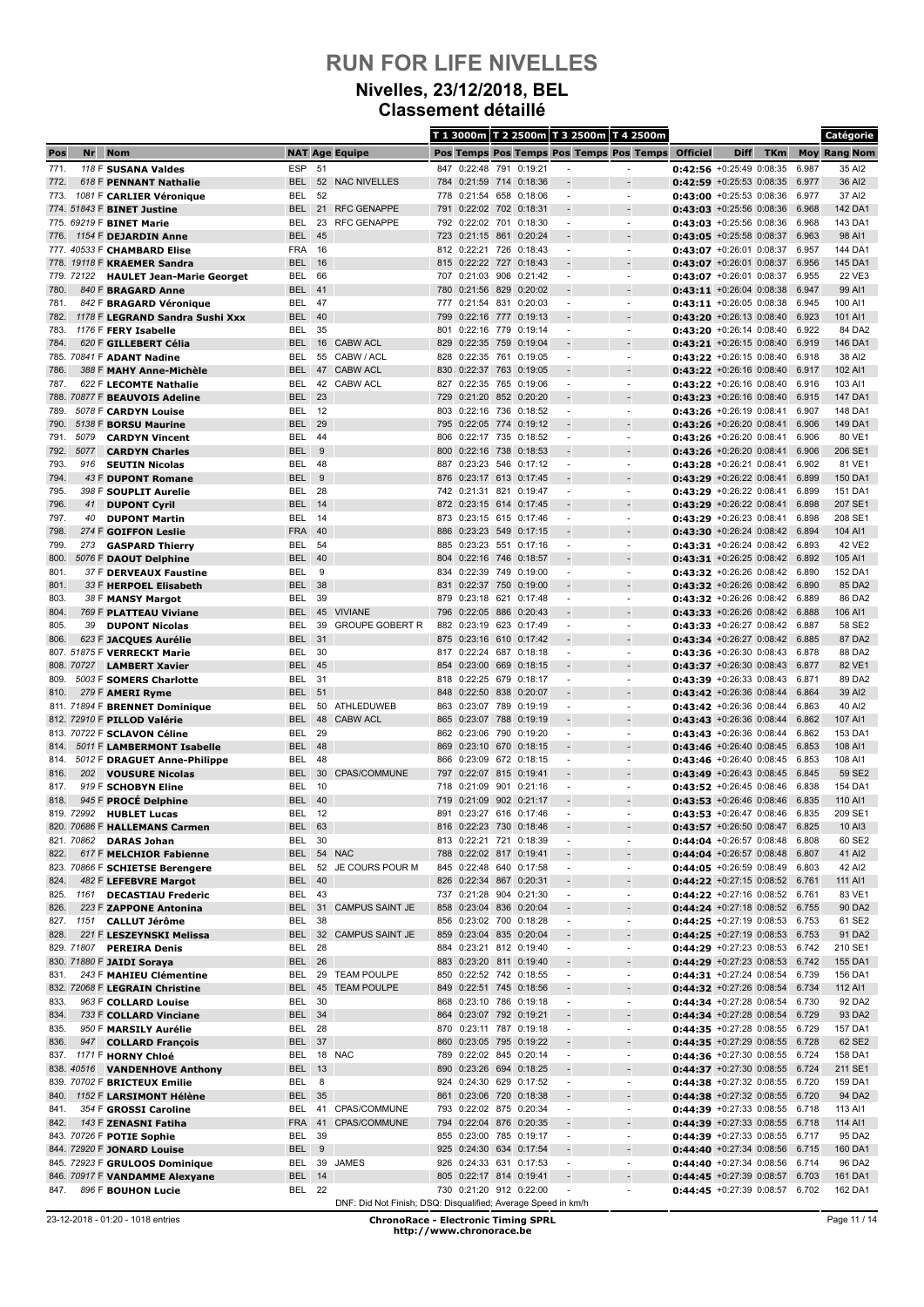### **Nivelles, 23/12/2018, BEL Classement détaillé**

|              |            |                                                        |                          |          |                                                               |            |                                                    |            |                        |                                                      | T 1 3000m T 2 2500m T 3 2500m T 4 2500m  |                                                                  |             |            |                | Catégorie           |
|--------------|------------|--------------------------------------------------------|--------------------------|----------|---------------------------------------------------------------|------------|----------------------------------------------------|------------|------------------------|------------------------------------------------------|------------------------------------------|------------------------------------------------------------------|-------------|------------|----------------|---------------------|
| Pos          | Nr         | <b>Nom</b>                                             |                          |          | <b>NAT Age Equipe</b>                                         |            |                                                    |            |                        |                                                      | Pos Temps Pos Temps Pos Temps Pos Temps  | <b>Officiel</b>                                                  | <b>Diff</b> | <b>TKm</b> |                | <b>Moy Rang Nom</b> |
| 847.         | 895        | <b>BOUHON Remi</b>                                     | <b>BEL</b>               | 19       |                                                               | 728        | 0:21:19                                            |            | 914 0:22:00            |                                                      | $\overline{a}$                           | 0:44:45 +0:27:39 0:08:57                                         |             |            | 6.702          | 212 SE1             |
|              |            | 849. 69218 F LIZEN Fabienne                            | <b>BEL</b>               | 52       |                                                               | 846        | 0:22:48 857 0:20:22                                |            |                        |                                                      |                                          | $0:44:51$ +0:27:44 0:08:58                                       |             |            | 6.689          | 43 AI2              |
| 850.         |            | 744 F SCHOCKERT Stéphanie                              | BEL                      | 36       |                                                               |            | 895 0:23:38 865 0:20:28                            |            |                        | $\blacksquare$                                       | $\overline{\phantom{a}}$                 | 0:44:56 +0:27:50 0:08:59                                         |             |            | 6.675          | 97 DA2              |
| 851.<br>851. |            | 291 F PUZZO Vincenza<br>450 F VINX Patricia            | <b>BEL</b><br>BEL        | 59<br>51 | <b>COURIR POUR LA</b>                                         | 820<br>821 | 0:22:30<br>0:22:31                                 | 847        | 0:20:15<br>847 0:20:15 | $\overline{\phantom{a}}$                             | $\overline{a}$                           | $0:44:57$ +0:27:51 0:08:59<br>$0:44:57$ +0:27:51 0:08:59         |             |            | 6.672<br>6.672 | 44 AI2<br>44 AI2    |
| 853.         |            | 770 F SCHOCKERT Dorothée                               | <b>BEL</b>               | 40       |                                                               | 896        | 0:23:38                                            | 866        | 0:20:30                |                                                      |                                          | 0:44:58 +0:27:51 0:08:59                                         |             |            | 6.671          | 115 AI1             |
| 854.         |            | 1140 F COMPÈRE Odile                                   | <b>BEL</b>               | 10       | <b>TEAM BIKE4LIFE</b>                                         | 880        | 0:23:18 712 0:18:35                                |            |                        | $\blacksquare$                                       | $\blacksquare$                           | 0:44:59 +0:27:52 0:08:59                                         |             |            | 6.668          | 163 DA1             |
| 855.         |            | 5092 F RUYSSEN Lucie                                   | <b>BEL</b>               | 27       |                                                               | 251        | 0:15:16 962 0:29:46                                |            |                        |                                                      |                                          | $0:45:02 + 0:27:55 0:09:00$                                      |             |            | 6.661          | 164 DA1             |
|              |            | 856. 72990 F MERTENS Céline                            | BEL                      | 36       |                                                               | 892        | 0:23:29                                            |            | 739 0:18:53            |                                                      |                                          | $0:45:03$ +0:27:57 0:09:00                                       |             |            | 6.658          | 98 DA2              |
|              |            | 857. 72905 F COMANDINI Graziella                       | <b>BEL</b>               | 55       |                                                               | 900        | 0:23:54 740 0:18:55                                |            |                        |                                                      |                                          | $0:45:03$ +0:27:57 0:09:00                                       |             |            | 6.658          | 46 AI2              |
|              |            | 858. 72980 F LEQUEUX Stéphanie                         | BEL<br><b>BEL</b>        | 40<br>53 | LE GRAND FRÊNE<br>LEGR11948 LE GR                             | 901        | 0:23:54 743 0:18:56                                |            |                        | $\blacksquare$                                       | $\blacksquare$                           | 0:45:04 +0:27:57 0:09:00                                         |             |            | 6.656<br>6.655 | 116 AI1             |
| 859.<br>860. |            | 502 F VALENTIN Carine<br>1159 F DECASTIAU Muriel       | BEL                      | 41       |                                                               | 738        | 902 0:23:54<br>0:21:28                             | 744<br>919 | 0:18:56<br>0:22:14     |                                                      | $\overline{a}$<br>÷,                     | $0:45:04$ +0:27:58 0:09:00<br>$0:45:06$ +0:27:59 0:09:01         |             |            | 6.651          | 47 AI2<br>117 AI1   |
| 861.         |            | 439 F WAUTERS Nathalie                                 | BEL                      | 51       | <b>JCPMF TUBIZE</b>                                           | 889        | 0:23:26 772 0:19:11                                |            |                        |                                                      |                                          | $0:45:11$ +0:28:05 0:09:02                                       |             |            | 6.639          | 48 AI2              |
| 862.         |            | 930 F RADELET Cécile                                   | <b>BEL</b>               | 41       |                                                               | 910        | 0:24:04 755 0:19:01                                |            |                        | $\blacksquare$                                       | $\blacksquare$                           | 0:45:16 +0:28:10 0:09:03                                         |             |            | 6.625          | 118 AI1             |
| 863.         |            | 929 F VERHEYDEN Valérie                                | BEL 43                   |          |                                                               | 911        | 0:24:04 753 0:19:01                                |            |                        |                                                      |                                          | $0:45:17 + 0:28:10 0:09:03$                                      |             |            | 6.624          | 119 AI1             |
| 864.         |            | 1056 F LEROY Laurence Marguerite                       | BEL                      | -47      |                                                               | 898        | 0:23:45 725 0:18:42                                |            |                        | ٠                                                    | $\overline{\phantom{a}}$                 | 0:45:20 +0:28:14 0:09:04                                         |             |            | 6.615          | 120 AI1             |
| 865.         |            | 483 F HERREMAN Barbara                                 | BEL                      | 30       |                                                               | 874        | 0:23:16 892 0:20:58                                |            |                        |                                                      |                                          | $0:45:33 + 0:28:26 0:09:06$                                      |             |            | 6.586          | 99 DA2              |
|              |            | 866. 19204 F PETRUS Lora<br>867. 72190 F ALAOUI Amal   | BEL<br><b>BEL</b>        | 24<br>59 | LES ESCARGOTS B                                               | 961<br>790 | 0:26:05 798 0:19:29<br>0:22:02 939                 |            | 0:23:23                | $\overline{\phantom{a}}$                             | $\overline{\phantom{a}}$                 | $0:45:34 + 0:28:28 0:09:06$<br>0:45:35 +0:28:29 0:09:07          |             |            | 6.582<br>6.579 | 165 DA1<br>49 Al2   |
| 868.         |            | 485 F HANSE Sindy                                      | BEL                      | 36       |                                                               |            | 852 0:22:54 850 0:20:16                            |            |                        | $\overline{\phantom{a}}$                             | $\overline{\phantom{a}}$                 | $0:45:42 + 0:28:36$ 0:09:08                                      |             |            | 6.563          | 100 DA2             |
| 869.         |            | 931 F GILLARD Célia                                    | <b>BEL</b>               | 14       |                                                               | 881        | 0:23:18                                            | 854        | 0:20:21                |                                                      |                                          | $0:45:44$ +0:28:37 0:09:08                                       |             |            | 6.559          | 166 DA1             |
| 870.         |            | 400 F TULPIN Aurélie                                   | BEL                      | 31       | YAN'S RUNNERS                                                 | 935        | 0:24:52 690                                        |            | 0:18:23                | $\overline{\phantom{a}}$                             | $\overline{\phantom{a}}$                 | $0:45:47 + 0:28:41 0:09:09$                                      |             |            | 6.552          | 101 DA2             |
| 871.         |            | 814 F KREMER Magali                                    | <b>BEL</b>               | 39       |                                                               | 711        | 0:21:08 936                                        |            | 0:23:11                |                                                      |                                          | 0:45:49 +0:28:43 0:09:09                                         |             |            | 6.546          | 102 DA2             |
|              |            | 872. 71808 F VANGYSEGHEM Sylvie                        | BEL                      | 55       |                                                               | 906        | 0:24:00 766 0:19:06                                |            |                        | $\blacksquare$                                       | $\blacksquare$                           | 0:45:50 +0:28:43 0:09:10                                         |             |            | 6.545          | 50 AI2              |
| 873.         |            | 545 F LARDINOIS Isabelle                               | <b>BEL</b>               | 58       |                                                               | 909        | 0:24:03 896 0:21:05                                |            |                        |                                                      |                                          | 0:45:50 +0:28:43 0:09:10                                         |             |            | 6.545          | 51 AI2              |
| 874.<br>875. | 974        | 591 F VDB Christine<br><b>VDS Patrick</b>              | BEL<br><b>BEL</b>        | 48<br>57 | YAN'RUNNERS<br><b>YAN'RUNNERS</b>                             | 836<br>839 | 0:22:40<br>0:22:40 879 0:20:36                     |            | 878 0:20:36            |                                                      |                                          | $0:45:50 + 0:28:44 0:09:10$<br>$0:45:51$ +0:28:44 0:09:10        |             |            | 6.543<br>6.543 | 121 AI1<br>43 VE2   |
|              | 876. 19202 | <b>CHERGUI Hamza</b>                                   | BEL                      | 28       | <b>LES ESCARGOTS B</b>                                        | 857        | 0:23:03 819 0:19:45                                |            |                        | $\overline{\phantom{a}}$                             | $\blacksquare$                           | 0:45:51 +0:28:44 0:09:10                                         |             |            | 6.542          | 213 SE1             |
| 877.         |            | 857 F BERNARD Caroline                                 | <b>BEL</b>               | 32       |                                                               | 808        | 0:22:20 930                                        |            | 0:22:59                |                                                      |                                          | $0:45:52$ +0:28:46 0:09:10                                       |             |            | 6.539          | 103 DA2             |
| 878.         |            | 893 F SEYKENS Geraldine                                | BEL                      | 29       |                                                               | 809        | 0:22:20                                            | 931        | 0:23:00                |                                                      | ÷,                                       | $0:45:52 + 0:28:46 0:09:10$                                      |             |            | 6.538          | 167 DA1             |
| 879.         |            | 811 F FONTEYN Amélie                                   | <b>BEL</b>               | 42       |                                                               |            | 712 0:21:08                                        | 938        | 0:23:16                |                                                      |                                          | $0:45:54$ +0:28:48 0:09:10                                       |             |            | 6.534          | 122 AI1             |
| 880.         |            | 1139 F DEQUICK Carol                                   | BEL                      | 43       | <b>TEAM BIKE4LIFE</b>                                         | 878        | 0:23:18                                            | 807        | 0:19:36                | $\blacksquare$                                       | $\blacksquare$                           | $0:46:00$ +0:28:54 0:09:12                                       |             |            | 6.521          | 123 AI1             |
| 881.<br>882. | 955        | <b>GABILLY Mathias</b>                                 | <b>BEL</b><br>BEL        | 13<br>50 | <b>ACLO</b>                                                   | 877<br>888 | 0:23:18 887 0:20:44<br>0:23:24                     |            | 833 0:20:03            | $\blacksquare$                                       | $\overline{\phantom{a}}$                 | $0:46:06$ +0:28:59 0:09:13<br>$0:46:08 + 0:29:02 0:09:13$        |             |            | 6.507<br>6.501 | 214 SE1<br>52 AI2   |
| 883.         |            | 538 F LAVEAUX Corinne<br>153 F LEGRAND Amélie          | <b>BEL</b>               | 28       |                                                               | 840        | 0:22:40                                            | 907        | 0:21:49                |                                                      |                                          | $0:46:10 + 0:29:04 0:09:14$                                      |             |            | 6.497          | 168 DA1             |
|              |            | 884. 72182 F DECLERCQ Annick                           | BEL                      | 50       |                                                               | 905        | 0:23:59 808 0:19:37                                |            |                        | $\blacksquare$                                       | $\overline{\phantom{a}}$                 | $0:46:16 + 0:29:09 0:09:15$                                      |             |            | 6.484          | 53 AI2              |
|              |            | 885. 72184 F MICHEL Muriel                             | <b>BEL</b>               | 51       | <b>NAC NIVELLES</b>                                           | 907        | 0:24:00                                            | 809        | 0:19:37                |                                                      |                                          | $0:46:16$ +0:29:10 0:09:15                                       |             |            | 6.483          | 54 AI2              |
|              |            | 886. 40531 WILLEM Philippe                             | <b>BEL</b>               | 61       |                                                               | 867        | 0:23:10 859 0:20:22                                |            |                        |                                                      | $\overline{\phantom{a}}$                 | $0:46:18$ +0:29:11 0:09:15 6.479                                 |             |            |                | 23 VE3              |
|              |            | 887. 40530 F WILLEM Margaux                            | <b>BEL</b>               | 25       |                                                               | 871        | 0:23:11                                            | 856        | 0:20:22                |                                                      |                                          | $0:46:18$ +0:29:11 0:09:15                                       |             |            | 6.479          | 169 DA1             |
| 888.         |            | 838 F VANDENBERGHE Florence                            | BEL                      | 49       | <b>RUNNING FRIENDS</b>                                        | 923        | 0:24:29                                            |            | 802 0:19:31            | $\overline{\phantom{a}}$                             | ÷,                                       | $0:46:19 + 0:29:12$ 0:09:15                                      |             |            | 6.477          | 124 AI1             |
|              | 889. 72947 | <b>MEYS Pascal</b><br>890. 69225 F MEURS Aurelie       | <b>BEL</b><br>BEL        | 52<br>36 |                                                               | 913<br>893 | 0:24:20<br>0:23:29                                 | 737        | 0:18:53<br>900 0:21:15 |                                                      | $\overline{a}$                           | $0:46:22$ +0:29:16 0:09:16<br>$0:46:26$ +0:29:20 0:09:17         |             |            | 6.468<br>6.459 | 44 VE2<br>104 DA2   |
|              |            | 891. 72914 F DEFFRENNES Frédérique                     | <b>BEL</b>               | 42       |                                                               | 927        | 0:24:37 816 0:19:41                                |            |                        |                                                      |                                          | 0:46:35 +0:29:28 0:09:19                                         |             |            | 6.440          | 125 AI1             |
|              | 892. 70838 | <b>LECLERCQ Julien</b>                                 | BEL                      | 34       |                                                               | 899        | 0:23:50                                            | 820        | 0:19:46                |                                                      |                                          | $0:46:40 + 0:29:34$ 0:09:20                                      |             |            | 6.427          | 63 SE2              |
|              |            | 893. 19066 F ELODIE De Wergifosse                      | <b>BEL</b>               | 36       |                                                               | 841        | 0:22:40 903 0:21:30                                |            |                        |                                                      |                                          | 0:46:42 +0:29:36 0:09:20                                         |             |            | 6.422          | 105 DA2             |
| 894.         | 195        | <b>STALMANS Florent</b>                                | BEL                      | 53       |                                                               | 945        | 0:25:22 797 0:19:28                                |            |                        | $\blacksquare$                                       | $\blacksquare$                           | $0:46:44 + 0:29:38$ 0:09:20                                      |             |            | 6.418          | 45 VE2              |
| 895.<br>896. | 899        | <b>HERMAL Grégory</b><br>320 F PRÉVOT Aurélie          | <b>BEL</b><br><b>BEL</b> | 42       | 37 CPAS/COMMUNE                                               | 904<br>756 | 0:23:55 834 0:20:04<br>0:21:42 937 0:23:14         |            |                        |                                                      |                                          | $0:46:45 + 0:29:39 0:09:21$                                      |             |            | 6.415<br>6.396 | 84 VE1<br>106 DA2   |
| 897.         |            | 777 F DE KERCHOVE Emilie                               | BEL                      | 40       |                                                               |            | 851 0:22:54 905 0:21:36                            |            |                        |                                                      | -                                        | $0:46:54$ +0:29:47 0:09:22<br>$0:47:02$ +0:29:55 0:09:24         |             |            | 6.378          | 126 AI1             |
| 898.         |            | 297 F OVERTSTYNS Magaly                                | BEL                      | 46       |                                                               |            | 843 0:22:44 940 0:23:29                            |            |                        | $\overline{\phantom{a}}$                             | $\overline{\phantom{a}}$                 | 0:47:06 +0:29:59 0:09:25 6.369                                   |             |            |                | 127 AI1             |
| 899.         |            | 125 F MEIRE Véronique                                  | <b>BEL</b>               |          | 48 GAZELLES DE NIV                                            |            | 943 0:25:15 872 0:20:33                            |            |                        |                                                      |                                          | $0:47:10$ +0:30:03 0:09:26                                       |             |            | 6.360          | 128 AI1             |
| 900.         |            | 527 F PHILIPPE Benedicte                               | BEL                      | 50       |                                                               |            | 942 0:25:14 870 0:20:32                            |            |                        | $\overline{\phantom{a}}$                             | $\overline{\phantom{a}}$                 | $0:47:10$ +0:30:04 0:09:26                                       |             |            | 6.359          | 55 AI2              |
| 901.         |            | 528 F PHILIPPE Isabelle                                | BEL 48                   |          |                                                               |            | 941 0:25:14 871 0:20:33                            |            |                        |                                                      |                                          | $0:47:10$ +0:30:04 0:09:26                                       |             |            | 6.359          | 129 AI1             |
| 902.<br>903. |            | 771 F ROTA BULO Fabienne                               | BEL<br><b>BEL</b>        |          | 50 LES GAZELLES<br>35 JCPMF                                   |            | 944 0:25:16 868 0:20:32<br>937 0:25:01 840 0:20:09 |            |                        | $\overline{\phantom{a}}$                             | $\overline{\phantom{a}}$<br>$\centerdot$ | 0:47:10 +0:30:04 0:09:26 6.359<br>$0:47:24$ +0:30:18 0:09:28     |             |            | 6.327          | 56 AI2<br>107 DA2   |
| 904.         |            | 826 F TOURNAY Valerie<br>825 F PILATE Amandine         | BEL 33                   |          |                                                               |            | 938 0:25:01 841 0:20:10                            |            |                        | $\overline{\phantom{a}}$<br>$\overline{\phantom{a}}$ | $\overline{\phantom{a}}$                 | 0:47:25 +0:30:19 0:09:29 6.325                                   |             |            |                | 108 DA2             |
| 905.         | 986        | <b>SUINI Laurent</b>                                   | <b>BEL 44</b>            |          |                                                               |            | 662 0:20:28 948                                    |            | 0:25:37                |                                                      |                                          | 0:47:31 +0:30:25 0:09:30                                         |             |            | 6.312          | 85 VE1              |
| 906.         | 1093       | <b>VANCAUWENBERGE Florent</b>                          | BEL                      | 38       |                                                               |            | 894 0:23:34 883 0:20:38                            |            |                        | $\overline{\phantom{a}}$                             | $\overline{\phantom{a}}$                 | 0:47:32 +0:30:26 0:09:30 6.309                                   |             |            |                | 64 SE2              |
| 907.         |            | 114 F DE NECKERE Bénédicte                             | <b>BEL 44</b>            |          |                                                               |            | 897 0:23:43 935 0:23:08                            |            |                        |                                                      | $\overline{a}$                           | $0:47:34$ +0:30:28 0:09:30                                       |             |            | 6.305          | 130 AI1             |
| 908.         |            | 277 F INFUSO Angelina                                  | BEL                      |          | 56 YANS12158                                                  |            | 932 0:24:45 863 0:20:26                            |            |                        | $\overline{\phantom{a}}$                             | $\overline{\phantom{a}}$                 | 0:47:44 +0:30:38 0:09:32 6.284                                   |             |            |                | 57 AI2              |
|              |            | 909. 70930 F MANET Mélodie<br>910. 70931 F BAIX Elodie | <b>BEL</b> 16<br>BEL 27  |          |                                                               |            | 915 0:24:21 849 0:20:16<br>914 0:24:21 851 0:20:18 |            |                        | $\overline{\phantom{a}}$                             | $\overline{a}$                           | 0:47:45 +0:30:39 0:09:33 6.281<br>0:47:46 +0:30:40 0:09:33 6.279 |             |            |                | 170 DA1<br>171 DA1  |
|              | 911. 72948 | <b>MEYS Kevin</b>                                      | <b>BEL</b>               | 26       |                                                               |            | 916 0:24:21 858 0:20:22                            |            |                        | $\overline{\phantom{a}}$                             | $\overline{a}$                           | $0:47:52$ +0:30:46 0:09:34                                       |             |            | 6.267          | 215 SE1             |
| 912.         |            | 679 F DEVOS Florence                                   | BEL                      |          | 30 TEAM UITTE                                                 |            | 918 0:24:23 933 0:23:04                            |            |                        | $\overline{\phantom{a}}$                             | $\overline{\phantom{a}}$                 | 0:48:00 +0:30:54 0:09:36 6.249                                   |             |            |                | 109 DA2             |
| 913.         |            | 191 F MANAND Chloé                                     | <b>BEL 17</b>            |          |                                                               |            | 950 0:25:33 869 0:20:32                            |            |                        | $\overline{\phantom{a}}$                             | $\qquad \qquad \blacksquare$             | $0:48:00$ +0:30:54 0:09:36                                       |             |            | 6.249          | 172 DA1             |
| 914.         |            | 864 F ROOBAERT Justine                                 | BEL                      | 26       |                                                               |            | 946 0:25:27 885 0:20:40                            |            |                        | $\overline{\phantom{a}}$                             | $\overline{\phantom{a}}$                 | $0:48:00$ +0:30:54 0:09:36                                       |             |            | 6.248          | 173 DA1             |
| 915.         |            | 675 F MALBURNY Nancy                                   | <b>BEL</b>               |          | 48 TEAM UITTE                                                 |            | 917 0:24:22 934 0:23:05                            |            |                        |                                                      | $\overline{a}$                           | $0:48:01$ +0:30:54 0:09:36                                       |             |            | 6.248          | 131 AI1             |
| 916.         |            | 74 F POIGNIE Chantal                                   | BEL<br><b>BEL 70</b>     | 56       |                                                               | 920        | 0:24:26 926 0:22:32                                |            |                        | $\overline{\phantom{a}}$                             | $\overline{\phantom{a}}$                 | $0:48:25$ +0:31:19 0:09:41                                       |             |            | 6.194<br>6.194 | 58 AI2              |
| 917.<br>918. |            | 13 F DE GELAEN Janine<br>116 F FONDU Sylvie            | BEL 41                   |          |                                                               |            | 934 0:24:46 917 0:22:12<br>933 0:24:46 918 0:22:12 |            |                        | $\overline{\phantom{a}}$                             | $\overline{\phantom{a}}$                 | $0:48:25$ +0:31:19 0:09:41<br>$0:48:26$ +0:31:19 0:09:41         |             |            | 6.194          | 11 AI3<br>132 AI1   |
| 918.         |            | 12 F LEROY Pascale                                     | <b>BEL 58</b>            |          |                                                               |            | 922 0:24:27 927 0:22:33                            |            |                        |                                                      | ÷,                                       | $0:48:26$ +0:31:19 0:09:41                                       |             |            | 6.194          | 59 AI2              |
| 920.         |            | 15 F DEBAENE Jenny                                     | BEL 14                   |          |                                                               |            | 919 0:24:26 925 0:22:32                            |            |                        | $\overline{\phantom{a}}$                             | $\overline{\phantom{a}}$                 | 0:48:26 +0:31:19 0:09:41 6.194                                   |             |            |                | 174 DA1             |
|              | 921. 71806 | <b>LEROY Michel</b>                                    | <b>BEL 57</b>            |          |                                                               |            | 921 0:24:26 894 0:21:02                            |            |                        |                                                      | $\centerdot$                             | 0:48:33 +0:31:26 0:09:42 6.179                                   |             |            |                | 46 VE2              |
| 922.         | 801        | <b>LUNARDI Marco</b>                                   | BEL                      |          | 53 JCPMF GENAPPE                                              |            | 931 0:24:42 893 0:21:01                            |            |                        | $\overline{\phantom{a}}$                             | $\overline{\phantom{a}}$                 | 0:48:33 +0:31:27 0:09:42 6.178                                   |             |            |                | 47 VE2              |
| 923.         |            | 802 F COLLARD Françoise                                | <b>BEL</b>               | 53       | <b>JCPMF GENAPPE</b><br>28 CPAS/COMMUNE                       | 930        | 0:24:42 895 0:21:04<br>953 0:25:41 853 0:20:21     |            |                        |                                                      | $\overline{a}$                           | $0:48:36$ +0:31:29 0:09:43                                       |             |            | 6.173          | 60 AI2<br>175 DA1   |
| 924.         |            | 364 F VERKONY Aline                                    | BEL                      |          | DNF: Did Not Finish; DSQ: Disqualified; Average Speed in km/h |            |                                                    |            |                        |                                                      |                                          | <b>0:48:36</b> +0:31:30 0:09:43 6.172                            |             |            |                |                     |

Page 12 / 14

<sup>23-12-2018 - 01:20 - 1018</sup> entries **ChronoRace - Electronic Timing SPRL http://www.chronorace.be**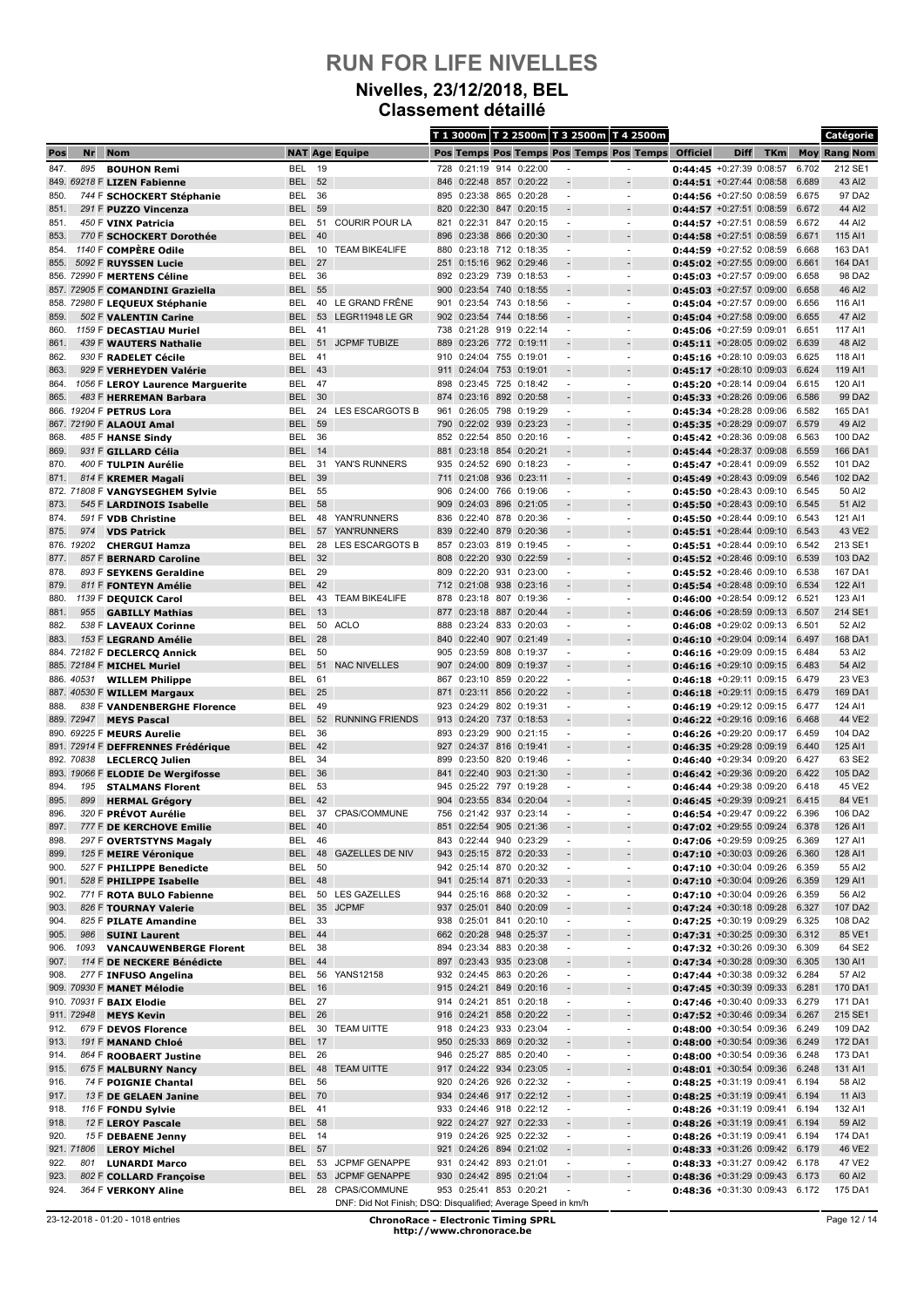#### **Nivelles, 23/12/2018, BEL Classement détaillé**

|                   |                    |                                                          |                                |          |                                                               |                          |                                            |                                                      |                    |                          | T 1 3000m T 2 2500m T 3 2500m T 4 2500m |                                                           |             |            |                | Catégorie           |
|-------------------|--------------------|----------------------------------------------------------|--------------------------------|----------|---------------------------------------------------------------|--------------------------|--------------------------------------------|------------------------------------------------------|--------------------|--------------------------|-----------------------------------------|-----------------------------------------------------------|-------------|------------|----------------|---------------------|
| Pos               | Nr                 | <b>Nom</b>                                               |                                |          | <b>NAT Age Equipe</b>                                         |                          |                                            |                                                      |                    |                          | Pos Temps Pos Temps Pos Temps Pos Temps | <b>Officiel</b>                                           | <b>Diff</b> | <b>TKm</b> |                | <b>Moy Rang Nom</b> |
|                   | 925. 72967         | <b>VIERENDEELS Maxime</b>                                | BEL                            | 29       |                                                               | 969                      | 0:26:43 891 0:20:58                        |                                                      |                    |                          | ٠                                       | 0:49:05 +0:31:58 0:09:49                                  |             |            | 6.112          | 216 SE1             |
| 926.              |                    | 557 F DELECOURT Sandy                                    | <b>BEL</b>                     | 36       |                                                               | 977                      | 0:27:55 890                                |                                                      | 0:20:57            |                          | $\overline{a}$                          | $0:49:05$ +0:31:59 0:09:49                                |             |            | 6.111          | 110 DA2             |
|                   |                    | 927. 72064 F DRUGMAND Jennifer                           | BEL                            | 22       |                                                               | 958                      | 0:26:02 911 0:21:58                        |                                                      |                    |                          | $\overline{\phantom{a}}$                | $0:49:25$ +0:32:18 0:09:53                                |             |            | 6.070          | 176 DA1             |
| 928.<br>929.      |                    | 1048 F MEURANT Mallaurie<br>1040 F LOUETTE Ophélie       | <b>BEL</b><br>BEL              | 22<br>22 |                                                               | 959<br>960               | 0:26:03 913 0:22:00<br>0:26:03 915 0:22:01 |                                                      |                    | $\overline{\phantom{a}}$ | $\overline{\phantom{a}}$                | $0:49:28$ +0:32:21 0:09:53<br>$0:49:28$ +0:32:21 0:09:53  |             |            | 6.064<br>6.064 | 177 DA1<br>178 DA1  |
| 930.              | 867                | <b>BARIAUX Ludovic</b>                                   | <b>BEL</b>                     | 13       |                                                               | 951                      | 0:25:35 909                                |                                                      | 0:21:50            |                          |                                         | $0:49:34$ +0:32:28 0:09:54                                |             |            | 6.051          | 217 SE1             |
| 931.              |                    | 866 F LAURENT Nicolette                                  | BEL                            | 42       |                                                               |                          | 952 0:25:40 908 0:21:49                    |                                                      |                    |                          | $\overline{a}$                          | $0:49:39 + 0:32:33$ 0:09:55                               |             |            | 6.041          | 133 AI1             |
|                   |                    | 932. 70933 F VAN HAMME Jean Pierre                       | <b>BEL</b>                     | 69       |                                                               | 939                      | 0:25:10 922 0:22:19                        |                                                      |                    |                          |                                         | $0:49:39 + 0:32:33$ 0:09:55                               |             |            | 6.041          | 12 AI3              |
|                   |                    | 933. 70929 F VAN HAMME Julie                             | BEL                            | 39       |                                                               | 940                      | 0:25:10 923 0:22:19                        |                                                      |                    | ٠                        | ٠                                       | $0:49:40$ +0:32:33 0:09:56                                |             |            | 6.040          | 111 DA2             |
|                   | 934. 70829         | <b>FINE Paul</b>                                         | <b>BEL</b>                     | 65       | <b>RCB</b>                                                    | 947                      | 0:25:30 929                                |                                                      | 0:22:49            |                          |                                         | $0:50:04$ +0:32:58 0:10:00                                |             |            | 5.991          | 24 VE3              |
|                   | 935. 51981         | <b>VANDENHOUTEN Mathieu</b>                              | BEL                            | 35       |                                                               |                          | 955 0:25:52 916 0:22:04                    |                                                      |                    |                          | $\overline{a}$                          | $0:50:13$ +0:33:07 0:10:02                                |             |            | 5.973          | 65 SE2              |
|                   |                    | 936. 72966 F MIGOT Justine                               | <b>BEL</b>                     | 27<br>35 |                                                               | 975                      | 0:27:45                                    | 921                                                  | 0:22:18<br>0:22:17 |                          | $\blacksquare$                          | $0:50:25$ +0:33:19 0:10:05                                |             |            | 5.949          | 179 DA1<br>112 DA2  |
| 937.<br>938.      |                    | 558 F HEUSSCHEN Elodie<br>533 F VANDERBORGHT Caroline    | BEL<br><b>BEL</b>              | 49       |                                                               | 976<br>397               | 0:27:54<br>0:17:11 964 0:32:20             | 920                                                  |                    |                          |                                         | $0:50:25 + 0:33:19 0:10:05$<br>$0:50:28$ +0:33:22 0:10:05 |             |            | 5.949<br>5.943 | 134 AI1             |
| 939.              |                    | 190 F STALMANS Laetitia                                  | BEL                            | 24       | <b>JCPMF</b>                                                  | 949                      | 0:25:33 932 0:23:02                        |                                                      |                    | ٠                        | $\blacksquare$                          | 0:50:32 +0:33:26 0:10:06                                  |             |            | 5.935          | 180 DA1             |
| 940.              | 5137               | <b>DUPONT François</b>                                   | <b>BEL</b>                     | 33       | <b>CABW</b>                                                   | 936                      | 0:24:55 947 0:24:32                        |                                                      |                    |                          |                                         | $0:50:44 + 0:33:38 0:10:08$                               |             |            | 5.912          | 66 SE2              |
|                   |                    | 941. 51989 F LIMPENS Cindy                               | BEL                            | 29       |                                                               | 954                      | 0:25:51                                    |                                                      | 928 0:22:42        |                          | ÷,                                      | $0:50:51 + 0:33:45 0:10:10$                               |             |            | 5.899          | 181 DA1             |
| 942.              |                    | 401 F COURTOY Genevieve                                  | <b>BEL</b>                     | 31       | YAN'S RUNNERS                                                 | 967                      | 0:26:11 924 0:22:22                        |                                                      |                    |                          |                                         | $0:51:05 + 0:33:59 0:10:13$                               |             |            | 5.872          | 113 DA2             |
|                   |                    | 943. 72960 F PHILIPPE Natacha                            | <b>BEL</b>                     | 28       |                                                               | 929                      | 0:24:39 943 0:24:01                        |                                                      |                    | ٠                        | $\overline{\phantom{a}}$                | 0:51:09 +0:34:03 0:10:13 5.864                            |             |            |                | 182 DA1             |
|                   | 944, 72959         | <b>LALOYAUX Jordi</b>                                    | <b>BEL</b>                     | 27       |                                                               | 928                      | 0:24:39                                    | 944                                                  | 0:24:01            |                          |                                         | $0:51:09$ +0:34:03 0:10:13                                |             |            | 5.864          | 218 SE1             |
| 945.<br>946.      |                    | 573 F DANNAU Béatrice                                    | BEL                            | 50       |                                                               |                          | 963 0:26:06 942 0:23:37                    |                                                      |                    |                          | ÷,                                      | 0:52:01 +0:34:55 0:10:24                                  |             |            | 5.766<br>5.765 | 61 AI2<br>48 VE2    |
|                   | 572                | <b>SIMONS Alain</b><br>947. 70665 F DEPAGIE Christel     | BEL<br>BEL                     | 51<br>41 | <b>MINI JUSTICIERS</b>                                        | 962<br>956               | 0:26:05<br>0:25:53 945 0:24:15             | 941                                                  | 0:23:36            | $\blacksquare$           | $\blacksquare$                          | $0:52:02$ +0:34:55 0:10:24<br>$0:52:56$ +0:35:49 0:10:35  |             |            | 5.667          | 135 AI1             |
| 948.              |                    | 564 F HUBERT Linda                                       | <b>BEL</b>                     | 51       |                                                               | 957                      | 0:25:53 946 0:24:15                        |                                                      |                    |                          |                                         | 0:52:57 +0:35:50 0:10:35                                  |             |            | 5.666          | 62 AI2              |
| 949.              | 356                | <b>IMBRECHT Patrick</b>                                  | BEL                            | 58       | <b>JCPMF SENEFFE</b>                                          | 948                      | 0:25:31                                    |                                                      | 949 0:25:54        |                          | $\overline{a}$                          | $0:53:44 + 0:36:38 0:10:44$                               |             |            | 5.582          | 49 VE2              |
| 950.              |                    | 1003 F WALTHERY Cindy                                    | <b>BEL</b>                     | 36       |                                                               | 974                      | 0:27:04 954                                |                                                      | 0:26:16            |                          |                                         | $0:55:50 + 0:38:44 0:11:10$                               |             |            | 5.372          | 114 DA2             |
| 951.              |                    | 590 F GRIMALDI Assunta                                   | BEL                            | -49      |                                                               |                          | 972 0:27:03 953 0:26:16                    |                                                      |                    |                          | ٠                                       | $0:55:51 + 0:38:45 0:11:10$                               |             |            | 5.371          | 136 AI1             |
|                   |                    | 952. 72107 F CHALLE Emmanuelle Roberte                   | <b>BEL</b>                     | 48       |                                                               |                          | 973 0:27:03 950 0:26:04                    |                                                      |                    |                          |                                         | 0:55:56 +0:38:50 0:11:11                                  |             |            | 5.362          | 137 AI1             |
|                   |                    | 953. 72110 F DUMONT Dominique Anna                       | BEL.                           | 53       |                                                               | 970                      | 0:27:00 952 0:26:09                        |                                                      |                    | $\blacksquare$           | ٠                                       | $0:55:57 + 0:38:51 0:11:11$                               |             |            | 5.361          | 63 AI2              |
|                   |                    | 954. 72106 F ANDRIESSENS Brigitte Rosalia                | <b>BEL</b>                     | 55       |                                                               | 971                      | 0:27:00                                    | 951                                                  | 0:26:08            |                          |                                         | 0:55:59 +0:38:52 0:11:11                                  |             |            | 5.358          | 64 AI2              |
|                   | 956. 71869         | 955. 70983 F ANOUK Van Hoofstadt                         | BEL<br><b>BEL</b>              | 56<br>45 |                                                               | 1003<br>1000             | 0:40:11<br>0:39:52 443 0:16:13             | 404                                                  | 0:15:52            | $\blacksquare$           | $\blacksquare$                          | 0:56:04 +0:38:58 0:11:12<br>$0:57:39$ +0:40:33 0:11:31    |             |            | 5.350<br>5.203 | 65 AI2<br>86 VE1    |
| 957.              | 476                | <b>HUGE Patrick</b><br><b>BOUSSAID Hicham</b>            | BEL                            | 38       | <b>GET TALENT</b>                                             | 978                      | 0:28:12 958 0:29:04                        |                                                      |                    | ٠                        | $\overline{\phantom{a}}$                | $0:58:20 +0:41:13 0:11:40$                                |             |            | 5.142          | 67 SE2              |
| 958.              |                    | 748 F BACCUS Agneta                                      | <b>BEL</b>                     | 15       | <b>VIVIANE</b>                                                | 538                      | 0:18:54 979                                |                                                      | 0:38:56            |                          |                                         | 0:58:35 +0:41:28 0:11:43                                  |             |            | 5.121          | 183 DA1             |
|                   |                    | 959. 40515 F DE TOLLENAERE Nathalie                      | BEL                            | 44       |                                                               | 966                      | 0:26:11                                    |                                                      | 965 0:33:15        |                          | ÷,                                      | $0:59:27 +0:42:20$ 0:11:53                                |             |            | 5.046          | 138 AI1             |
|                   |                    | 960. 40333 F MARCQ Evelyne                               | <b>BEL</b>                     | 51       |                                                               | 979                      | 0:29:40 960 0:29:22                        |                                                      |                    |                          |                                         | 1:02:02 +0:44:56 0:12:24                                  |             |            | 4.835          | 66 AI2              |
|                   |                    | 961. 19195 F STERCKVAL Nathalie                          | BEL                            | 46       |                                                               | 981                      | 0:29:42 959 0:29:21                        |                                                      |                    | ٠                        | $\overline{\phantom{a}}$                | $1:02:03$ +0:44:57 0:12:24                                |             |            | 4.834          | 139 AI1             |
| 962.              |                    | 501 F DE CLERCK Linda                                    | <b>BEL</b>                     | 44       | LE GRAND FRÊNE                                                | 980                      | 0:29:41                                    | 961                                                  | 0:29:23            |                          |                                         | 1:02:03 +0:44:57 0:12:24                                  |             |            | 4.834          | 140 AI1             |
|                   |                    | 963. 70659 F DURIEUX Steffi                              | BEL                            | 15       |                                                               |                          | 717 0:21:09                                |                                                      | 980 0:41:03        | $\overline{\phantom{a}}$ | ÷,                                      | 1:05:00 +0:47:54 0:13:00                                  |             |            | 4.614          | 184 DA1             |
| 965.              | 964. 70658<br>5072 | <b>THOMSIN Aaron</b><br><b>DE MAEYER Simon</b>           | BEL<br>BEL                     | 15<br>35 | LES BARBOUILLÉS                                               | 720<br>853               | 0:21:10<br>0:22:58 982 0:43:14             | 981                                                  | 0:41:03            | $\blacksquare$           | ٠                                       | 1:05:01 +0:47:55 0:13:00<br>1:06:13 +0:49:07 0:13:14      |             |            | 4.614<br>4.529 | 219 SE1<br>68 SE2   |
| 966.              |                    | 374 F NACHTEGAELE Ingrid                                 | <b>BEL</b>                     | 61       | <b>TEAM'SAMANTA</b>                                           | 985                      | 0:35:23 957 0:28:56                        |                                                      |                    |                          |                                         | 1:06:46 +0:49:39 0:13:21                                  |             |            | 4.493          | 13 AI3              |
| 967.              |                    | 371 F GOLARD Marie-Ange                                  | BEL                            | 53       | <b>TEAM'SAMANTA</b>                                           | 982                      | 0:33:03 973 0:35:07                        |                                                      |                    |                          |                                         | 1:10:10 +0:53:04 0:14:02                                  |             |            | 4.275          | 67 AI2              |
| 968.              |                    | 372 F MATHEYS Muriel                                     | <b>BEL</b>                     | 53       | <b>TEAM'SAMANTA</b>                                           | 983                      | 0:33:04 972 0:35:04                        |                                                      |                    |                          | ÷                                       | 1:10:10 +0:53:04 0:14:02                                  |             |            | 4.275          | 68 AI2              |
| 969.              |                    | 1023 F MARTIN Catherine                                  | BEL                            | 69       | <b>SAMAN'TEAM CODE</b>                                        | 990                      | 0:37:02 963 0:30:36                        |                                                      |                    | ٠                        | ٠                                       | 1:10:16 $+0.53:10$ 0:14:03                                |             |            | 4.269          | 14 AI3              |
| 970.              |                    | 264 F VOS Michèle                                        | <b>BEL</b>                     |          | 68 SAMANTEAM                                                  |                          | 989 0:35:53 966 0:34:09                    |                                                      |                    | $\overline{\phantom{a}}$ | $\overline{\phantom{a}}$                | 1:12:35 +0:55:28 0:14:31                                  |             |            | 4.133          | 15 AI3              |
| 971.              |                    | 174 F HAYEZ Isabelle                                     | BEL                            |          | 51 SAMAN'TEAM                                                 | 988                      | 0:35:51 967 0:34:09                        |                                                      |                    | $\overline{\phantom{a}}$ | ٠                                       | 1:12:36 +0:55:29 0:14:31                                  |             |            | 4.132          | 69 AI2              |
| 972.<br>973.      | 376                | <b>PIVA Toni</b>                                         | <b>BEL</b><br><b>BEL</b>       | 57<br>49 | <b>TEAM'SAMANTA</b><br><b>TEAM'SAMANTA</b>                    | 996<br>994               | 0:37:29 968<br>0:37:27 969 0:34:15         |                                                      | 0:34:13            |                          | $\blacksquare$                          | 1:12:36 +0:55:30 0:14:31                                  |             |            | 4.132<br>4.131 | 50 VE2<br>87 VE1    |
| 974.              | 377                | <b>RAPISARDA Salvatore</b><br>369 F BUGLI Giovanna       | BEL                            | 49       | <b>TEAM'SAMANTA</b>                                           |                          | 995 0:37:28 970 0:34:53                    |                                                      |                    |                          |                                         | 1:12:37 +0:55:30 0:14:31<br>1:13:15 +0:56:08 0:14:39      |             |            | 4.095          | 141 AI1             |
| 975.              |                    | 368 F BUGLI Caterina                                     | BEL                            |          | 52 TEAM'SAMANTA                                               |                          | 997 0:37:31 971 0:34:54                    |                                                      |                    | $\overline{\phantom{a}}$ | $\overline{\phantom{a}}$                | 1:13:16 +0:56:10 0:14:39 4.094                            |             |            |                | 70 AI2              |
| 976.              |                    | 379 F VANDERLIN Christine                                | <b>BEL</b>                     | 56       | <b>TEAM'SAMANTA</b>                                           |                          | 984 0:35:19 976 0:36:04                    |                                                      |                    |                          |                                         | 1:13:54 +0:56:48 0:14:46                                  |             |            | 4.059          | 71 AI2              |
| 977.              | 380                | <b>VANTERMUNTER Christian</b>                            | BEL                            |          | 65 TEAM'SAMANTA                                               | 986                      | 0:35:29 974 0:35:50                        |                                                      |                    | $\overline{\phantom{a}}$ | $\blacksquare$                          | 1:13:54 +0:56:48 0:14:46                                  |             |            | 4.059          | 25 VE3              |
| 978.              |                    | 378 F VAN THUYNE Nicole                                  | <b>BEL</b>                     |          | 65 TEAM'SAMANTA                                               |                          | 987 0:35:30 975 0:35:56                    |                                                      |                    |                          | $\overline{a}$                          | 1:13:59 +0:56:53 0:14:47                                  |             |            | 4.054          | 16 AI3              |
|                   | 979. 51985         | <b>DESSART Olivier</b>                                   | BEL                            |          | 35 GROUPE GOBERT R                                            |                          | 1009 0:55:33 889 0:20:50                   |                                                      |                    | $\blacksquare$           | $\blacksquare$                          | 1:17:33 +1:00:26 0:15:30 3.868                            |             |            |                | 69 SE2              |
| 980.              |                    | 585 F GRYSON Anne                                        | <b>BEL</b>                     |          | 38 SAMAN'TEAM                                                 |                          | 992 0:37:24 978                            |                                                      | 0:38:25            |                          | $\overline{a}$                          | 1:18:13 +1:01:07 0:15:38                                  |             |            | 3.835          | 115 DA2             |
| 981.<br>982.      |                    | 547 F WILLENDYCK Viviane<br>194 F STALMANS Nora          | BEL<br><b>BEL 13</b>           |          | 64 SAMAN'TEAM                                                 | 1005                     | 993 0:37:26 977 0:38:25<br>0:48:32 956     |                                                      | 0:28:13            | $\overline{\phantom{a}}$ | $\blacksquare$<br>$\overline{a}$        | 1:18:14 +1:01:07 0:15:38<br>1:18:40 +1:01:34 0:15:44      |             |            | 3.835<br>3.813 | 17 AI3<br>185 DA1   |
| <b>DNF</b>        |                    | 316 F LA PAGLIA Lory                                     |                                |          | BEL 43 CPAS/COMMUNE                                           | $\overline{a}$           |                                            |                                                      |                    | $\overline{\phantom{a}}$ | $\overline{\phantom{a}}$                |                                                           |             |            |                | - AI1               |
| <b>DNF</b>        |                    | 16 F RICHEL Fabienne                                     | <b>BEL 55</b>                  |          |                                                               |                          |                                            |                                                      |                    |                          |                                         |                                                           |             |            |                | $-$ Al <sub>2</sub> |
| DNF               | 503                | <b>LIPPENS Jordan</b>                                    | BEL                            | 6        | LE GRAND FRÊNE                                                | $\overline{\phantom{a}}$ |                                            |                                                      |                    |                          | ÷,                                      |                                                           |             |            |                | $-$ SE1             |
| <b>DNF</b>        |                    | 504 F SIMON Christine                                    | <b>BEL</b>                     |          | 51 LE GRAND FRÊNE                                             | ÷,                       |                                            |                                                      |                    |                          |                                         |                                                           |             |            |                | $-$ Al <sub>2</sub> |
| DNF               |                    | 1177 F CLERCQ Céline                                     | BEL 40                         |          |                                                               | $\overline{\phantom{a}}$ |                                            | ٠                                                    |                    | $\blacksquare$           | ٠                                       |                                                           |             |            |                | - Al1               |
| <b>DNF</b>        |                    | 707 F WALGRAVE Valérie                                   | <b>BEL 50</b>                  |          |                                                               | $\frac{1}{2}$            |                                            | ÷,                                                   |                    | $\overline{\phantom{a}}$ |                                         |                                                           |             |            |                | - Al2               |
|                   |                    | DNF 52656 F LECLERCQ Justine                             | <b>BEL 25</b>                  |          |                                                               | $\overline{a}$           |                                            | ÷,                                                   |                    | $\overline{\phantom{a}}$ | $\overline{a}$                          |                                                           |             |            |                | $-DA1$              |
| <b>DNF</b><br>DNF | 113                | <b>KELLER Louison</b><br>435 F VAN DEN EYNDE Marie-Aline | <b>BEL 13</b><br><b>BEL 35</b> |          |                                                               |                          | 119 0:12:49<br>238 0:15:06                 | $\overline{\phantom{a}}$<br>$\overline{\phantom{a}}$ |                    | $\overline{\phantom{a}}$ | $\overline{a}$                          |                                                           |             |            |                | $-$ SE1<br>- DA2    |
| <b>DNF</b>        | 49                 | <b>BANIER Raphael</b>                                    | <b>BEL 43</b>                  |          |                                                               |                          | 305 0:15:58                                | $\blacksquare$                                       |                    |                          |                                         |                                                           |             |            |                | $-VE1$              |
| DNF               | 515                | <b>POLLEFAIT Mathias</b>                                 | BEL 14                         |          |                                                               |                          | 332 0:16:24                                | $\overline{\phantom{a}}$                             |                    | $\overline{\phantom{a}}$ | ÷,                                      |                                                           |             |            |                | $-$ SE1             |
| <b>DNF</b>        |                    | 99 F WARCK Veronique                                     | <b>BEL</b> 41                  |          |                                                               |                          | 388 0:17:02                                |                                                      |                    |                          |                                         |                                                           |             |            |                | - AI1               |
| DNF               | 516                | <b>POLLEFAIT Roland</b>                                  | BEL 42                         |          |                                                               |                          | 392 0:17:05                                | $\overline{\phantom{a}}$                             |                    | $\overline{\phantom{a}}$ | $\overline{a}$                          |                                                           |             |            |                | $-VE1$              |
| <b>DNF</b>        | 642                | <b>TAYMANS Damien</b>                                    | <b>BEL</b>                     | 36       |                                                               |                          | 410 0:17:23                                | $\overline{\phantom{a}}$                             |                    |                          |                                         |                                                           |             |            |                | $-$ SE2             |
| DNF               |                    | 241 F COLIGNON Anne                                      | BEL 46 ACL                     |          |                                                               |                          | 548 0:18:58                                | $\overline{\phantom{a}}$                             |                    | $\overline{\phantom{a}}$ | ÷,                                      |                                                           |             |            |                | - Al1               |
| DNF               |                    | DNF 71774 F VANDERSTADT Eva                              | <b>BEL</b> 19                  | 39       |                                                               |                          | 605 0:19:47                                | $\overline{a}$                                       |                    | $\overline{\phantom{a}}$ | ÷,                                      |                                                           |             |            |                | $-DA1$<br>- DA2     |
| <b>DNF</b>        | 317                | 208 F MEURISSE Aurelie<br><b>LA PAGLIA Alessio</b>       | BEL<br><b>BEL</b>              | 10       | CPAS/COMMUNE                                                  | 686                      | 611 0:19:53<br>0:20:44                     | $\overline{\phantom{a}}$                             |                    |                          |                                         |                                                           |             |            |                | $-$ SE1             |
|                   |                    | DNF 5132 F SAMAIN Vanessa                                | BEL 40                         |          |                                                               |                          | 700 0:21:00                                |                                                      |                    |                          |                                         |                                                           |             |            |                | - AI1               |
|                   |                    |                                                          |                                |          | DNF: Did Not Finish; DSQ: Disqualified; Average Speed in km/h |                          |                                            |                                                      |                    |                          |                                         |                                                           |             |            |                |                     |